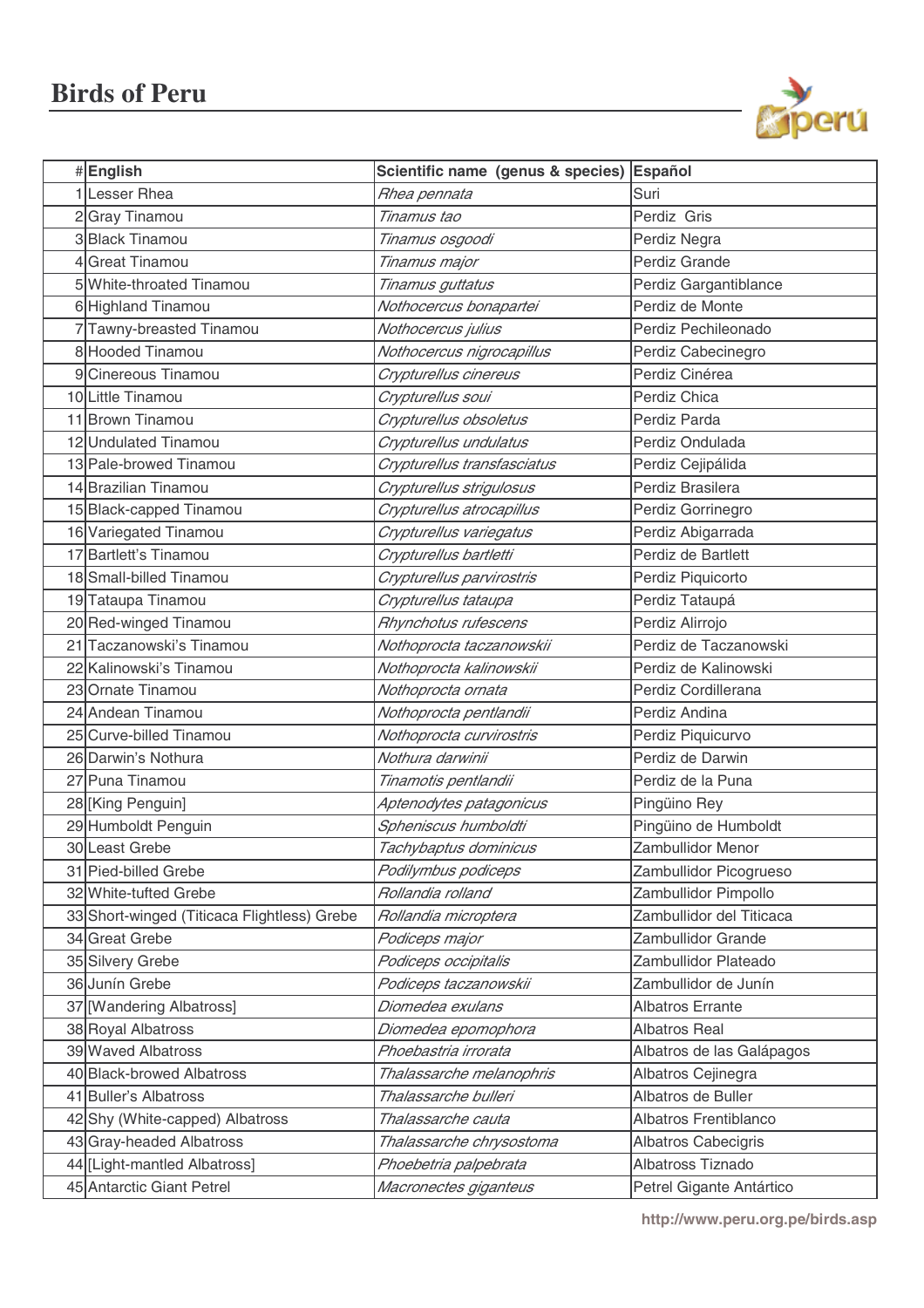|    | #English                                          | Scientific name (genus & species) Español |                            |
|----|---------------------------------------------------|-------------------------------------------|----------------------------|
|    | 46 Southern Fulmar                                | Fulmarus glacialoides                     | <b>Petrel Plateado</b>     |
|    | 47 Cape Petrel                                    | Daption capense                           | <b>Petrel Damero</b>       |
|    | 48 Murphy's Petrel                                | Pterodroma ultima                         | Petrel de Murphy           |
|    | 49 Kermadec Petrel                                | Pterodroma neglecta                       | Petrel de Kermadec         |
|    | 50 Dark-rumped Petrel                             | Pterodroma phaeopygia                     | Petrel Lomioscuro          |
|    | 51 Juan Fernández Petrel                          | Pterodroma externa                        | Petrel de Juan Fernández   |
|    | 52 Cook's Petrel                                  | Pterodroma cookii                         | Petrel de Cook             |
|    | 53 Defilippe's Petrel                             | Pterodroma defilippiana                   | Petrel Chileno             |
|    | 54 Black-winged Petrel                            | Pterodroma nigripennis                    | Petrel Alinegro            |
|    | 55 Stejneger's Petrel                             | Pterodroma longirostris.                  | Petrel de Más Afuera       |
|    | 56 [Blue Petrel]                                  | Halobaena caerulea                        | Petrel Azulado             |
|    | 57 Broad-billed Prion                             | Pachyptila vittata                        | Petrel Azul Piquiancho     |
|    | 58 Antarctic Prion                                | Pachyptila desolata                       | Petrel Azul Antártico      |
|    | 59 Slender-billed Prion                           | Pachyptila belcheri                       | Petrel Azul Picofino       |
|    | 60 [Fairy Prion]                                  | Pachyptila turtur                         | Petrel Azul Piquicorto     |
|    | 61 Gray Petrel                                    | Procellaria cinerea                       | <b>Petrel Gris</b>         |
|    | 62 White-chinned Petrel                           | Procellaria aequinoctialis                | Petrel de Mentón Blanco    |
|    | 63 Parkinson's Petrel                             | Procellaria parkinsoni                    | Petrel de Parkinson        |
|    | 64 Westland Petrel                                | Procellaria westlandica                   | Petrel de Westland         |
|    | 65 Pink-footed Shearwater                         | Puffinus creatopus                        | Pardela Patirrosada        |
|    | 66 Flesh-footed Shearwater                        | Puffinus carneipes                        | Pardela Patipálida         |
|    | 67 Buller's Shearwater                            | Puffinus bulleri                          | Pardela de Buller          |
|    | 68 Sooty Shearwater                               | Puffinus griseus                          | Pardela Oscura             |
|    | 69 Audubon's Shearwater                           | Puffinus Iherminieri                      | Pardela de Audubon         |
|    | 70 Little Shearwater                              | Puffinus assimilis                        | Pardela Chica              |
|    | 71 Wilson's Storm-Petrel                          | Oceanites oceanicus                       | Paíño de Wilson            |
|    | 72 White-vented (Elliot's) Storm-Petrel           | Oceanites gracilis                        | Paíño Chico                |
|    | 73 White-faced Storm-Petrel                       | Pelagodroma marina                        | Paíño Cariblanco           |
|    | 74 Black-bellied Storm-Petrel                     | Fregetta tropica                          | Paíño Ventrinegro          |
|    | 75 [White-bellied Storm-Petrel]                   | Fregetta grallaria                        | Paiño Ventriblanco         |
|    | 76 [White-throated Storm-Petrel]                  | Nesofregetta fuliginosa                   |                            |
|    | 77 Least Storm-Petrel                             | Oceanodroma microsoma                     | Paíño Menudo               |
|    | 78 Wedge-rumped (Galápagos) Storm-Petrel          | Oceanodroma tethys                        | Paíño Danzarín             |
| 79 | Band-rumped (Madeiran/Harcourt's)<br>Storm-Petrel | Oceanodroma castro                        | Paiño de Madeira           |
|    | 80 Leach's Storm-Petrel                           | Oceanodroma leucorhoa                     | Paíño Boreal               |
|    | 81 Markham's Storm-Petrel                         | Oceanodroma markhami                      | Paíño de Markham           |
|    | 82 Black Storm-Petrel                             | Oceanodroma melania                       | Paíño Negro                |
|    | 83 Ringed (Hornby's) Storm-Petrel                 | Oceanodroma hornbyi                       | Paíño Acollarado           |
|    | 84 Peruvian Diving-Petrel                         | Pelecanoides garnotii                     | Potoyunco Peruano          |
|    | 85 Red-billed Tropicbird                          | Phaethon aethereus                        | Ave del Trópico Piquirrojo |
|    | 86 Red-tailed Tropicbird                          | Phaethon rubricauda                       | Ave del Trópico Colirrojo  |
|    | 87 Brown Pelican                                  | Pelecanus occidentalis                    | Pelícano Pardo             |
|    | 88 Peruvian Pelican                               | Pelecanus thagus                          | Pelícano Peruano           |
|    | 89 Blue-footed Booby                              | Sula nebouxii                             | Piquero Patiazul           |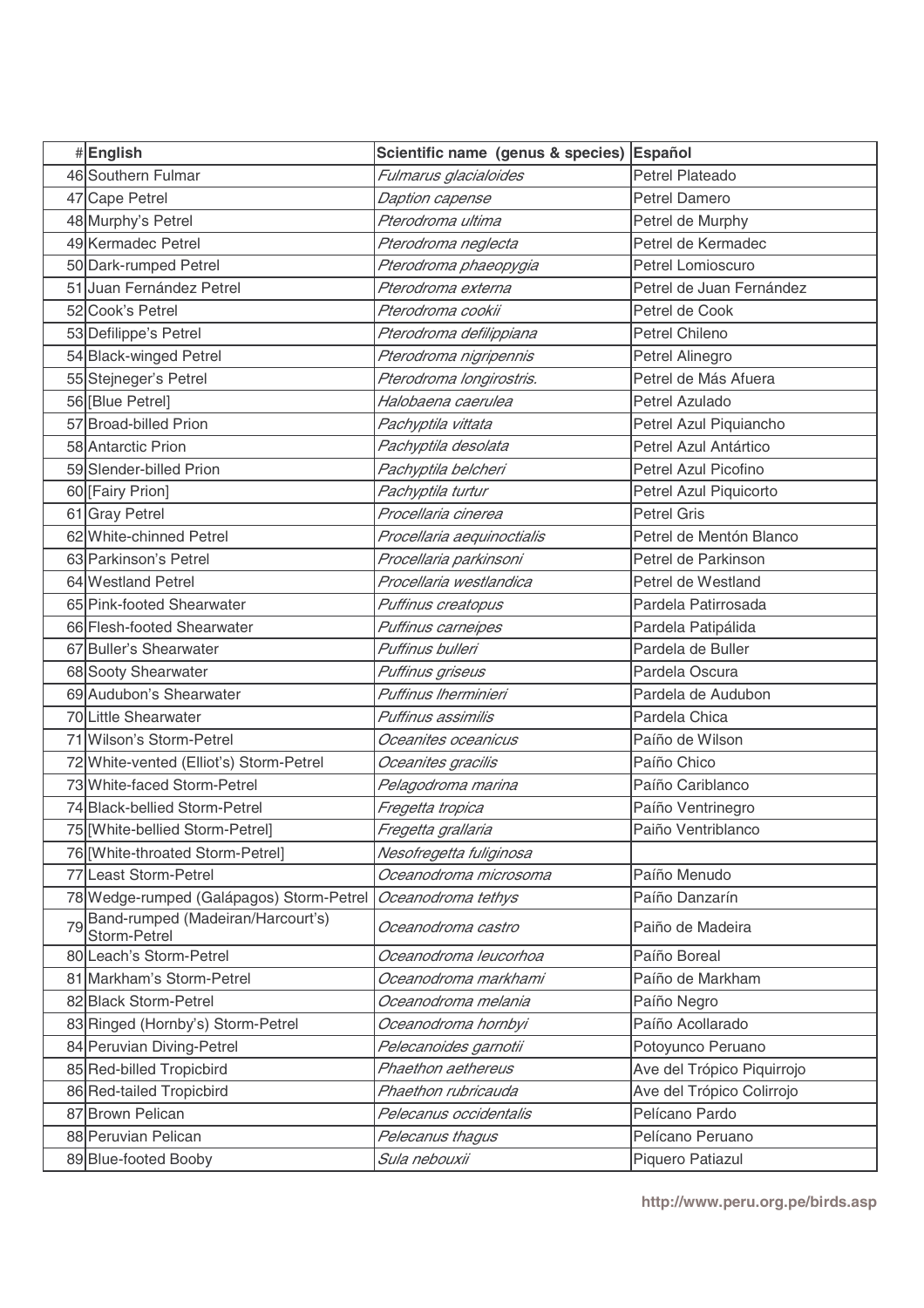| #English                       | Scientific name (genus & species) | Español                     |
|--------------------------------|-----------------------------------|-----------------------------|
| 90 Peruvian Booby              | Sula variegata                    | Piquero Peruano             |
| 91 Masked Booby                | Sula dactylatra                   | Piquero Enmascarado         |
| 92 Nazca Booby                 | Sula granti                       | Piquero de Nazca            |
| 93 Red-footed Booby            | Sula sula                         | Piquero Patirrojo           |
| 94 Brown Booby                 | Sula leucogaster                  | Piquero Pardo               |
| 95 Neotropic Cormorant         | Phalacrocorax brasilianus         | Cormorán Neotropical        |
| 96 Guanay Cormorant            | Phalacrocorax bougainvillii       | Cormorán Guanay             |
| 97 Red-legged Cormorant        | Phalacrocorax gaimardi            | Cormorán Patirrojo (Chuita) |
| 98 Anhinga                     | Anhinga anhinga                   | Aninga                      |
| 99 Magnificent Frigatebird     | Fregata magnificens               | Avefragata Magnífica        |
| 100 Great Frigatebird          | Fregata minor                     | Avefragata Grande           |
| 101 Capped Heron               | Pilherodius pileatus              | Garza Pileada               |
| 102 Cocoi Heron                | Ardea cocoi                       | Garza Cuca                  |
| 103 Great Blue Heron]          | Ardea herodias                    | Garza Azulada               |
| 104 Great Egret                | Ardea alba                        | Garza Grande                |
| 105 Tricolored Heron           | Egretta tricolor                  | Garcita Tricolor            |
| 106 Little Blue Heron          | Egretta caerulea                  | Garcita Azul                |
| 107 Snowy Egret                | Egretta thula                     | Garcita Blanca              |
| 108 Cattle Egret               | Bubulcus ibis                     | Garcita Bueyera             |
| 109 Striated Heron             | <b>Butorides striatus</b>         | Garcita Estriada            |
| 110 Agami Heron                | Agamia agami                      | Garza Pechicastaña          |
| 111 Black-crowned Night-Heron  | Nycticorax nycticorax             | Huaco Común                 |
| 112 Yellow-crowned Night-Heron | Nyctanassa violacea               | Huaco Coroniamarilla        |
| 113 Boat-billed Heron          | Cochlearius cochlearius           | Garza Cucharón              |
| 114 Bare-throated Tiger-Heron  | Tigrisoma mexicanum               | Garza-Tigre Mexicana        |
| 115 Fasciated Tiger-Heron      | Tigrisoma fasciatum               | Garza-Tigre Oscura          |
| 116 Rufescent Tiger-Heron      | Tigrisoma lineatum                | Garza-Tigre Colorada        |
| 117 Zigzag Heron               | Zebrilus undulatus                | Garza Zebra                 |
| 118 Stripe-backed Bittern      | Ixobrychus involucris             | Mirasol Listado             |
| 119 Least Bittern              | Ixobrychus exilis                 | Mirasol Leonado             |
| 120 Pinnated Bittern           | Botaurus pinnatus                 | Mirasol Grande              |
| 121 Wood Stork                 | Mycteria americana                | Cigüeña Gabán               |
| 122 Maguari Stork              | Ciconia maguari                   | Cigüeña Maguari             |
| 123 Jabiru                     | Jabiru mycteria                   | Jabirú                      |
| 124 [Plumbeous Ibis]           | Theristicus caerulescens          | <b>Bandurria Mora</b>       |
| 125 Andean Ibis                | Theristicus branickii             | Bandurria Andina            |
| 126 Black-faced Ibis           | Theristicus melanopis             | Bandurria Carinegra         |
| 127 Green Ibis                 | Mesembrinibis cayennensis         | Ibis Verde                  |
| 128 White Ibis                 | Eudocimus albus                   | Ibis Blanco                 |
| 129 White-faced Ibis           | Plegadis chihi                    | Ibis Cariblanco             |
| 130 Puna Ibis                  | Plegadis ridgwayi                 | Ibis de la Puna (Yanavico)  |
| 131 Roseate Spoonbill          | Ajaia ajaja                       | Espátula Rosada             |
| 132 Chilean Flamingo           | Phoenicopterus chilensis          | Flamingo Chileno            |
| 133 Andean Flamingo            | Phoenicopterus andinus            | Parina Grande               |
| 134 Puna (James') Flamingo     | Phoenicopterus jamesi             | Parina Chica                |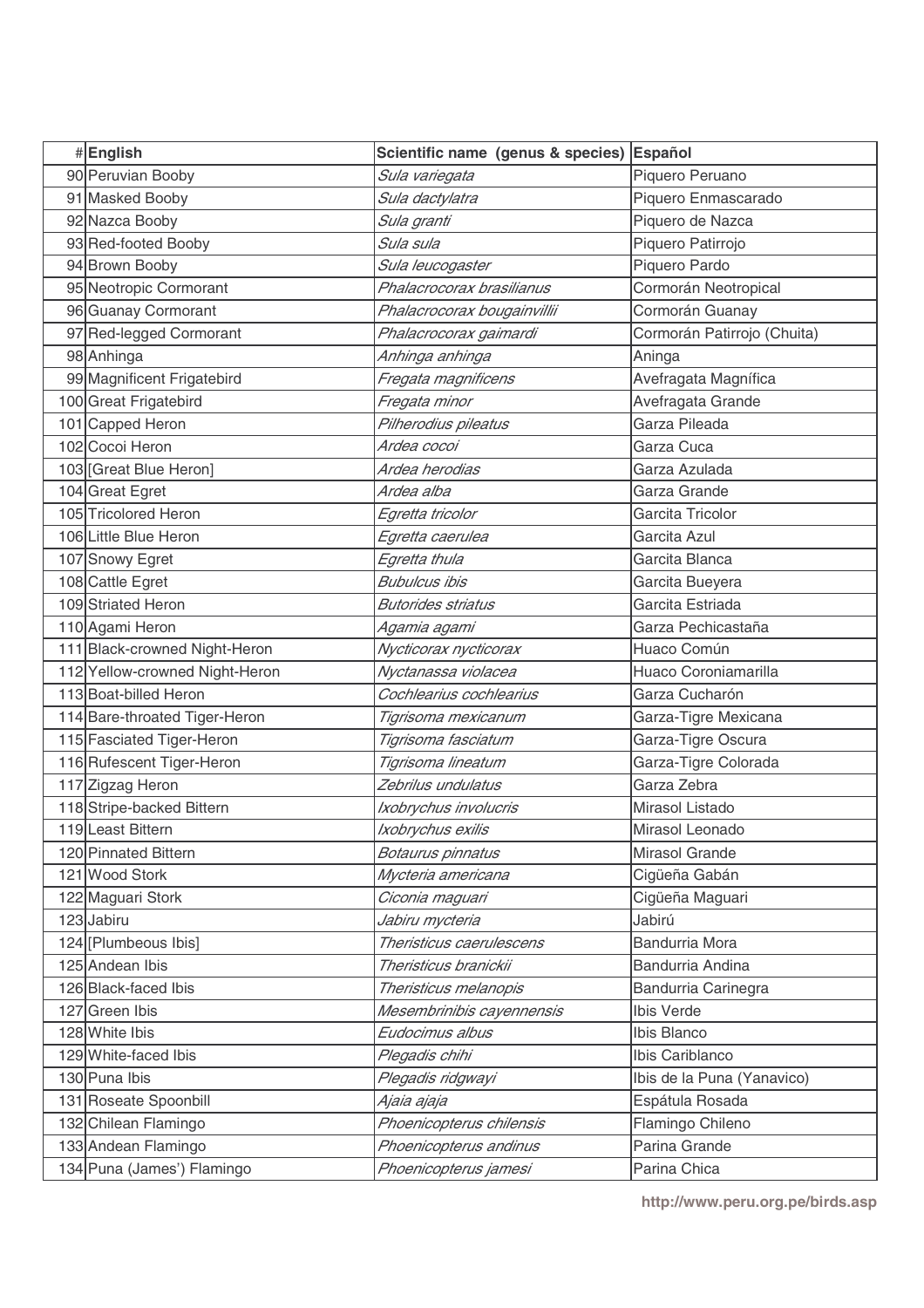| #English                          | Scientific name (genus & species) | Español                        |
|-----------------------------------|-----------------------------------|--------------------------------|
| 135 Horned Screamer               | Anhima cornuta                    | Gritador Unicorno (Camungo)    |
| 136 Southern Screamer             | Chauna torquata                   | Gritador Austral (Chajá)       |
| 137 Fulvous Whistling-Duck        | Dendrocygna bicolor               | Pato-Silbón Canelo             |
| 138 White-faced Whistling-Duck    | Dendrocygna viduata               | Pato-Silbón Cariblanco         |
| 139 Black-bellied Whistling-Duck  | Dendrocygna autumnalis            | Pato-Silbón Ventrinegro        |
| 140 Andean Goose                  | Chloephaga melanoptera            | Ganso Andino (Huallata)        |
| 141 Orinoco Goose                 | Neochen jubata                    | Ganso del Orinoco              |
| 142 Muscovy Duck                  | Cairina moschata                  | Pato Criollo                   |
| 143 Comb Duck                     | Sarkidiornis melanotos            | Pato Crestudo                  |
| 144 Torrent Duck                  | Merganetta armata                 | Pato de los Torrentes          |
| 145 [Chiloe Wigeon]               | Anas sibilatrix                   | Pato Overo                     |
| 146 [Mallard]                     | Anas platyrhynchos                | Pato Cabeziverde               |
| 147 Speckled Teal                 | Anas flavirostris                 | Pato Barcino                   |
| 148 Crested Duck                  | Anas specularioides               | Pato Crestón                   |
| 149 Yellow-billed Pintail         | Anas georgica                     | Pato Jergón                    |
| 150 White-cheeked Pintail         | Anas bahamensis                   | Pato Gargantillo               |
| 151 Puna Teal                     | Anas puna                         | Pato de la Puna                |
| 152 Blue-winged Teal              | Anas discors                      | Pato Aliazul                   |
| 153 Cinnamon Teal                 | Anas cyanoptera                   | Pato Colorado                  |
| 154 Red Shoveler                  | Anas platalea                     | Pato Cuchara Rojizo            |
| 155 Rosy-billed Pochard           | Netta peposaca                    | Pato Picazo                    |
| 156 Southern Pochard              | Netta erythrophthalma             | Pato Morado                    |
| 157 Masked Duck                   | Oxyura dominica                   | Pato Enmascarado               |
| 158 Andean Duck                   | Oxyura ferruginea                 | Pato Andino                    |
| 159 Black Vulture                 | Coragyps atratus                  | Gallinazo Cabecinegra          |
| 160 Turkey Vulture                | Cathartes aura                    | Gallinazo Cabecirrojo          |
| 161 Lesser Yellow-headed Vulture  | Cathartes burrovianus             | Gallinazo Cabeciamarilla Menor |
| 162 Greater Yellow-headed Vulture | Cathartes melambrotus             | Gallinazo Cabeciamarilla Mayor |
| 163 Andean Condor                 | Vultur gryphus                    | Cóndor Andino                  |
| 164 King Vulture                  | Sarcoramphus papa                 | Gallinazo Real                 |
| 165 Osprey                        | Pandion haliaetus                 | Aguila Pescadora               |
| 166 Gray-headed Kite              | Leptodon cayanensis               | Gavilán Cabecigris             |
| 167 Hook-billed Kite              | Chondrohierax uncinatus           | Gavilán Piquiganchudo          |
| 168 Swallow-tailed Kite           | Elanoides forficatus              | Gavilán Tijereta               |
| 169 Pearl Kite                    | Gampsonyx swainsonii              | Gavilán Perla                  |
| 170   White-tailed Kite]          | Elanus leucurus                   | Gavilán Coliblanca             |
| 171 Snail Kite                    | Rostrhamus sociabilis             | Gavilán Caracolero             |
| 172 Slender-billed Kite           | Rostrhamus hamatus                | Gavilán Piquigarfio            |
| 173 Double-toothed Kite           | Harpagus bidentatus               | Gavilán Bidentado              |
| 174 Mississippi Kite              | Ictinia mississippiensis          | Gavilán del Mississipi         |
| 175 Plumbeous Kite                | Ictinia plumbea                   | Gavilán Plomizo                |
| 176 Long-winged Harrier           | Circus buffoni                    | Gavilán Alilarga               |
| 177 Cinereous Harrier             | Circus cinereus                   | Gavilán Cenizo                 |
| 178 Gray-bellied Goshawk          | Accipiter poliogaster             | Gavilán Ventrigris             |
| 179 Tiny Hawk                     | Accipiter superciliosus           | Gavilán Enano                  |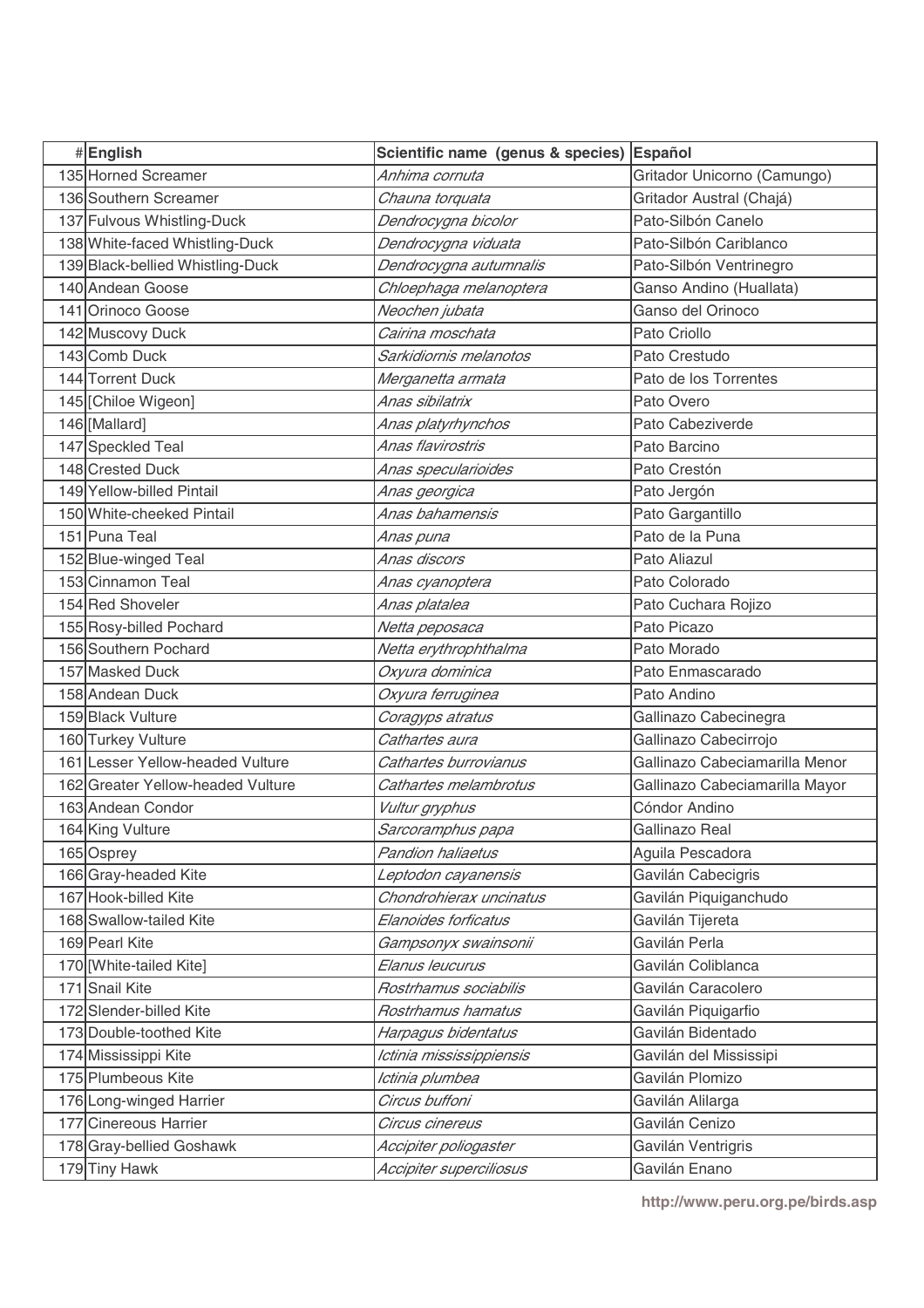| #English                        | Scientific name (genus & species) | <b>Español</b>                  |
|---------------------------------|-----------------------------------|---------------------------------|
| 180 Semicollared Hawk           | Accipiter collaris                | Gavilán Semiacollarado          |
| 181 Plain-breasted Hawk         | Accipiter ventralis               | Gavilán Pechillano              |
| 182 Bicolored Hawk              | Accipiter bicolor                 | Gavilán Bicolor                 |
| 183 Crane Hawk                  | Geranospiza caerulescens          | Gavilán Zancón                  |
| 184 Plumbeous Hawk              | Leucopternis plumbea              | Gavilán Plomizo                 |
| 185 Slate-colored Hawk          | Leucopternis schistacea           | Gavilán Pizarroso               |
| 186 Barred Hawk                 | Leucopternis princeps             | Gavilán Barreteado              |
| 187 Black-faced Hawk            | Leucopternis melanops             | Gavilán Carinegro               |
| 188 White-browed Hawk           | Leucopternis kuhli                | Gavilán Cejiblanco              |
| 189 White Hawk                  | Leucopternis albicollis           | Gavilán Blanco                  |
| 190 Gray-backed Hawk            | Leucopternis occidentalis         | Gavilán Dorsigris               |
| 191 Mangrove Black-Hawk         | Buteogallus subtilis              | Gavilán Manglero                |
| 192 Great Black-Hawk            | Buteogallus urubitinga            | Gavilán Negro                   |
| 193 Savanna Hawk                | <b>Buteogallus meridionalis</b>   | Gavilán Sabanero                |
| 194 Harris' (Bay-winged) Hawk   | Parabuteo unicinctus              | Gavilán Mixto                   |
| 195 Black-collared Hawk         | Busarellus nigricollis            | Gavilán de Ciénega              |
| 196 Black-chested Buzzard-Eagle | Geranoaetus melanoleucus          | Aguilucho Pechinegro            |
| 197 Solitary Eagle              | Harpyhaliaetus solitarius         | Aguila Solitaria                |
| 198 Gray Hawk                   | Asturina nitida                   | Aguilucho Gris                  |
| 199 Roadside Hawk               | <b>Buteo magnirostris</b>         | Aguilucho Caminero              |
| 200 Broad-winged Hawk           | Buteo platypterus                 | Aguilucho Aliancha              |
| 201 White-rumped Hawk           | <b>Buteo leucorrhous</b>          | Aguilucho Lomiblanco            |
| 202 Short-tailed Hawk           | Buteo brachyurus                  | Aguilucho Colicorto             |
| 203 White-throated Hawk         | Buteo albigula                    | Aguilucho Gargantiblanco        |
| 204 Swainson's Hawk             | Buteo swainsoni                   | Aguilucho de Swainson           |
| 205 White-tailed Hawk           | <b>Buteo albicaudatus</b>         | Aguilucho Coliblanca            |
| 206 Variable (Red-backed) Hawk  | Buteo polyosoma                   | Aguilucho Variable              |
| 207 Zone-tailed Hawk            | <b>Buteo albonotatus</b>          | Aguilucho Colifajeado           |
| 208 Crested Eagle               | Morphnus guianensis               | Aguila Crestada                 |
| 209 Harpy Eagle                 | Harpia harpyja                    | Aguila Harpía                   |
| 210 Black-and-white Hawk-Eagle  | Spizastur melanoleucus            | Aquila Blanquinegra             |
| 211 Black Hawk-Eagle            | Spizaetus tyrannus                | Aquila Negra                    |
| 212 Ornate Hawk-Eagle           | Spizaetus ornatus                 | Aquila Penachuda                |
| 213 Black-and-chestnut Eagle    | Oroaetus isidori                  | Aguila Negricastaña             |
| 214 Black Caracara              | Ibycter ater                      | Caracara Negro                  |
| 215 Red-throated Caracara       | Daptrius americanus               | Caracara Ventriblanco           |
| 216 Mountain Caracara           | Phalcoboenus megalopterus         | Caracara Cordillerano           |
| 217 Crested Caracara            | Caracara cheriway                 | Caracara Crestada               |
| 218 Southern Caracara           | Caracara plancus                  | Caracara Carancho               |
| 219 Yellow-headed Caracara      | Milvago chimachima                | Caracara Chimachima (Shihuango) |
| 220 Laughing Falcon             | Herpetotheres cachinnans          | Halcón Reidor                   |
| 221 Barred Forest-Falcon        | Micrastur ruficollis              | Halcón de Monte Barreteado      |
| 222 Lined Forest-Falcon         | Micrastur gilvicollis             | Halcón de Monte Listado         |
| 223 Slaty-backed Forest-Falcon  | Micrastur mirandollei             | Halcón de Monte Dorsigris       |
| 224 Collared Forest-Falcon      | Micrastur semitorquatus           | Halcón de Monte Acollarado      |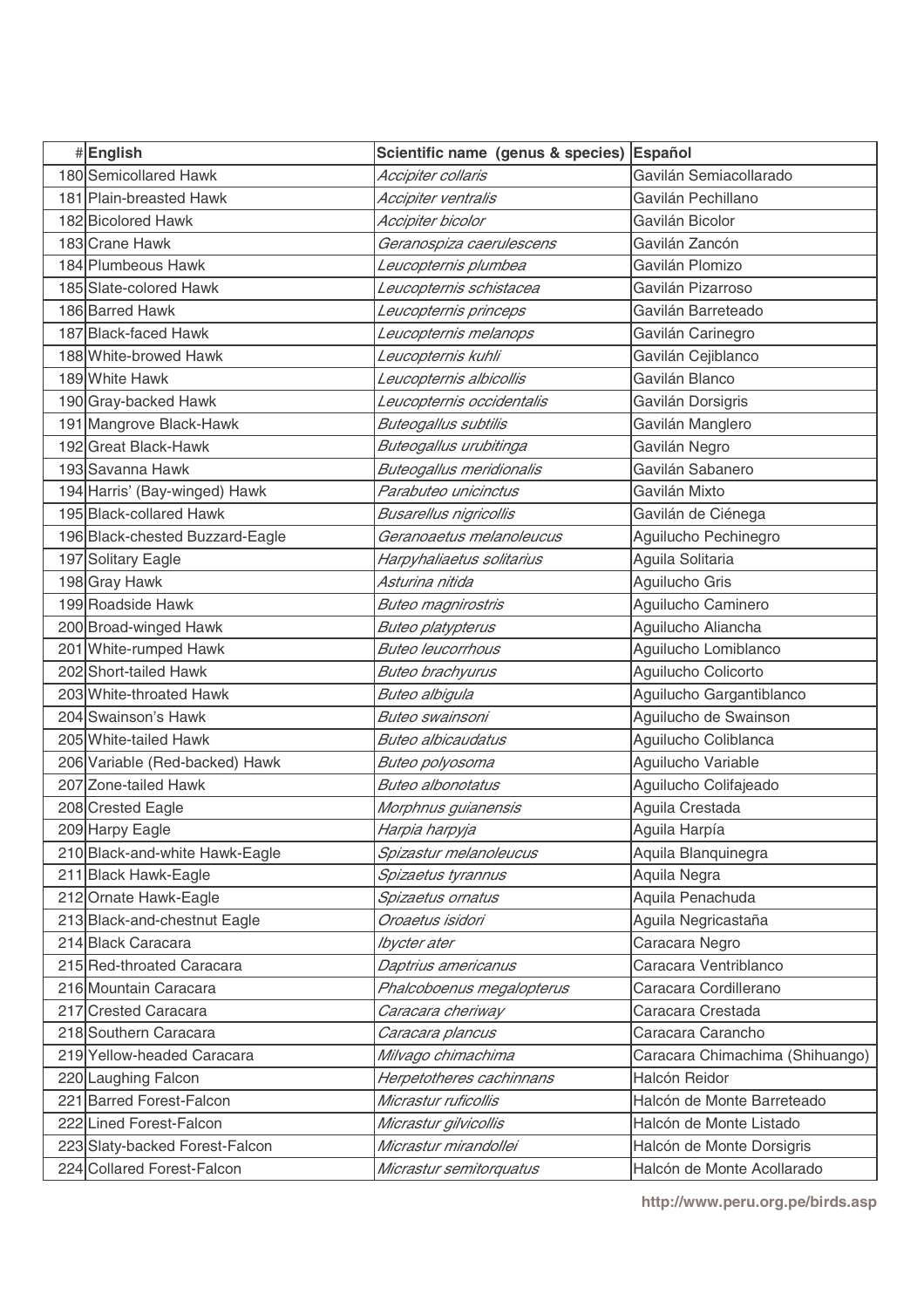| #English                       | Scientific name (genus & species) | Español                     |
|--------------------------------|-----------------------------------|-----------------------------|
| 225 Buckley's Forest-Falcon    | Micrastur buckleyi                | Halcón de Monte de Buckley  |
| 226 American Kestrel           | Falco sparverius                  | Cernícalo Americano         |
| 227 Aplomado Falcon            | Falco femoralis                   | Halcón Aplomado             |
| 228 Merlin                     | Falco columbarius                 | Halcón Esmerejón            |
| 229 Bat Falcon                 | Falco rufigularis                 | Halcón Cazamurciélagos      |
| 230 Orange-breasted Falcon     | Falco deiroleucus                 | Halcón Pechinaranja         |
| 231 Peregrine Falcon           | Falco peregrinus                  | Halcón Peregrino            |
| 232 Rufous-headed Chachalaca   | Ortalis erythroptera              | Chachalaca Cabecirrufa      |
| 233 Speckled Chachalaca        | Ortalis guttata                   | Chachalaca Jaspeada         |
| 234 Bearded Guan               | Penelope barbata                  | Pava Barbada                |
| 235 Andean Guan                | Penelope montagnii                | Pava Andina                 |
| 236 Crested Guan               | Penelope purpurascens             | Pava Crestada               |
| 237 White-winged Guan          | Penelope albipennis               | Pava Aliblanca              |
| 238 Spix's Guan                | Penelope jacquacu                 | Pava de Spix (Pucacunga)    |
| 239 Blue-throated Piping-Guan  | Pipile cumanensis                 | Pava Gargantiazul           |
| 240 Wattled Guan               | Aburria aburri                    | Pava Carunculada            |
| 241 Sickle-winged Guan         | Chamaepetes goudotii              | Pava Alihoz                 |
| 242 Nocturnal Curassow         | Nothocrax urumutum                | Paujil Nocturno             |
| 243 Salvin's Curassow          | Mitu salvini                      | Paujil de Salvin            |
| 244 Razor-billed Curassow      | Mitu tuberosa                     | Paujil Común                |
| 245 Horned Curassow            | Pauxi unicornis                   | Paujil Unicorno             |
| 246 Wattled Curassow           | Crax globulosa                    | Paujil Carunculado (Piuri)  |
| 247 Marbled Wood-Quail         | Odontophorus gujanensis           | Codorniz Carirroja          |
| 248 Rufous-breasted Wood-Quail | Odontophorus speciosus            | Codorniz Pechirrufo         |
| 249 Stripe-faced Wood-Quail    | Odontophorus balliviani           | Codorniz Enmascarado        |
| 250 Starred Wood-Quail         | Odontophorus stellatus            | Codorniz Estrellado         |
| 251 Hoatzin                    | Opisthocomus hoazin               | Hoazín (Shansho)            |
| 252 Limpkin                    | Aramus guarauna                   | Carrao (Tarahui)            |
| 253 Gray-winged Trumpeter      | Psophia crepitans                 | <b>Trompetero Aligris</b>   |
| 254 Pale-winged Trumpeter      | Psophia leucoptera                | <b>Trompetero Aliblanco</b> |
| 255 Ocellated Crake            | Micropygia schomburgkii           | Gallineta de Ocelos         |
| 256 Chestnut-headed Crake      | Anurolimnas castaneiceps          | Gallineta Cabecicastaña     |
| 257 Russet-crowned Crake       | Anurolimnas viridis               | Gallineta Coronirrufa       |
| 258 Black-banded Crake         | Anurolimnas fasciatus             | Gallineta Negrilineada      |
| 259 Rufous-sided Crake         | Laterallus melanophaius           | Gallineta Flanquirufa       |
| 260 Gray-breasted Crake        | Laterallus exilis                 | Gallineta Pechigris         |
| 261 Black Rail                 | Laterallus jamaicensis            | Gallinetita Negra           |
| 262 Junín Rail                 | Laterallus tuerosi                | Gallinetita de Junín        |
| 263 Clapper Rail               | Rallus longirostris               | Rascón Manglero             |
| 264 Virginia Rail              | Rallus limicola                   | Rascón Menor                |
| 265 Bogotá Rail                | Rallus semiplumbeus               | Rascón de Bogotá            |
| 266 Rufous-necked Wood-Rail    | Aramides axillaris                | Rascón-Montés Cuellirrufo   |
| 267 Gray-necked Wood-Rail      | Aramides cajanea                  | Rascón-Montés Cuelligris    |
| 268 Brown Wood-Rail            | Aramides wolfi                    | Rascón-Montés Moreno        |
| 269 Red-winged Wood-Rail       | Aramides calopterus               | Rascón-Montés Alirrojizo    |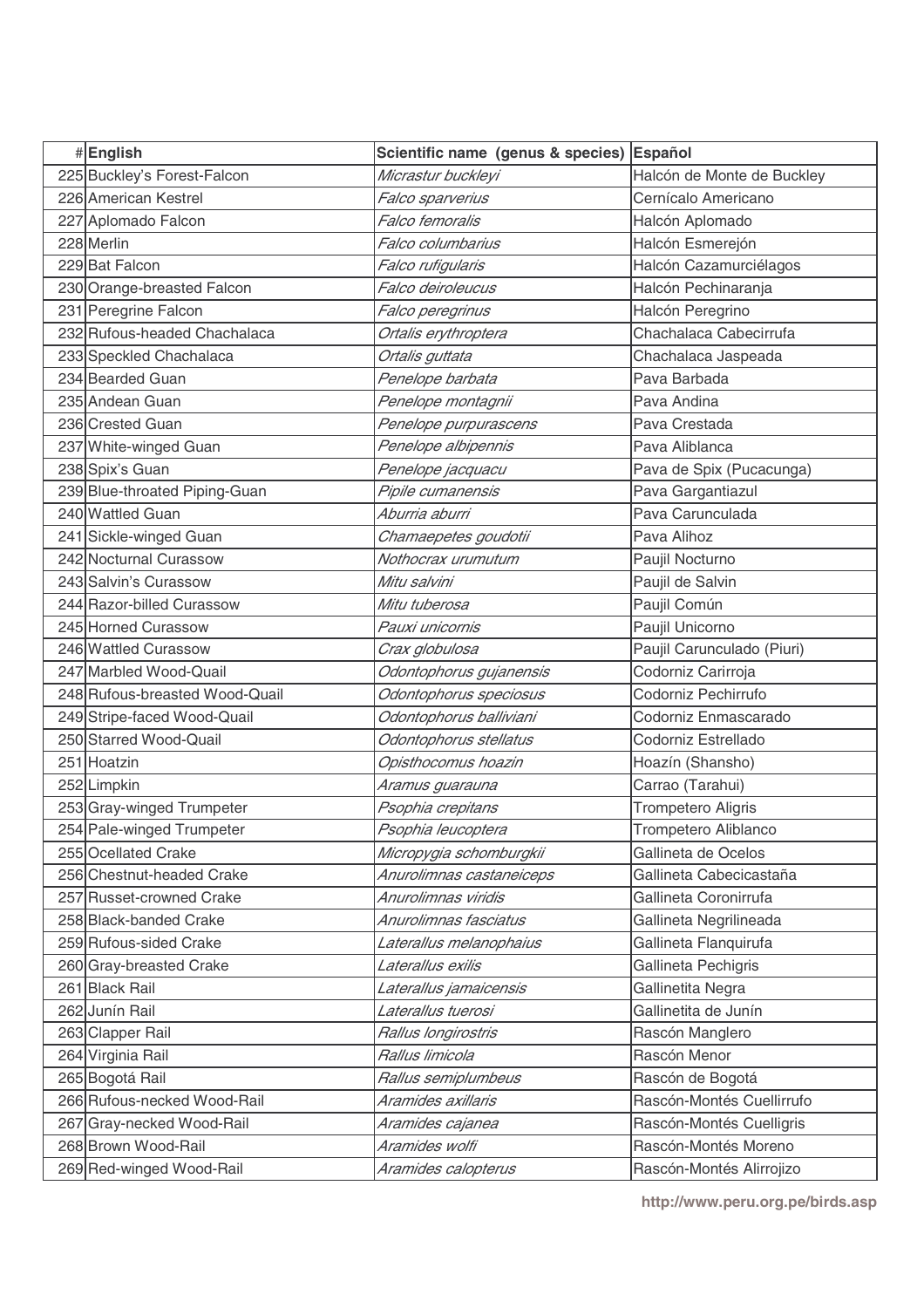| #English                        | Scientific name (genus & species) | <b>Español</b>                               |
|---------------------------------|-----------------------------------|----------------------------------------------|
| 270 Uniform Crake               | Amaurolimnas concolor             | Gallineta Unicolor                           |
| 271 Sora                        | Porzana carolina                  | Gallineta Sora                               |
| 272 Ash-throated Crake          | Porzana albicollis                | Gallineta Garganticeniza                     |
| 273 Paint-billed Crake          | Neocrex erythrops                 | Gallineta Piquipinta                         |
| 274 Spotted Rail                | Pardirallus maculatus             | Rascón Moteado                               |
| 275 Blackish Rail               | Pardirallus nigricans             | Rascón Negruzco                              |
| 276 Plumbeous Rail              | Pardirallus sanguinolentus        | Rascón Plomizo                               |
| 277 Purple Gallinule            | Porphyrula martinica              | Polla Morada                                 |
| 278 Azure Gallinule             | Porphyrula flavirostris           | Polla Azulada                                |
| 279 Common Moorhen              | Gallinula chloropus               | Polla de Agua                                |
| 280 Spot-flanked Gallinule      | Gallinula melanops                | Polla Pintada                                |
| 281 Andean (Slate-colored) Coot | Fulica ardesiaca                  | Gallareta Andina                             |
| 282 Red-fronted Coot            | Fulica rufifrons                  | Gallareta Frentirroja                        |
| 283 Giant Coot                  | Fulica gigantea                   | Gallareta Gigante                            |
| 284 Sungrebe                    | Heliornis fulica                  | Ave de Sol Americano (Yacupatito)            |
| 285 Sunbittern                  | Eurypyga helias                   | Tigana (Tanrilla)                            |
| 286 Wattled Jacana              | Jacana jacana                     | Gallito de Agua Frentirrojo<br>(Tuqui-tuqui) |
| 287 Blackish Oystercatcher      | Haematopus ater                   | Ostrero Negruzco                             |
| 288 American Oystercatcher      | Haematopus palliatus              | Ostrero Americano                            |
| 289 Black-necked Stilt          | Himantopus mexicanus              | Cigüeñuela Cuellinegra                       |
| 290 White-backed Stilt          | Himantopus melanurus              | Cigüeñuela Dorsiblanco                       |
| 291 Andean Avocet               | Recurvirostra andina              | Avoceta Andina                               |
| 292 Peruvian Thick-knee         | <b>Burhinus superciliaris</b>     | Alcaraván Huerequeque                        |
| 293 Pied Lapwing                | Vanellus cayanus                  | Avefría Pinta                                |
| 294 Southern Lapwing            | Vanellus chilensis                | Avefría Tero                                 |
| 295 Andean Lapwing              | Vanellus resplendens              | Avefría Andina (Lique-lique)                 |
| 296 American Golden-Plover      | Pluvialis dominica                | Chorlo Dorado Americano                      |
| 297 Black-bellied (Gray) Plover | Pluvialis squatarola              | Chorlo Gris                                  |
| 298 Semipalmated Plover         | Charadrius semipalmatus           | Chorlo Semipalmeado                          |
| 299 Wilson's Plover             | Charadrius wilsonia               | Chorlo Piquigrueso                           |
| 300 Killdeer                    | Charadrius vociferus              | Chorlo Gritón                                |
| 301 Snowy (Kentish) Plover      | Charadrius alexandrinus           | Chorlo Nevado                                |
| 302 Collared Plover             | Charadrius collaris               | Chorlo Acollarado                            |
| 303 [Two-banded Plover]         | Charadrius falklandicus           | Chorlo Dobleacollarado                       |
| 304 Puna Plover                 | Charadrius alticola               | Chorlo de la Puna                            |
| 305 Rufous-chested Dotterel     | Charadrius modestus               | Chorlo Chileno                               |
| 306 Diademed Sandpiper          | Plover Phegornis mitchellii       | Chorlo Cordillerano                          |
| 307 Tawny-throated              | Dotterel Oreopholus ruficollis    | Chorlo de Campo                              |
| 308 Wilson's Snipe              | Gallinago delicata                | Becasina Común                               |
| 309 South American Snipe        | Gallinago paraguaiae              | Becasina Sudamericana                        |
| 310 Puna Snipe                  | Gallinago andina                  | Becasina de la Puna                          |
| 311 Noble Snipe                 | Gallinago nobilis                 | Becasina Paramera                            |
| 312 Andean Snipe                | Gallinago jamesoni                | Becasina Andina                              |
| 313 Imperial Snipe              | Gallinago imperialis              | Becasina Imperial                            |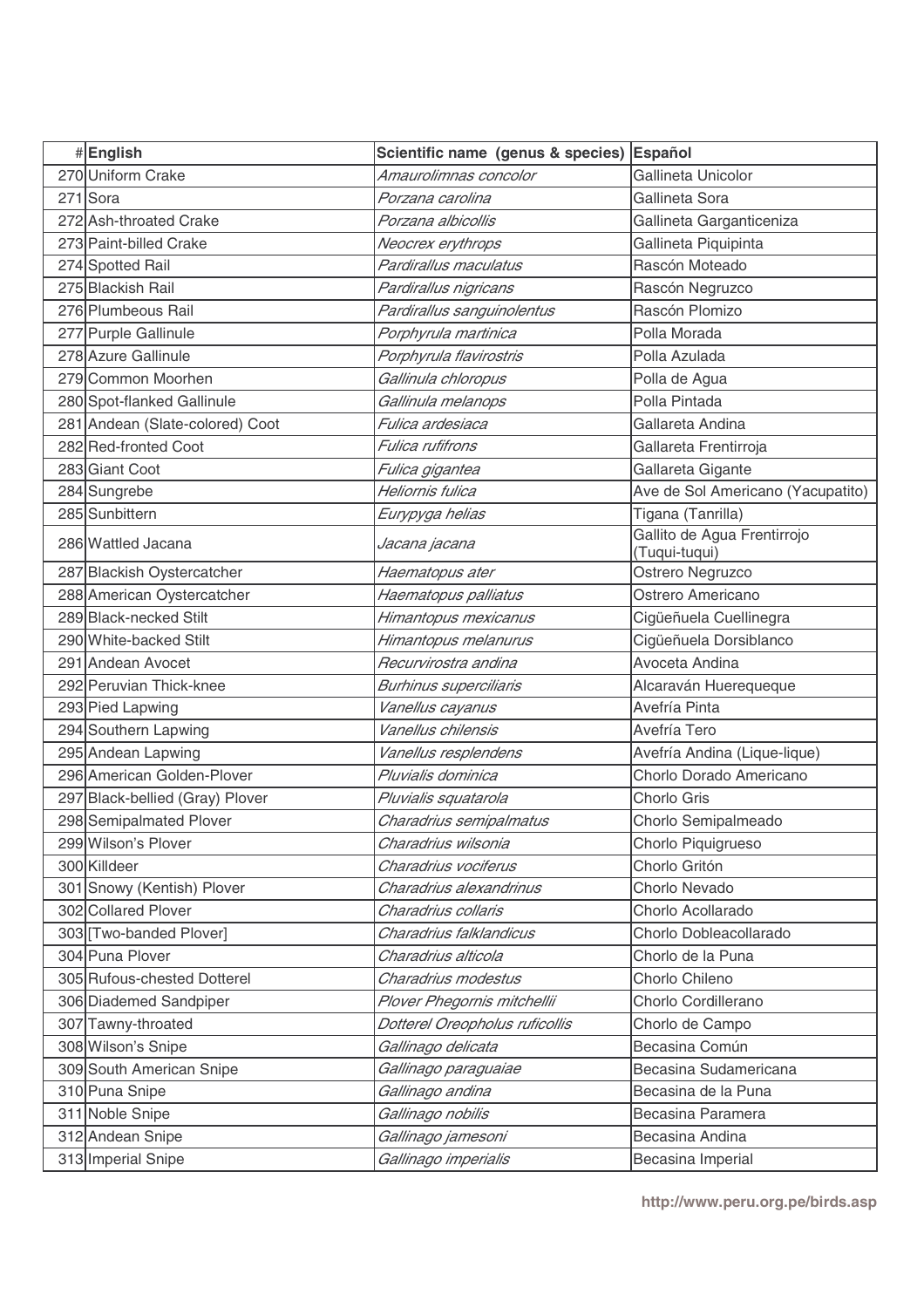| #English                     | Scientific name (genus & species) Español |                        |
|------------------------------|-------------------------------------------|------------------------|
| 314 Short-billed Dowitcher   | Limnodromus griseus                       | Agujeta Piquicorto     |
| 315 Hudsonian Godwit         | Limosa haemastica                         | Aguja de Mar           |
| 316 Marbled Godwit           | Limosa fedoa                              | Aguja Moteada          |
| 317 Whimbrel                 | Numenius phaeopus                         | Zarapito Trinador      |
| 318 Upland Sandpiper         | Bartramia longicauda                      | Pradero Batitú         |
| 319 Greater Yellowlegs       | Tringa melanoleuca                        | Patiamarillo Mayor     |
| 320 Lesser Yellowlegs        | Tringa flavipes                           | Patiamarillo Menor     |
| 321 Solitary Sandpiper       | Tringa solitaria                          | Playero Solitario      |
| 322 Spotted Sandpiper        | Actites macularia                         | Playero Coleador       |
| 323 Wandering Tattler        | Heteroscelus incanus                      | Playero Vagabundo      |
| 324 Willet                   | Catoptrophorus semipalmatus               | Playero Aliblanco      |
| 325 Ruddy Turnstone          | Arenaria interpres                        | Vuelvepiedras Rojizo   |
| 326 Surfbird                 | Aphriza virgata                           | Chorlo de Rompientes   |
| 327 Red Knot                 | Calidris canutus                          | Playero Pechirufo      |
| 328 Sanderling               | Calidris alba                             | Playero Arenero        |
| 329 Semipalmated Sandpiper   | Calidris pusilla                          | PlayeritoSemipalmado   |
| 330 Western Sandpiper        | Calidris mauri                            | Playerito Occidental   |
| 331 Red-necked Stint         | Calidris ruficollis                       | Playerito Cuellirrojo  |
| 332 Least Sandpiper          | Calidris minutilla                        | Playerito Menudo       |
| 333 White-rumped Sandpiper   | Calidris fuscicollis                      | Playerito Lomiblanco   |
| 334 Baird's Sandpiper        | Calidris bairdii                          | Playerito de Baird     |
| 335 Pectoral Sandpiper       | Calidris melanotos                        | Playero Pectoral       |
| 336 Curlew Sandpiper         | Calidris ferruginea                       | Playero Zarapito       |
| 337 Dunlin                   | Calidris alpina                           | Playero Ventrinegro    |
| 338 Stilt Sandpiper          | Calidris himantopus                       | Playero Patilargo      |
| 339 Buff-breasted Sandpiper  | Tryngites subruficollis                   | Playero Canelo         |
| 340 Ruff                     | Philomachus pugnax                        | Playero Combatiente    |
| 341 Wilson's Phalarope       | Phalaropus tricolor                       | Faláropo Tricolor      |
| 342 Red-necked Phalarope     | Phalaropus lobatus                        | Faláropo Picofino      |
| 343 Red Phalarope            | Phalaropus fulicaria                      | Faláropo Piquigrueso   |
| 344 Rufous-bellied Seedsnipe | Attagis gayi                              | Agachona Ventrirrufo   |
| 345 Gray-breasted Seedsnipe  | Thinocorus orbignyianus                   | Agachona Pechigris     |
| 346 Least Seedsnipe          | Thinocorus rumicivorus                    | Agachona Chica         |
| 347 Chilean Skua             | Stercorarius chilensis                    | Salteador Chileno      |
| 348 South Polar Skua         | Stercorarius maccormicki                  | Salteador del Polo Sur |
| 349 Pomarine Jaeger          | Stercorarius pomarinus                    | Salteador Pomarino     |
| 350 Parasitic Jaeger         | Stercorarius parasiticus                  | Salteador Parásito     |
| 351 Long-tailed Jaeger       | Stercorarius longicaudus                  | Salteador Colilargo    |
| 352 Band-tailed (Belcher's)  | Gull Larus belcheri                       | Gaviota Peruana        |
| 353 Gray Gull                | Larus modestus                            | Gaviota Gris           |
| 354 Kelp Gull                | Larus dominicanus                         | Gaviota Dominicana     |
| 355 Herring Gull             | Larus argentatus                          | Gaviota Argéntea       |
| 356 Gray-headed Gull         | Larus cirrocephalus                       | Gaviota de Cabecigris  |
| 357 Brown-hooded Gull        | Larus maculipennis                        | Gaviota Capuchicafé    |
| 358 Andean Gull              | Larus serranus                            | Gaviota Andina         |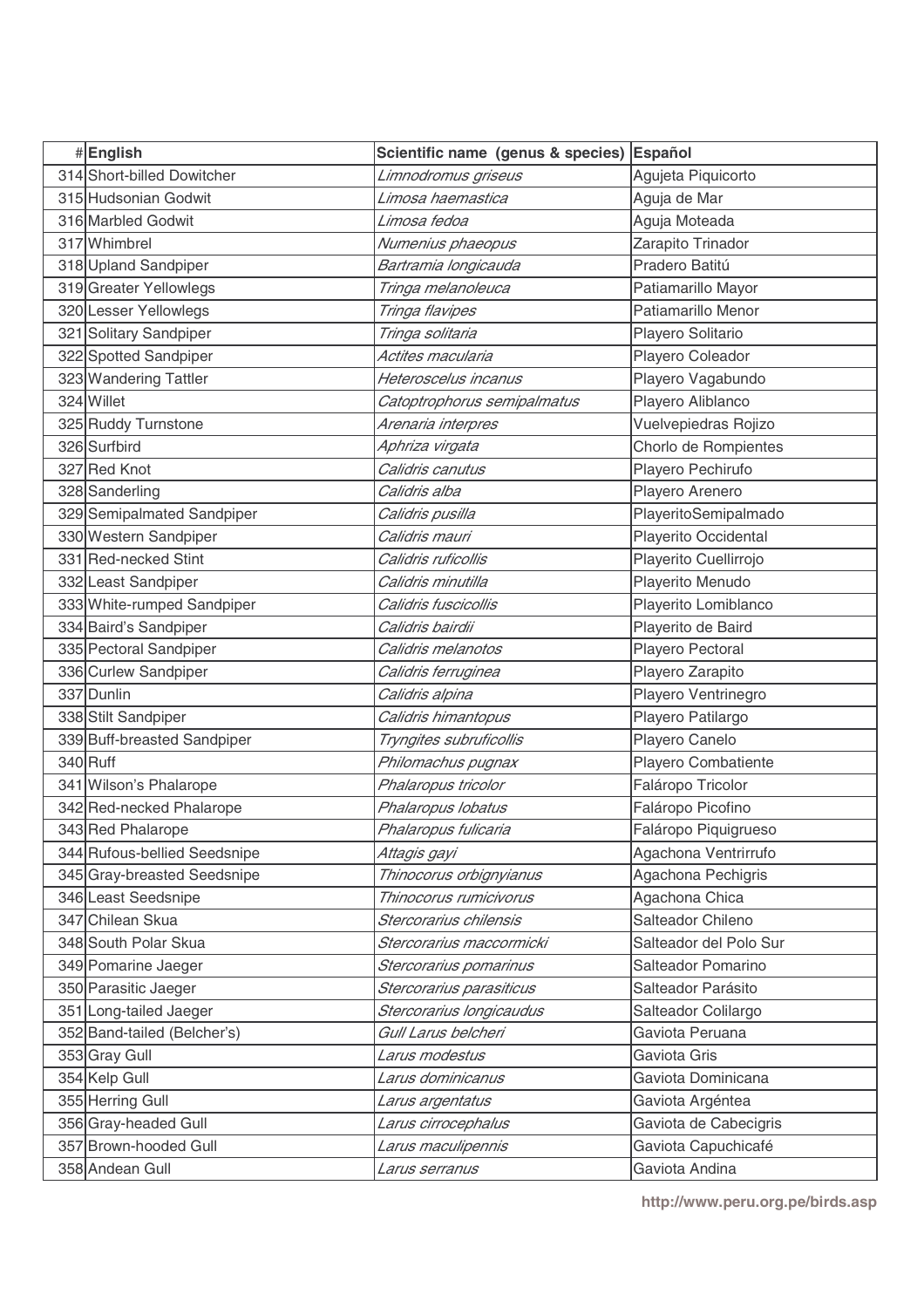| #English                       | Scientific name (genus & species) Español |                              |
|--------------------------------|-------------------------------------------|------------------------------|
| 359 Laughing Gull              | Larus atricilla                           | Gaviota Reidora              |
| 360 Franklin's Gull            | Larus pipixcan                            | Gaviota de Franklin          |
| 361 Sabine's Gull              | Xema sabini                               | Gaviota de Sabine            |
| 362 Swallow-tailed Gull        | Creagrus furcatus                         | Gaviota Tijereta             |
| 363 Black-legged Kittiwake     | Rissa tridactyla                          | Gaviota Tridáctila           |
| 364 Gull-billed Tern           | Sterna nilotica                           | Gaviotín Piquigrueso         |
| 365 Elegant Tern               | Sterna elegans                            | Gaviotín Elegante            |
| 366 Sandwich Tern              | Sterna sandvicensis                       | Gaviotín Patinegro           |
| 367 Royal Tern                 | Sterna maxima                             | Gaviotín Real                |
| 368 South American Tern        | Sterna hirundinacea                       | Gaviotín Sudamericano        |
| 369 Common Tern                | Sterna hirundo                            | Gaviotín Común               |
| 370 Arctic Tern                | Sterna paradisaea                         | Gaviotín del Artico          |
| 371 Snowy-crowned Tern         | Sterna trudeaui                           | Gaviotín Cabeciblanca        |
| 372 Least Tern                 | Sterna antillarum                         | Gaviotín Chico               |
| 373 Yellow-billed Tern         | Sterna superciliaris                      | Gaviotín Piquiamarillo       |
| 374 Peruvian Tern              | Sterna lorata                             | Gaviotín Peruano             |
| 375 Sooty Tern                 | Sterna fuscata                            | Gaviotín Oscuro              |
| 376 Black Tern                 | Chlidonias niger                          | Gaviotín Negro               |
| 377 Large-billed Tern          | Phaetusa simplex                          | Gaviotín Picudo              |
| 378 Inca Tern                  | Larosterna inca                           | Gaviotín Zarcillo            |
| 379 Black Skimmer              | Rynchops niger                            | Rayador Negro                |
| 380 Rock Dove                  | Columba livia                             | Paloma Doméstica             |
| 381 Scaled Pigeon              | Columba speciosa                          | Paloma Escamosa              |
| 382 Spot-winged Pigeon         | Columba maculosa                          | Paloma Alimoteada            |
| 383 Band-tailed Pigeon         | Columba fasciata                          | Paloma Nuquiblanca           |
| 384 Pale-vented Pigeon         | Columba cayennensis                       | Paloma Colorada              |
| 385 Peruvian Pigeon            | Columba oenops                            | Paloma Peruana               |
| 386 Plumbeous Pigeon           | Columba plumbea                           | Paloma Plomiza               |
| 387 Ruddy Pigeon               | Columba subvinacea                        | Paloma Rojiza                |
| 388 Eared Dove                 | Zenaida auriculata                        | Tórtola Orejuda (Rabiblanca) |
| 389 Pacific Dove               | Zenaida meloda                            | Tórtola Melódica (Cuculí)    |
| 390 Plain-breasted Ground-Dove | Columbina minuta                          | Tortolita Menuda             |
| 391 Ecuadorian Ground-Dove     | Columbina buckleyi                        | Tortolita Ecuatoriana        |
| 392 Ruddy Ground-Dove          | Columbina talpacoti                       | Tortolita Rojiza             |
| 393 Picui Ground-Dove          | Columbina picui                           | <b>Tortolita Picui</b>       |
| 394 Croaking Ground-Dove       | Columbina cruziana                        | Tortolita Peruana            |
| 395 Blue Ground-Dove           | Claravis pretiosa                         | <b>Tortolita Azul</b>        |
| 396 Maroon-chested Ground-Dove | Claravis mondetoura                       | Tortolita Pechimarrón        |
| 397 Bare-faced Ground-Dove     | Metriopelia ceciliae                      | Tortolita Moteada            |
| 398 Black-winged Ground-Dove   | Metriopelia melanoptera                   | Tortolita Alinegra           |
| 399 Golden-spotted Ground-Dove | Metriopelia aymara                        | Tortolita Doradipunteada     |
| 400 White-tipped Dove          | Leptotila verreauxi                       | Paloma Coliblanca            |
| 401 Gray-fronted Dove          | Leptotila rufaxilla                       | Paloma Frentigris            |
| 402 Palled Dove                | Leptotila pallida                         |                              |
| 403 Ochre-bellied Dove         | Leptotila ochraceiventris                 | Paloma Ventriocrácea         |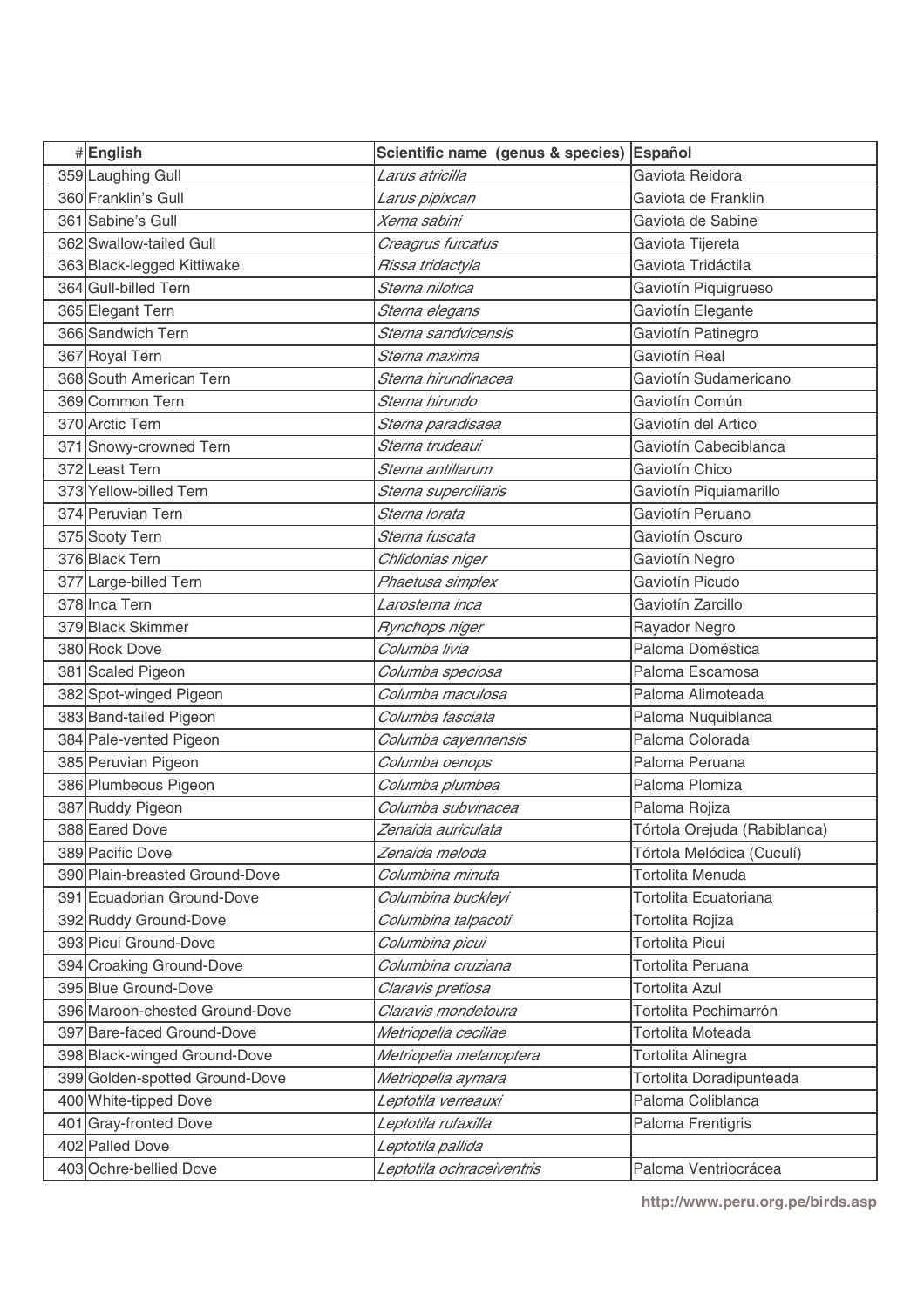| #English                         | Scientific name (genus & species) | Español                                 |
|----------------------------------|-----------------------------------|-----------------------------------------|
| 404 Sapphire Quail Dove          | Geotrygon saphirina               | Paloma Perdiz Zafiro                    |
| 405 White-throated Quail Dove    | Geotrygon frenata                 | Paloma Perdiz Gargantiblanca            |
| 406 Violaceous Quail Dove        | Geotrygon violacea                | Paloma Perdiz Violácea                  |
| 407 Ruddy Quail Dove             | Geotrygon montana                 | Paloma Perdiz Rojiza                    |
| 408 Blue-and-yellow Macaw        | Ara ararauna                      | Guacamayo Azul y Amarillo               |
| 409 Military Macaw               | Ara militaris                     | Guacamayo Militar                       |
| 410 Scarlet Macaw                | Ara macao                         | Guacamayo Escarlata                     |
| 411 Red-and-green Macaw          | Ara chloroptera                   | Guacamayo Rojo y Verde                  |
| 412 Chestnut-fronted             | Ara severa                        | Guacamayo Frenticastaño                 |
| 413 Red-bellied Macaw            | Orthopsittaca manilata            | Guacamayo Ventrirrojo                   |
| 414 Blue-headed Macaw            | Propyrrhura couloni               | Guacamayo Cabeciazul                    |
| 415 Red-shouldered Macaw         | Diopsittaca nobilis               | Guacamayo Enano                         |
| 416 Scarlet-fronted Parakeet     | Aratinga wagleri                  | Cotorra Frentiescarlata                 |
| 417 Mitred Parakeet              | Aratinga mitrata                  | Cotorra Mitrada                         |
| 418 Red-masked Parakeet          | Aratinga erythrogenys             | Cotorra Cabecirroja                     |
| 419 White-eyed Parakeet          | Aratinga leucophthalmus           | Cotorra Ojiblanco (Shamiro)             |
| 420 Dusky-headed Parakeet        | Aratinga weddellii                | Cotorra Cabecioscura                    |
| 421 Peach-fronted Parakeet       | Aratinga aurea                    | Cotorra Frentidorada                    |
| 422 Golden-plumed Parakeet       | Leptosittaca branickii            | Loro Cachetidorado                      |
| 423 Painted Parakeet             | Pyrrhura picta                    | Perico Pintado                          |
| 424 Maroon-tailed Parakeet       | Pyrrhura melanura                 | Perico Colimarrón                       |
| 425 Black-capped (Rock) Parakeet | Pyrrhura rupicola                 | Perico Gorrinegro                       |
| 426 White-necked Parakeet        | Pyrrhura albipectus               |                                         |
| 427 Andean Parakeet              | Bolborhynchus orbygnesius         | Perico Andino                           |
| 428 Barred Parakeet              | Bolborhynchus lineola             | Perico Barreteado                       |
| 429 Mountain Parakeet            | Psilopsiagon aurifrons            | Perico Cordillerano                     |
| 430 Blue-winged Parrotlet        | Forpusxanthopterygius             | Periquito Aliazul                       |
| 431 Dusky-billed Parrotlet       | Forpus sclateri                   | Periquito Piquioscuro                   |
| 432 Pacific Parrotlet            | Forpus coelestis                  | Periquito Esmeralda                     |
| 433 Yellow-faced Parrotlet       | Forpus xanthops                   | Periquito Cariamarillo                  |
| 434 Canary-winged Parakeet       | Brotogeris versicolurus           | Perico Aliamarillo                      |
| 435 Gray-cheeked Parakeet        | <b>Brotogeris pyrrhopterus</b>    | Perico Cachetigris (Perico<br>Macareño) |
| 436 Cobalt-winged Parakeet       | Brotogeris cyanoptera             | Perico Alicobalto                       |
| 437 Tui Parakeet                 | Brotogeris sanctithomae           | Perico Tui                              |
| 438 Amazonian Parrotlet          | Nannopsittaca dachilleae          | Periquito Amazónico                     |
| 439 Scarlet-shouldered Parrotlet | Touit huetii                      | Periquito Alirroja                      |
| 440 Sapphire-rumped Parrotlet    | Touit purpurata                   | Periquito Lomizafiro                    |
| 441 Spot-winged Parrotlet        | Touit stictoptera                 | Periquito Alipunteado                   |
| 442 Black-headed Parrot          | Pionites melanocephala            | Loro Cabecinegro                        |
| 443 White-bellied Parrot         | Pionites leucogaster              | Loro Ventriblanco                       |
| 444 Orange-cheeked Parrot        | Pionopsitta barrabandi            | Loro Cachetinaranja                     |
| 445 Black-winged Parrot          | Hapalopsittaca melanotis          | Loro Alinegro                           |
| 446 Red-faced Parrot             | Hapalopsittaca pyrrhops           | Loro Carirrojo                          |
| 447 Short-tailed Parrot          | Graydidascalus brachyurus         | Loro Colicorto                          |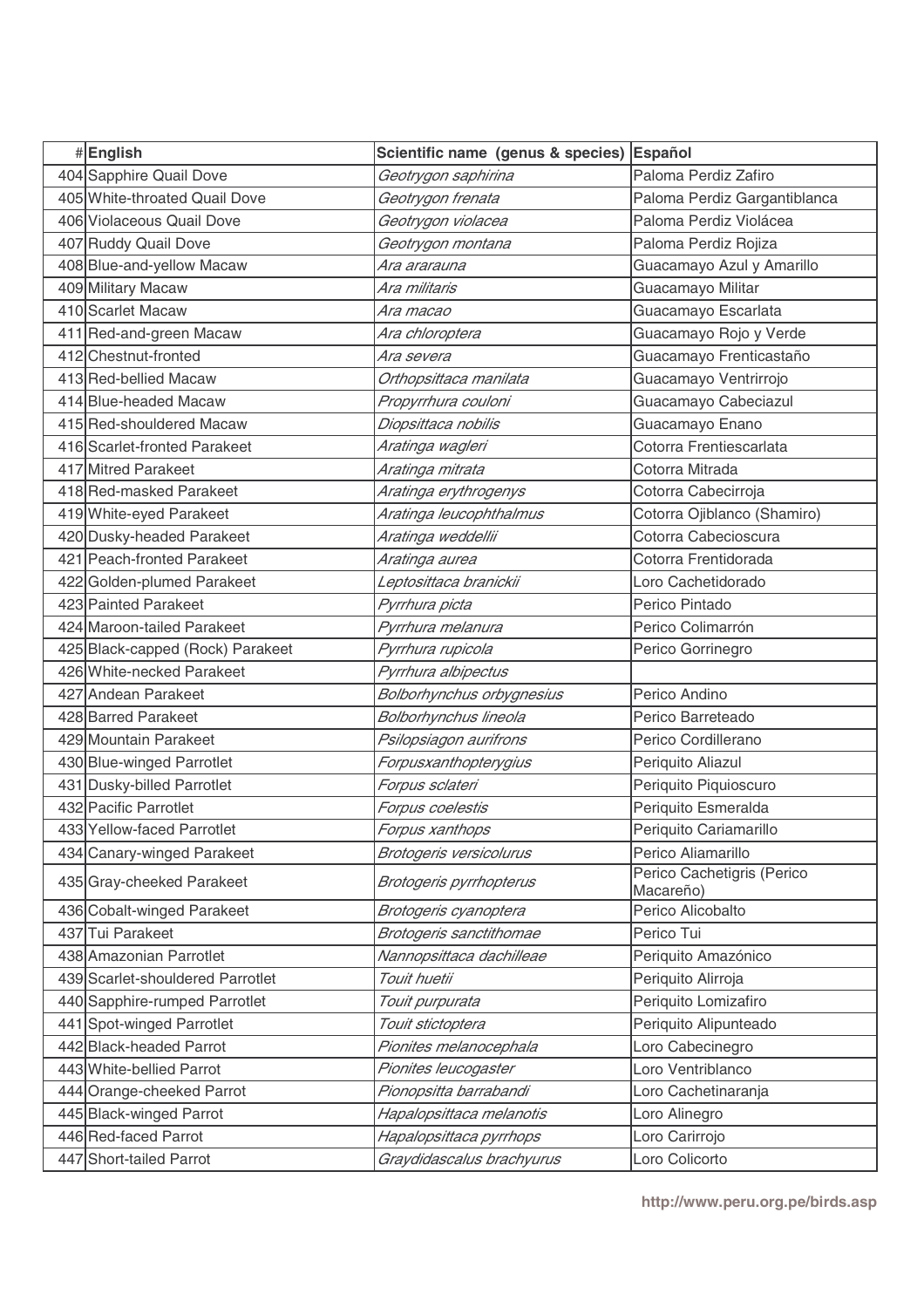| #English                        | Scientific name (genus & species) | Español                                      |
|---------------------------------|-----------------------------------|----------------------------------------------|
| 448 Blue-headed Parrot          | Pionus menstruus                  | Loro Cabeciazul                              |
| 449 Red-billed Parrot           | Pionus sordidus                   | Loro Piquirrojo                              |
| 450 Speckle-faced Parrot        | Pionus tumultuosus                | Loro Tumultuoso                              |
| 451 Bronze-winged Parrot        | Pionus chalcopterus               | Loro Alibronceado                            |
| 452 Festive Parrot              | Amazona festiva                   | Loro Lomirrojo                               |
| 453 Yellow-crowned Parrot       | Amazona ochrocephala              | Loro Coroniamarilla                          |
| 454 Orange-winged Parrot        | Amazona amazonica                 | Loro Alinaranja                              |
| 455 Scaly-naped Parrot          | Amazona mercenaria                | Loro Nuquiescamosa                           |
| 456 Mealy Parrot                | Amazona farinosa                  | Loro Harinosa                                |
| 457 Red-fan Parrot              | Deroptyus accipitrinus            | Loro de Abanico                              |
| 458 Ash-colored Cuckoo          | Coccyzus cinereus                 | Cuclillo Gris                                |
| 459 Black-billed Cuckoo         | Coccyzus erythropthalmus          | Cuclillo Piquinegro                          |
| 460 Yellow-billed Cuckoo        | Coccyzus americanus               | Cuclillo Piquiamarillo                       |
| 461 Dark-billed Cuckoo          | Coccyzus melacoryphus             | Cuclillo Piquioscuro                         |
| 462 Gray-capped Cuckoo          | Coccyzus lansbergi                | Cuclillo Gorrigris                           |
| 463 Squirrel Cuckoo             | Piaya cayana                      | Cuco Ardilla                                 |
| 464 Black-bellied Cuckoo        | Piaya melanogaster                | Cuco Ventrinegro                             |
| 465 Little Cuckoo               | Piaya minuta                      | Cuco Menudo                                  |
| 466 Greater Ani                 | Crotophaga major                  | Garrapatero Grande (Locrero)                 |
| 467 Smooth-billed Ani           | Crotophaga ani                    | Garrapatero Piquiliso                        |
| 468 Groove-billed Ani           | Crotophaga sulcirostris           | Garrapatero Piquiestriado<br>(Guardacaballo) |
| 469 Striped Cuckoo              | Tapera naevia                     | Cuclillo Listado                             |
| 470 Pheasant Cuckoo             | Dromococcyx phasianellus          | Cuco Faisán                                  |
| 471 Pavonine Cuckoo             | Dromococcyx pavoninus             | Cuco Pavonino                                |
| 472 Rufous-vented Ground-Cuckoo | Neomorphus geoffroyi              | Cuco-Terrestre Ventrirrufo                   |
| 473 Red-billed Ground-Cuckoo    | Neomorphus pucheranii             | Cuco-Terrestre Piquirrojo                    |
| 474 Barn Owl                    | Tyto alba                         | Lechuza Campanaria                           |
| 475 Tropical Screech-Owl        | Otus choliba                      | Lechuza Tropical                             |
| 476 Peruvian Screech-Owl        | Otus roboratus                    | Lechuza Peruana                              |
| 477 Koepcke's Screech-Owl       | Otus koepckeae                    | Lechuza de Koepcke                           |
| 478 Rufescent Screech-Owl       | Otus ingens                       | Lechuza Rojiza                               |
| 479 Cinnamon Screech-Owl        | Otus petersoni                    | Lechuza Canela                               |
| 480 Cloud-forest Screech-Owl    | Otus marshalli                    | Lechuza de Bosque Neblina                    |
| 481 Tawny-bellied Screech-Owl   | Otus watsonii                     | Lechuza Ventrileonada                        |
| 482 Vermiculated Screech-Owl    | Otus vermiculatus                 | Lechuza Vermiculada                          |
| 483 White-throated Screech-Owl  | Otus albogularis                  | Lechuza Gargantiblanca                       |
| 484 Great Horned Owl            | Bubo virginianus                  | Búho Americano                               |
| 485 Magellanic Horned Owl       | <b>Bubo magellanicus</b>          | Búho Magallánico                             |
| 486 Mottled Owl                 | Ciccaba virgata                   | Búho Café                                    |
| 487 Black-and-white Owl         | Ciccaba nigrolineata              | Búho Blanquinegro                            |
| 488 Black-banded Owl            | Ciccaba huhula                    | Búho Negribandeado                           |
| 489 Rufous-banded Owl           | Ciccaba albitarsus                | Búho Rufibandeado                            |
| 490 Crested Owl                 | Lophostrix cristata               | Búho Penachudo                               |
| 491 Spectacled Owl              | Pulsatrix perspicillata           | Búho de Anteojos                             |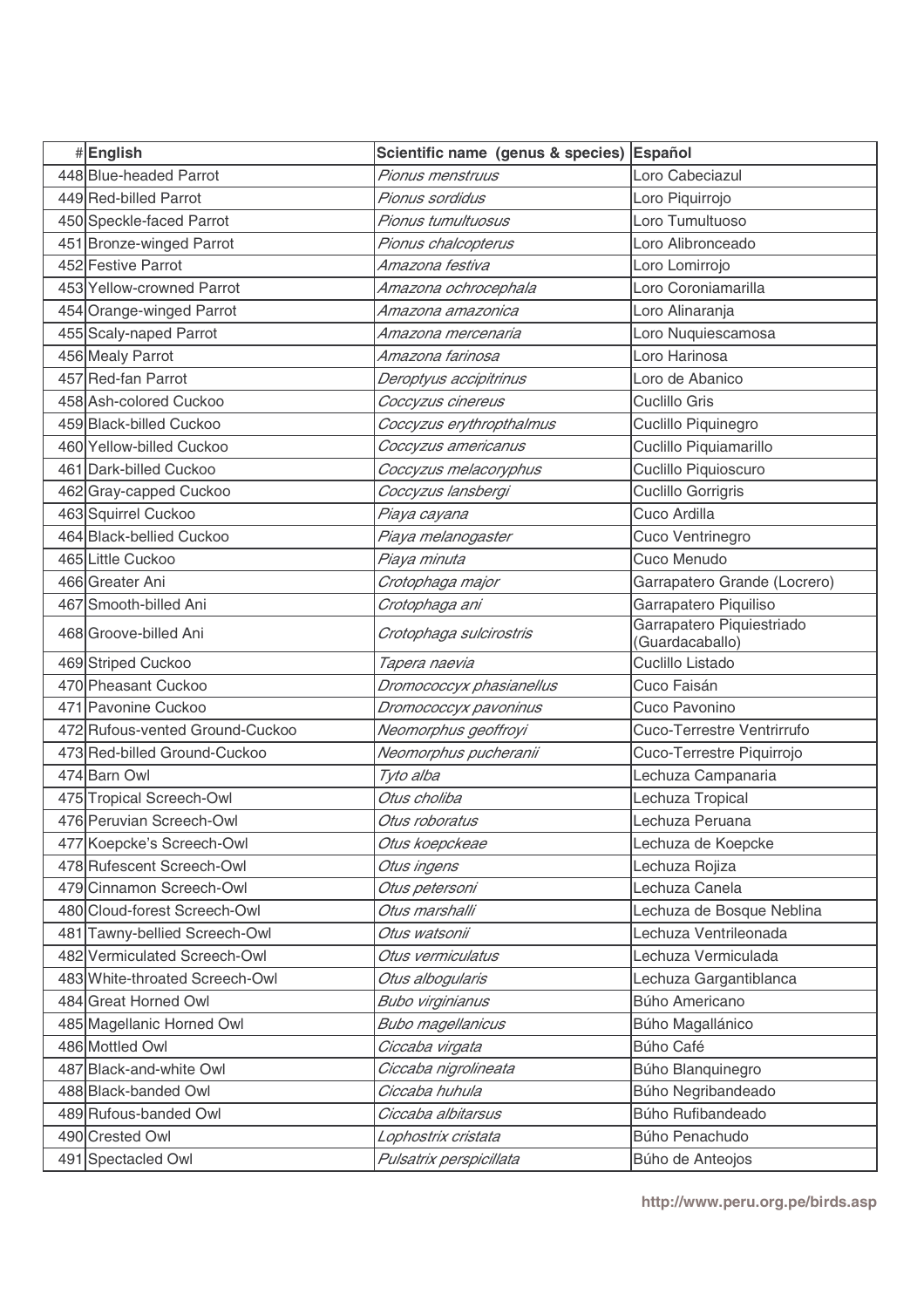| #English                                  | Scientific name (genus & species) | Español                       |
|-------------------------------------------|-----------------------------------|-------------------------------|
| 492 Band-bellied Owl                      | Pulsatrix melanota                | Búho Ventribandeado           |
| 493 Andean Pygmy-Owl                      | Glaucidium jardinii               | Lechucita Andina              |
| 494 Yungas Pygmy-Owl                      | Glaucidiumbolivianum              | Lechucita de las Yungas       |
| 495 Subtropical Pygmy-Owl                 | Glaucidium parkeri                | Lechucita Subtropical         |
| 496 Amazonian Pygmy-Owl                   | Glaucidium hardyi                 | Lechucita Amazónica           |
| 497 Ferruginous Pygmy-Owl                 | Glaucidiubrasilianum              | Lechucita Ferruginosa         |
| 498 Peruvian Pygmy-Owl                    | Glaucidium peruanum               | Lechucita Peruana (Paca Paca) |
| 499 Long-whiskered Owlet                  | Xenoglaux loweryi                 | Lechucita Bigotona            |
| 500 Burrowing Owl                         | Athene cunicularia                | Lechuza Terrestre             |
| 501 Buff-fronted Owl                      | Aegolius harrisii                 | Lechucita Frentianteada       |
| 502 Striped Owl                           | Asio clamator                     | Búho Listado                  |
| 503 Stygian Owl                           | Asio stygius                      | Búho Estigio                  |
| 504 Short-eared Owl                       | Asio flammeus                     | Lechuza de Orejicorta         |
| 505 Oilbird                               | Steatornis caripensis             | Guácharo                      |
| 506 Great Potoo                           | Nyctibius grandis                 | Nictibio Grande               |
| 507 Long-tailed Potoo                     | Nyctibius aethereus               | Nictibio Colilargo            |
| 508 Common Potoo                          | Nyctibius griseus                 | Nictibio Común                |
| 509 Andean Potoo                          | Nyctibius maculosus               | Nictibio Andino               |
| 510 White-winged Potoo                    | Nyctibius leucopterus             | Nictibio Aliblanco.           |
| 511 Rufous Potoo                          | Nyctibius bracteatus              | Nictibio Rufo                 |
| 512 Short-tailed (Semicollared) Nighthawk | Lurocalis semitorquatus           | Chotacabras Colicorta         |
| 513 Rufous-bellied Nighthawk              | Lurocalis rufiventris             | Chotacabras Ventrirrufo       |
| 514 Sand-colored Nighthawk                | Chordeiles rupestris              | Chotacabras Arenisco          |
| 515 Lesser Nighthawk                      | Chordeiles acutipennis            | Chotacabra Menor              |
| 516 Common Nighthawk                      | Chordeiles minor                  | Chotacabras Migratorio        |
| 517 Nacunda Nighthawk                     | Podager nacunda                   | Chotacabras Ventriblanco      |
| 518 Band-tailed Nighthawk                 | Nyctiprogne leucopyga             | Chotacabras Colibandeada      |
| 519 Pauraque                              | Nyctidromus albicollis            | Chotacabras Común             |
| 520 Ocellated Poorwill                    | Nyctiphrynus ocellatus            | Chotacabras Ocelado           |
| 521 Rufous Nightjar                       | Caprimulgus rufus                 | Chotacabras Rufo              |
| 522 Silky-tailed Nightjar                 | Caprimulgus sericocaudatus        | Chotacabras Coladeseda        |
| 523 Band-winged Nightjar                  | Caprimulgus longirostris          | Chotacabras Alifajeado        |
| 524 Spot-tailed Nightjar                  | Caprimulgus maculicaudus          | Chotacabras Colipunteada      |
| 525 Little Nightjar                       | Caprimulgus parvulus              | Chotacabras Chico             |
| 526 Scrub (Anthony's) Nightjar            | Caprimulgus anthonyi              | Chotacabras de Matorral       |
| 527 Blackish Nightjar                     | Caprimulgus nigrescens            | Chotacabras Negruzco          |
| 528 Ladder-tailed Nightjar                | Hydropsalis climacocerca          | Chotacabras Coliescalera      |
| 529 Scissor-tailed Nightjar               | Hydropsalis torquata              | Chotacabras Colitijereta      |
| 530 Swallow-tailed Nightjar               | Uropsalis segmentata              | Chotacabras Colihorquillada   |
| 531 Lyre-tailed Nightjar                  | Uropsalis lyra                    | Chotacabras Colilira          |
| 532 White-chested Swift                   | Cypseloides lemosi                | Vencejo Pechiblanco           |
| 533 Rothschild's Swift                    | Cypseloides rothschild            | Vencejo de Rothschild         |
| 534 White-chinned Swift                   | Cypseloides cryptus               | Vencejo Barbiblanco           |
| 535 Chestnut-collared Swift               | Streptoprocne rutila              | Vencejo Cuellicastaño         |
| 536 White-collared Swift                  | Streptoprocne zonaris             | Vencejo Cuelliblanco          |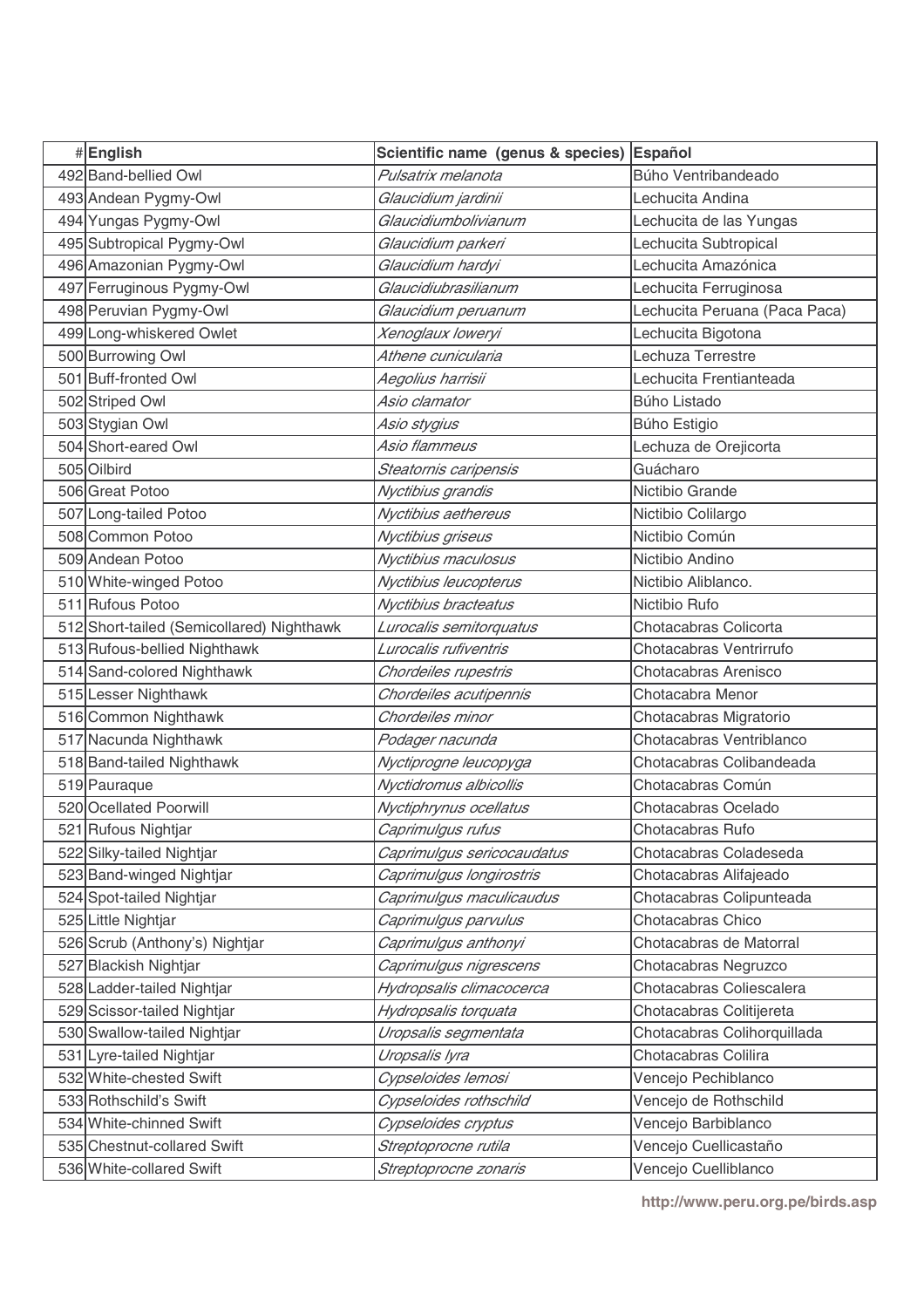| #English                        | Scientific name (genus & species) | Español                       |
|---------------------------------|-----------------------------------|-------------------------------|
| 537 Gray-rumped Swift           | Chaetura cinereiventris           | Vencejo Lomigris              |
| 538 Pale-rumped Swift           | Chaetura egregia                  | Vencejo Lomipálido            |
| 539 Chimney Swift               | Chaetura pelagica                 | Vencejo de Chimenea           |
| 540 Chapman's Swift             | Chaetura chapmani                 | Vencejo de Chapman            |
| 541 Short-tailed Swift          | Chaetura brachyura                | Vencejo Colicorto             |
| 542 Tumbes Swift                | Chaetura ocypetes                 | Vencejo de Tumbes             |
| 543 White-tipped Swift          | Aeronautes montivagus             | Vencejo Montañes              |
| 544 Andean Swift                | Aeronautes andecolus              | Vencejo Andino                |
| 545 Fork-tailed Palm-Swift      | Tachornis squamata                | Vencejo Tijereta de Palmeras  |
| 546 Lesser Swallow-tailed Swift | Panyptila cayennensis             | Vencejo Tijereta Menor        |
| 547 White-tipped Sicklebill     | Eutoxeres aquila                  | Picohoz Puntiblanco           |
| 548 Buff-tailed Sicklebill      | Eutoxeres condamini               | Picohoz Colicanela            |
| 549 Rufous-breasted Hermit      | Glaucis hirsuta                   | Ermitaño Pechicanelo          |
| 550 Pale-tailed Barbthroat      | Threnetes niger                   | Ermitaño Colipálida           |
| 551 Green Hermit                | Phaethornis guy                   | Ermitaño Verde                |
| 552 White-bearded Hermit        | Phaethornis hispidus              | Ermitaño Barbiblanco          |
| 553 Western Long-tailed Hermit  | Phaethornis longirostris          | Ermitaño Colilargo Occidental |
| 554 Great-billed Hermit         | Phaethornis malaris               | Ermitaño Picogrande           |
| 555 Tawny-bellied Hermit        | Phaethornis syrmatophorus         | Ermitaño Ventrileonado        |
| 556 Koepcke's Hermit            | Phaethornis koepckeae             | Ermitaño de Koepcke           |
| 557 Needle-billed Hermit        | Phaethornis philippii             | Ermitaño Picoaguja            |
| 558 Straight-billed Hermit      | Phaethornis bourcieri             | Ermitaño Piquirrecto          |
| 559 Reddish Hermit              | Phaethornis ruber                 | Ermitaño Rojizo               |
| 560 White-browed Hermit         | Phaethornis stuarti               | Ermitaño Cejiblanco           |
| 561 Black-throated Hermit       | Phaethornis atrimentalis          | Ermitaño Gargantinegro        |
| 562 Gray-chinned Hermit         | Phaethornis griseogularis         | Ermitaño Barbigris            |
| 563 Green-fronted Lancebill     | Doryfera ludovicae                | Picolanza Frentiverde         |
| 564 Blue-fronted Lancebill      | Doryfera johannae                 | Picolanza Frentiazul          |
| 565 Gray-breasted Sabrewing     | Campylopterus largipennis         | Ala-Sable Pechigris           |
| 566 Napo Sabrewing              | Campylopterus villaviscensio      | Ala-Sable del Napo            |
| 567 Swallow-tailed Hummingbird  | Campylopterus macrourus           | Ala-Sable Golondrina          |
| 568 White-necked Jacobin        | Florisuga mellivora               | Colibrí Nuquiblanca           |
| 569 Brown Violetear             | Colibri delphinae                 | Orejivioleta Parda            |
| 570 Green Violetear             | Colibri thalassinus               | Orejivioleta Verde            |
| 571 Sparkling Violetear         | Colibri coruscans                 | Orejivioleta Ventriazul       |
| 572 Green-breasted Mango        | Anthracothorax prevostii          | Mango Pechiverde              |
| 573 Black-throated Mango        | Anthracothorax nigricollis        | Mango Gargantinegro           |
| 574 Fiery Topaz                 | Topaza pyra                       | Topacio de Fuego              |
| 575 Violet-headed Hummingbird   | Klais guimeti                     | Colibrí Cabecivioleta         |
| 576 Rufous-crested Coquette     | Lophornis delattrei               | Coqueta Crestirrufa           |
| 577 Spangled Coquette           | Lophornis stictolophus            | Coqueta Coronada              |
| 578 Festive Coquette            | Lophornis chalybeus               | Coqueta Verde                 |
| 579 Wire-crested Thorntail      | Discosura popelairii              | Coliespina Crestada           |
| 580 Black-bellied Thorntail     | Discosura langsdorffi             | Coliespina Ventrinegro        |
| 581 Blue-chinned Sapphire       | Chlorostilbon notatus             | Zafiro Barbiazul              |
| 582 Blue-tailed Emerald         | Chlorostilbon mellisugus          | Esmeralda Coliazul            |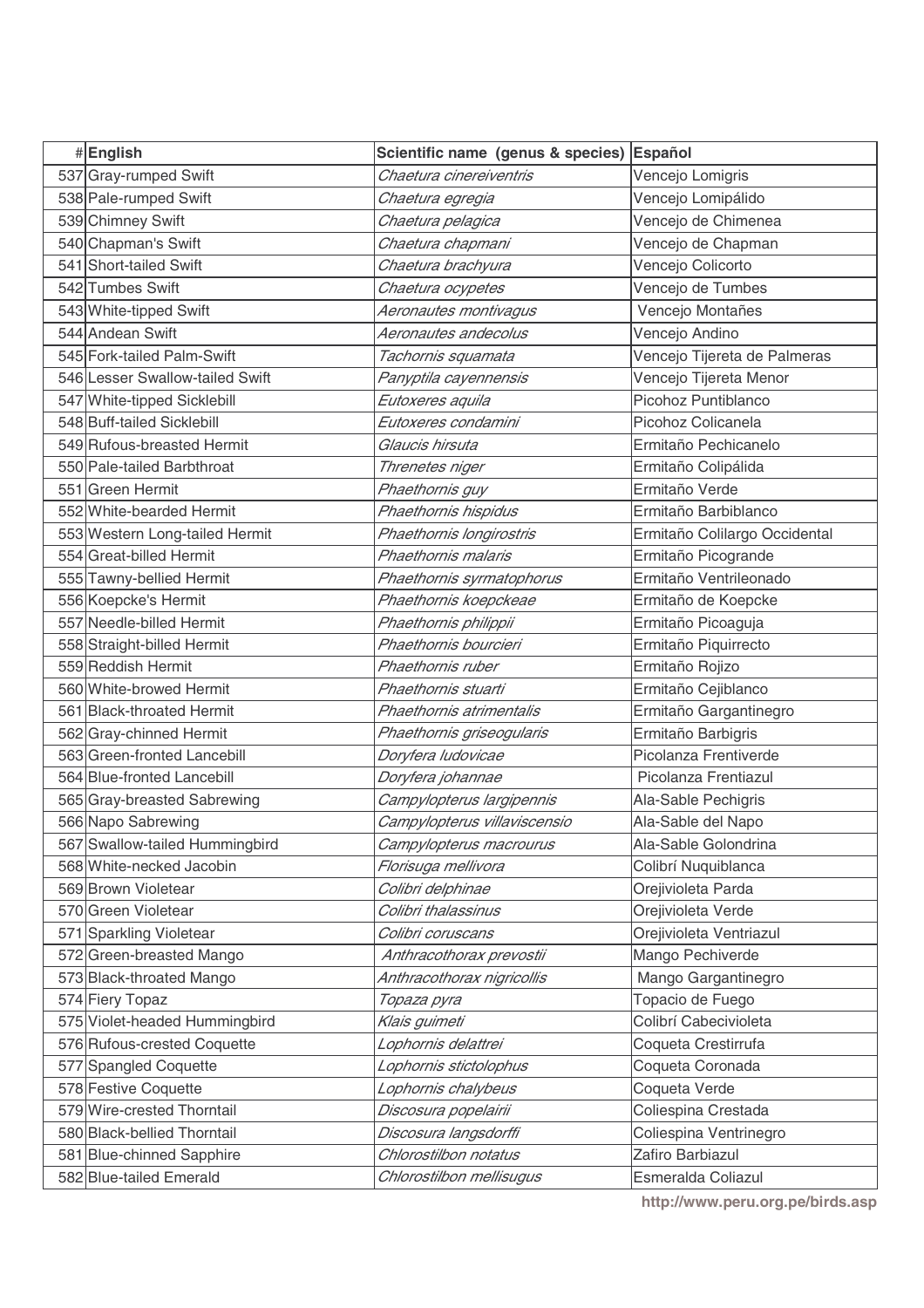| #English                            | Scientific name (genus & species) Español |                                       |
|-------------------------------------|-------------------------------------------|---------------------------------------|
| 583 [Short-tailed Emerald]          | Chlorostilbon poortmani                   | Esmeralda Colicorta                   |
| 584 Green-crowned Woodnymph         | Thalurania fannyi                         | Ninfa Coroniverde                     |
| 585 Fork-tailed Woodnymph           | Thalurania furcata                        | Ninfa Colihorquillada                 |
| 586 Violet-bellied Hummingbird      | Damophila julie                           | Colibrí Ventrivioleta                 |
| 587 Rufous-throated Sapphire        | Hylocharis sapphirina                     | Zafiro Gargantirufa                   |
| 588 White-chinned Sapphire          | Hylocharis cyanus                         | Zafiro Barbiblanco                    |
| 589 Golden-tailed Sapphire          | Chrysuronia oenone                        | Zafiro Colidorada                     |
| 590 White-tailed Goldenthroat       | Polytmus guainumbi                        | Gargantioro Coliblanco                |
| 591 Green-tailed Goldenthroat       | Polytmus theresiae                        | Gargantioro Coliverde                 |
| 592 Tumbes Hummingbird              | Leucippus baeri                           | Colibrí de Tumbes                     |
| 593 Spot-throated Hummingbird       | Leucippus taczanowskii                    | Colibrí de Taczanowski                |
| 594 Olive-spotted Hummingbird       | Leucippus chlorocercus                    | Colibrí Blanquioliva                  |
| 595 White-bellied Hummingbird       | Leucippus chionogaster                    | Colibrí Ventriblanco                  |
| 596 Ampay Hummingbird               | Leucippus sp.                             | Colibrí de Ampay                      |
| 597 Green-and-white Hummingbird     | Leucippus viridicauda                     | Colibrí Verdiblanco                   |
| 598 Many-spotted Hummingbird        | Leucippus hypostictus                     | Colibrí Multipunteado                 |
| 599 Amazilia Hummingbird            | Amazilia amazilia                         | Colibrí Ventrirufa                    |
| 600 Versicolored Emerald            | Agyrtria versicolor                       | Colibrí Versicolor                    |
| 601 Andean Emerald                  | Agyrtria franciae                         | Colibrí Andino                        |
| 602 Sapphire-spangled Emerald       | Polyerata lactea                          | Colibrí Pechizafiro                   |
| 603 Glittering-throated Emerald     | Polyerata fimbriata                       | Colibrí Gargantibrillante             |
| 604 White-vented Plumeleteer        | Chalybura buffonii                        | Colibrí de Buffon                     |
| 605 Ecuadorian Piedtail             | Phlogophilus hemileucurus                 | Colipinto Ecuatoriano                 |
| 606 Peruvian Piedtail               | Phlogophilus harterti                     | Colipinto Peruano                     |
| 607 Speckled Hummingbird            | Adelomyia melanogenys                     | Colibrí Jaspeado                      |
| 608 Gould's Jewelfront              | Heliodoxa aurescens                       | Brillante Pechicastaño                |
| 609 Fawn-breasted Brilliant         | Heliodoxa rubinoides                      | <b>Brillante Pechianteado</b>         |
| 610 Violet-fronted Brilliant        | Heliodoxa leadbeateri                     | <b>Brillante Frentivioleta</b>        |
| 611 Black-throated Brilliant        | Heliodoxa schreibersii                    | <b>Brillante Gargantirosada</b>       |
| 612 Pink-throated Brilliant         | Heliodoxa gularis                         | <b>Brillante Gargantirosado</b>       |
| 613 Rufous                          | webbed branickii                          | <b>Brillante Alicanela</b>            |
| 614 White-tailed Hillstar           | Urochroa bougueri                         | Estrella Coliblanca                   |
| 615 Chestnut-breasted Coronet       | Boissonneaua matthewsii                   | Colibrí Pechicastaño                  |
| 616 Shining Sunbeam                 | Aglaeactis cupripennis                    | Rayo-de-Sol Brillante                 |
| 617 White-tufted Sunbeam            | Aglaeactis castelnaudii                   | Rayo-de-Sol Acanelado                 |
| 618 Purple-backed Sunbeam           | Aglaeactis aliciae                        | Rayo-de-Sol de Dorso Púrpura          |
| 619 Andean Hillstar                 | Oreotrochilus estella                     | Estrella Andina                       |
| 620 Green-headed Hillstar           | Oreotrochilus stolzmanni                  | Estrella Cabeciverde                  |
| 621 Black-breasted Hillstar         | Oreotrochilus melanogaster                | Estrella Pechinegro                   |
| 622 Mountain Velvetbreast           | Lafresnaya lafresnayi                     | Colibrí Aterciopelado                 |
| 623 Bronzy Inca<br>624 Gould's Inca | Coeligena coeligena                       | Inca Bronceado                        |
| 625 Collared Inca                   | Coeligena inca                            | Inca de Gould<br>Inca Acollarado      |
| 626 Buff-winged Starfrontlet        | Coeligena torquata                        | Inca Alianteada                       |
| 627 Violet-throated Starfrontlet    | Coeligena lutetiae<br>Coeligena violifer  |                                       |
| 628 Rainbow Starfrontlet            |                                           | Inca Gargantivioleta<br>Inca Arcoiris |
|                                     | Coeligena iris                            |                                       |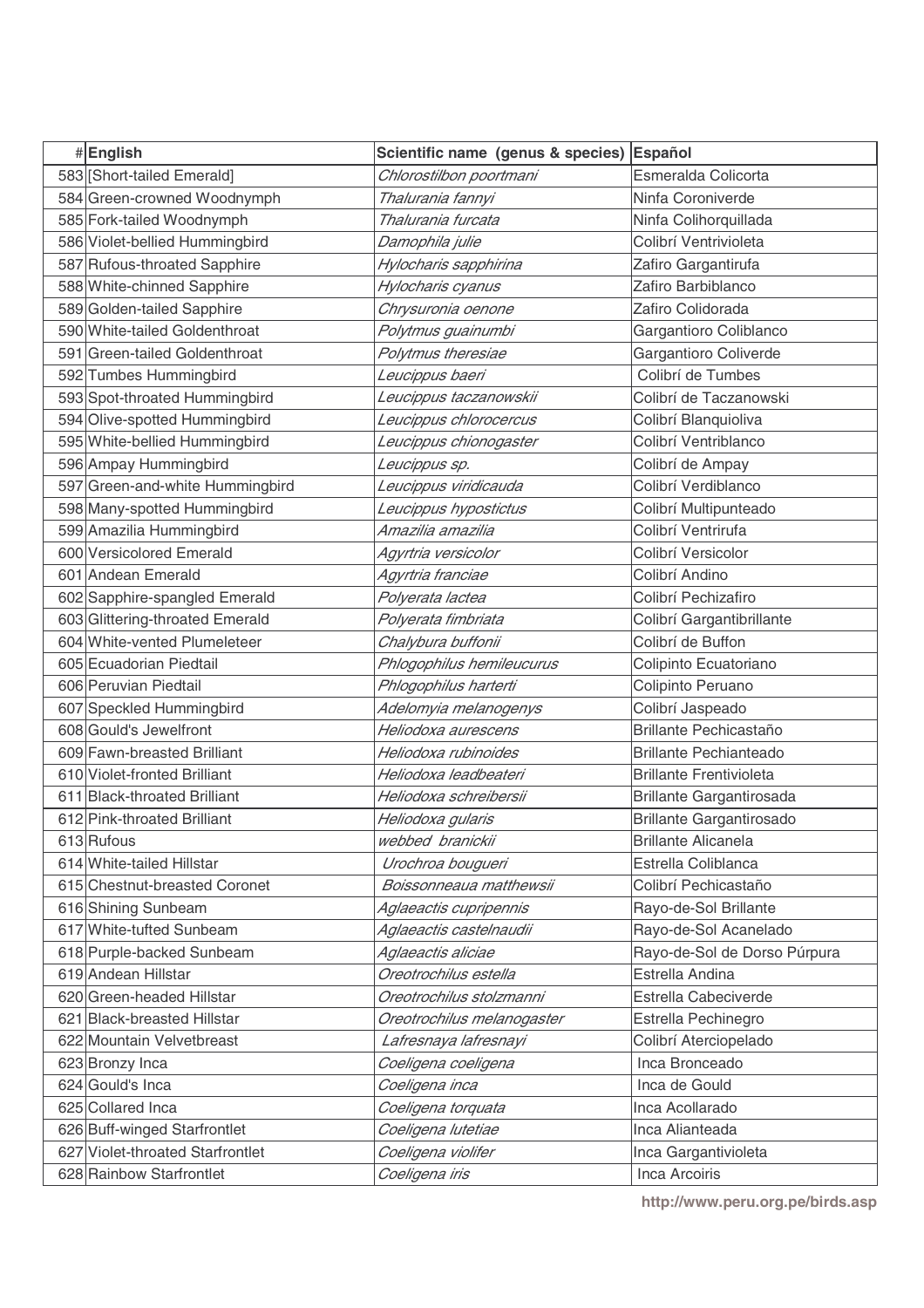| #English                        | Scientific name (genus & species) Español |                                |
|---------------------------------|-------------------------------------------|--------------------------------|
| 629 Sword-billed Hummingbird    | Ensifera ensifera                         | Colibrí Pico Espada            |
| 630 Great Sapphirewing          | Pterophanes cyanopterus                   | Alizafiro Grande               |
| 631 Giant Hummingbird           | Patagona gigas                            | Colibrí Gigante                |
| 632 Heliangelus amethysticollis | Amethyst-throated Sunangel                | Angel-del-Sol Gargantiamatista |
| 633 Little Sunangel             | Heliangelus micraster                     | Angel-del-Sol Chico            |
| 634 Purple-throated Sunangel    | Heliangelus viola                         | Angel-del-Sol Gargantipúrpura  |
| 635 Royal Sunangel              | Heliangelus regalis                       | Angel-del-Sol Real             |
| 636 Glowing Puffleg             | Eriocnemis vestitus                       | Calzadito Reluciente           |
| 637 Coppery-naped Puffleg       | Eriocnemis sapphiropygia                  | Calzadito Colilargo Sureño     |
| 638 Emerald-                    | bellied Puffleg                           | Calzadito Ventriesmeralda      |
| 639 Buff-thighed Puffleg        | Haplophaedia assimilis                    | Calzadito Verdoso Sureño       |
| 640 Purple-bibbed Whitetip      | Urosticte benjamini                       | Colibrí Pechipúrpura           |
| 641 Rufous-vented Whitetip      | Urosticte ruficrissa                      | Colibrí Ventrirrufa            |
| 642 Booted Racket-tail          | Ocreatus underwoodii                      | Colibrí Colaespátula           |
| 643 Black-tailed Trainbearer    | Lesbia victoriae                          | Colibrí Colilarga Negra        |
| 644 Green-tailed Trainbearer    | L <i>esbia nuna</i>                       | Colacintillo Colilarga Verde   |
| 645 [Red-tailed Comet]          | Sappho sparganura                         | Cometa Coliroja                |
| 646 Bronze-tailed Comet         | Polyonymus caroli                         | Cometa Colibronceada           |
| 647 Purple-backed Thornbill     | Ramphomicron microrhynchum                | Picoespina Dorsipúrpura        |
| 648 Bearded Mountaineer         | Oreonympha nobilis                        | Montañés Barbudo               |
| 649 Tyrian Metaltail            | Metallura tyrianthina                     | Colibrí Tirio                  |
| 650 Scaled Metaltail            | Metallura aeneocauda                      | Colibrí Escamoso               |
| 651 Fire-throated Metaltail     | Metallura eupogon                         | Colibrí Barbafuego             |
| 652 Coppery Metaltail           | Metallura theresiae                       | Colibrí Cobrizo                |
| 653 Neblina Metaltail           | Metallura odomae                          | Colibrí de Neblina             |
| 654 Black Metaltail             | Metallura phoebe                          | Colibrí Negro                  |
| 655 Rufous-capped Thornbill     | Chalcostigma ruficeps                     | Picoespina Gorrirufo           |
| 656 Olivaceous Thornbill        | Chalcostigma olivaceum                    | Picoespina Oliváceo            |
| 657 Blue-mantled Thornbill      | Chalcostigma stanleyi                     | Picoespina Dorsiazul           |
| 658 Rainbow-bearded Thornbill   | Chalcostigma herrani                      | Picoespina Arcoiris            |
| 659 Mountain Avocetbill         | Opisthoprora euryptera                    | Colibrí Piquiavoceta           |
| 660 Gray-bellied Comet          | Taphrolesbia griseiventris                | Cometa Ventrigris              |
| 661 Long-tailed Sylph           | Aglaiocercus kingi                        | Silfo Colilargo                |
| 662 Wedge-billed Hummingbird    | Augastes geoffroyi                        | Colibrí Piquicuña              |
| 663 Black-eared Fairy           | Heliothryx aurita                         | Colibrí-Hada Orejinegra        |
| 664 Marvelous Spatuletail       | Loddigesia mirabilis                      | Colibrí Maravilloso            |
| 665 Long-billed Starthroat      | Heliomaster longirostris                  | Colibrí Piquilargo             |
| 666 Oasis Hummingbird           | Rhodopis vesper                           | Colibrí de Oasis               |
| 667 Peruvian Sheartail          | Thaumastura cora                          | Colibrí de Cora                |
| 668 Amethyst Woodstar           | Calliphlox amethystina                    | Estrellita Amatista            |
| 669 Purple-collared Woodstar    | Myrtis fanny                              | Estrellita Collaripúrpura      |
| 670 Chilean Woodstar            | Myrtis yarrellii                          | Estrellita Chilena             |
| 671 Short-tailed Woodstar       | Myrmia micrura                            | Estrellita Colicorta           |
| 672 White-bellied Woodstar      | Chaetocercus mulsant                      | Estrellita Ventriblanca        |
| 673 Little Woodstar             | Chaetocercus bombus                       | Estrellita Chica               |
| 674 White-tailed Trogon         | Trogon viridis                            | Trogón Coliblanco              |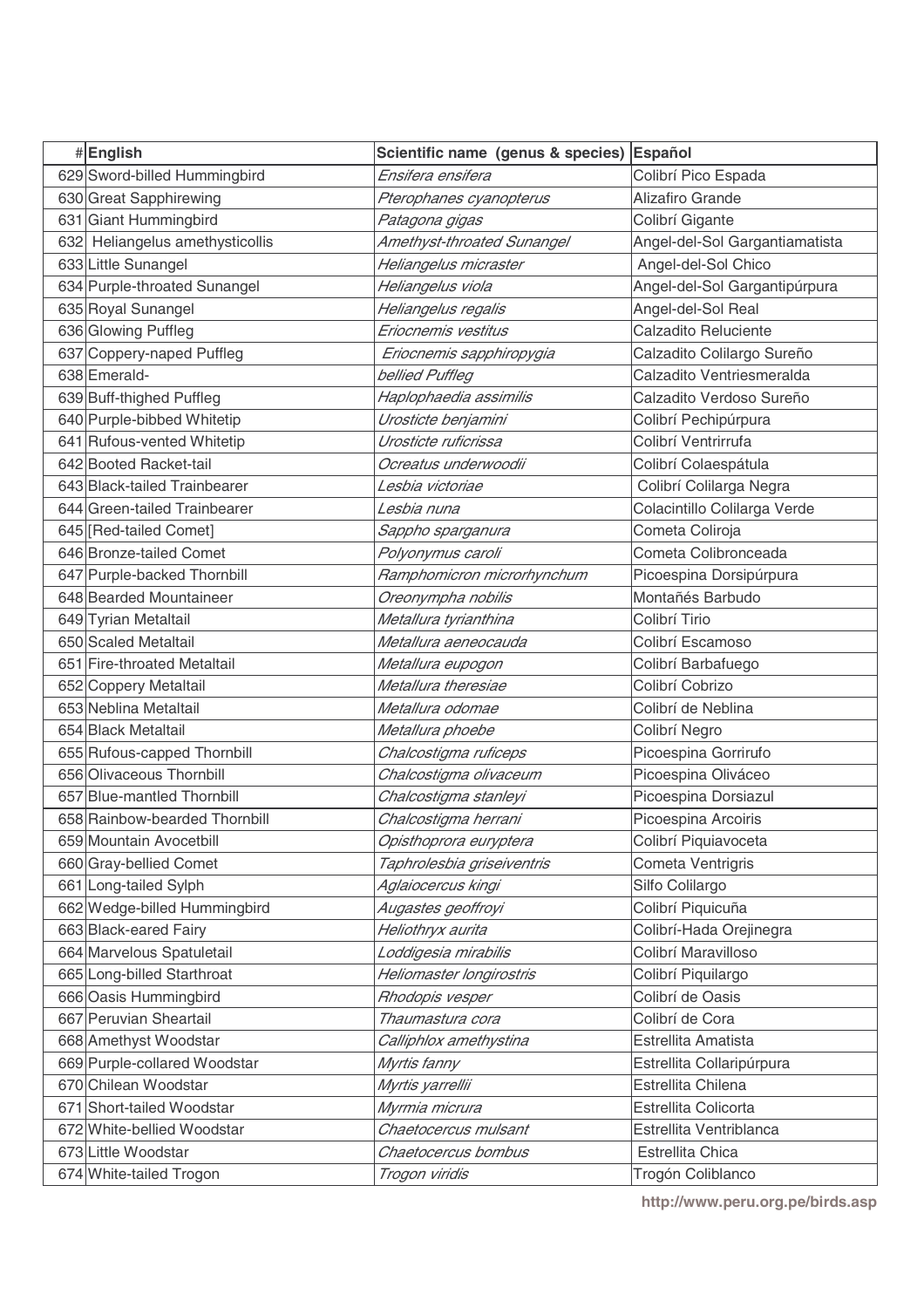| #English                        | Scientific name (genus & species) Español |                            |
|---------------------------------|-------------------------------------------|----------------------------|
| 675 Violaceous Trogon           | Trogon violaceus                          | Trogón Violáceo            |
| 676 Collared Trogon             | Trogon collaris                           | Trogón Acollarado          |
| 677 Masked Trogon               | Trogon personatus                         | Trogón Enmascarado         |
| 678 Black-throated Trogon       | Trogon rufus                              | Trogón Gargantinegro       |
| 679 Blue-crowned Trogon         | Trogon curucui                            | Trogón Coroniazul          |
| 680 Black-tailed Trogon         | Trogon melanurus                          | Trogón Colinegro           |
| 681 Crested Quetzal             | Pharomachrus antisianus                   | Quetzal Crestado           |
| 682 Golden-headed Quetzal       | Pharomachrus auriceps                     | Quetzal Cabecidorado       |
| 683 Pavonine Quetzal            | Pharomachrus pavoninus                    | Quetzal Pavonino           |
| 684 Ringed Kingfisher           | Ceryle torquata                           | Martín Pescador Grande     |
| 685 Amazon Kingfisher           | Chloroceryle amazona                      | Martín Pescador Amazónico  |
| 686 Green Kingfisher            | Chloroceryle americana                    | Martín Pescador Verde      |
| 687 Green-and-rufous Kingfisher | Chloroceryle inda                         | Martín Pescador Verdirrufo |
| 688 American Pygmy Kingfisher   | Chloroceryle aenea                        | Martín Pescador Pigmeo     |
| 689 Blue-crowned Motmot         | Momotus momota                            | Relojero Coroniazul        |
| 690 Highland Motmot             | Momotus aequatorialis                     | Relojero Montañero         |
| 691 Rufous Motmot               | Baryphthengus martii                      | Relojero Rufo              |
| 692 Broad-billed Motmot         | Electron platyrhynchum                    | Relojero Piquiancho        |
| 693 White-eared Jacamar         | Galbalcyrhynchus leucotis                 | Jacamar Orejiblanco        |
| 694 Purus (Chestnut) Jacamar    | Galbalcyrhynchus purusianus               | Jacamar Castaño            |
| 695 Brown Jacamar               | Brachygalba lugubris                      | Jacamar Pardo              |
| 696 White-throated Jacamar      | Brachygalba albogularis                   | Jacamar Gargantiblanco     |
| 697 Yellow-billed Jacamar       | Galbula albirostris                       | Jacamar Piquiamarillo      |
| 698 Blue-cheeked Jacamar        | Galbula cyanicollis                       | Jacamar Cachetiazul        |
| 699 Coppery-chested Jacamar     | Galbula pastazae                          | Jacamar Pechicobrizo       |
| 700 Bluish-fronted Jacamar      | Galbula cyanescens                        | Jacamar Frentiazulado      |
| 701 White-chinned Jacamar       | Galbula tombacea                          | Jacamar Barbiblanco        |
| 702 Purplish Jacamar            | Galbula chalcothorax                      | Jacamar Purpúreo           |
| 703 Paradise Jacamar            | Galbula dea                               | Jacamar Paraíso            |
| 704 Great Jacamar               | Jacamerops aurea                          | Jacamar Grande             |
| 705 White-necked Puffbird       | Notharchus macrorhynchos                  | Buco Cuelliblanco          |
| 706 Brown-banded Puffbird       | Notharchus ordii                          | <b>Buco Pardibandeado</b>  |
| 707 Pied Puffbird               | Notharchus tectus                         | <b>Buco Pinto</b>          |
| 708 Chestnut-capped Puffbird    | <b>Bucco macrodactylus</b>                | Buco Gorricastaño          |
| 709 Spotted Puffbird            | <b>Bucco tamatia</b>                      | <b>Buco Moteado</b>        |
| 710 Collared Puffbird           | <b>Bucco capensis</b>                     | <b>Buco Acollarado</b>     |
| 711 White-eared Puffbird        | Nystalus chacuru                          | <b>Buco Orejiblanco</b>    |
| 712 Striolated Puffbird         | Nystalus striolatus                       | <b>Buco Estriolado</b>     |
| 713 White-chested Puffbird      | Malacoptila fusca                         | <b>Buco Pechiblanco</b>    |
| 714 Semicollared Puffbird       | Malacoptila semicincta                    | <b>Buco Semiacollarado</b> |
| 715 Black-streaked Puffbird     | Malacoptila fulvogularis                  | <b>Buco Negrilistado</b>   |
| 716 Rufous-necked Puffbird      | Malacoptila rufa                          | <b>Buco Cuellirufo</b>     |
| 717 Lanceolated Monklet         | Micromonacha lanceolata                   | Monjecito Lanceolado       |
| 718 Fulvous-chinned Nunlet      | Nonnula sclateri                          | Nonula Barbifusca          |
| 719 Rusty-breasted Nunlet       | Nonnula rubecula                          | Nonula Pechirrojiza        |
| 720 Brown Nunlet                | Nonnula brunnea                           | Nonula Parda               |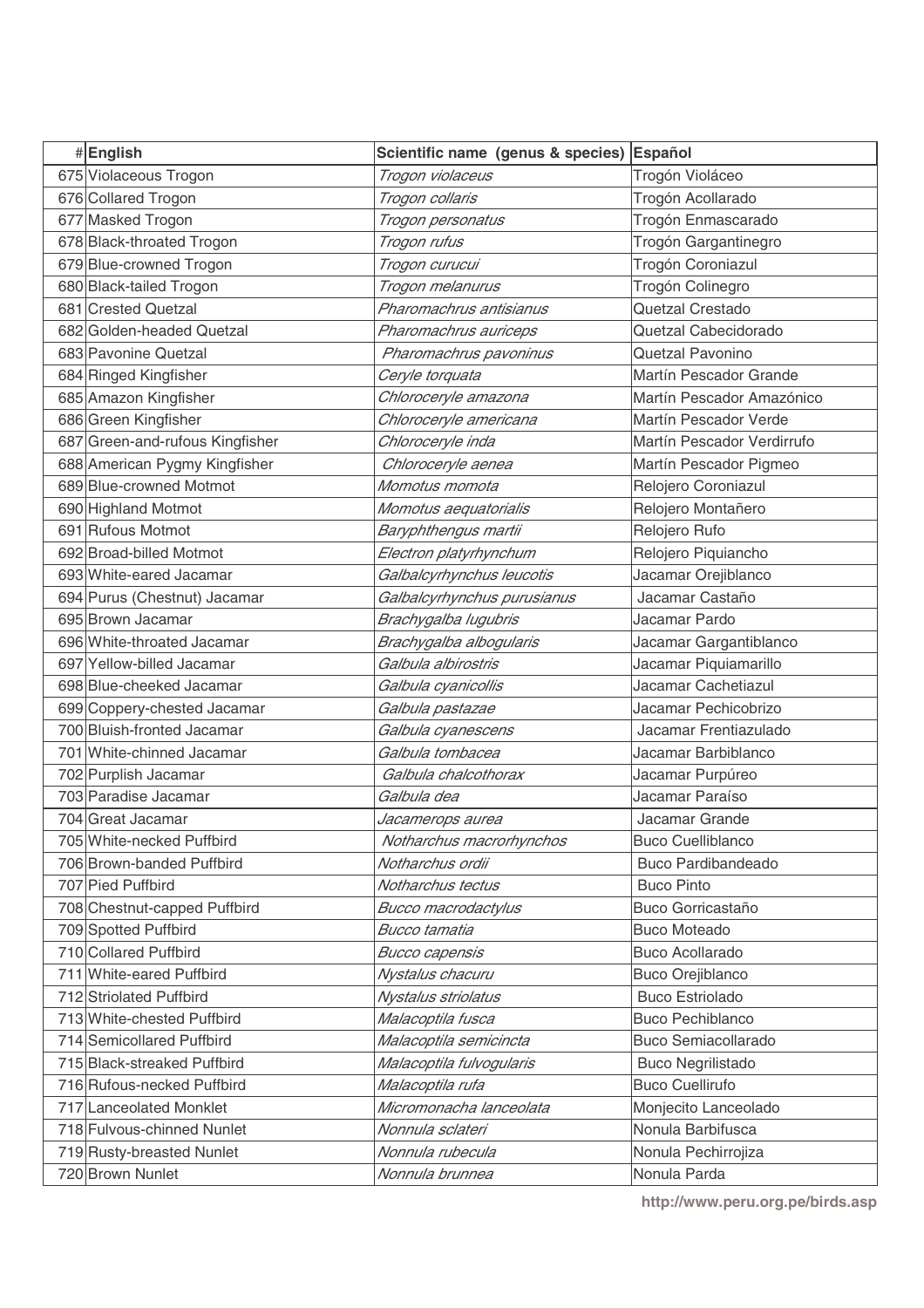|     | #English                                             | Scientific name (genus & species)             | Español                                         |
|-----|------------------------------------------------------|-----------------------------------------------|-------------------------------------------------|
|     | 721 Rufous-capped (Gray-cheeked) Nunlet              | Nonnula ruficapilla                           | Nonula Gorrirrufa                               |
|     | 722 White-faced Nunbird                              | Hapaloptila castanea                          | Monja Cariblanca                                |
|     | 723 Black-fronted Nunbird                            | Monasa nigrifrons                             | Monja Frentinegra                               |
|     | 724 White-fronted Nunbird                            | Monasa morphoeus                              | Monja Frentiblanca                              |
|     | 725 Yellow-billed Nunbird                            | Monasa flavirostris                           | Monja Piquiamarilla                             |
|     | 726 Swallow-wing                                     | Chelidoptera tenebrosa                        | <b>Buco Golondrina</b>                          |
|     | 727 Scarlet-crowned Barbet                           | Capito aurovirens                             | Barbudo Coroniescarlata                         |
|     | 728 Scarlet-banded Barbet                            | Capito wallacei                               | Barbudo de Banda Escarlata                      |
|     | 729 Gilded Barbet                                    | Capito auratus                                | Barbudo Brilloso                                |
|     | 730 Lemon-throated Barbet                            | Eubucco richardsoni                           | Barbudo Gargantilimón                           |
|     | 731 Red-headed Barbet                                | Eubucco bourcierii                            | Barbudo Cabecirrojo                             |
|     | 732 Scarlet-hooded Barbet                            | Eubucco tucinkae                              | Barbudo Capucho Escarlata                       |
|     | 733 Versicolored Barbet                              | Eubucco versicolor                            | <b>Barbudo Versicolor</b>                       |
|     | 734 Emerald Toucanet                                 | Aulacorhynchus prasinus                       | Tucanete Esmeralda                              |
|     | 735 Chestnut-tipped Toucanet                         | Aulacorhynchus derbianus                      | Tucanete Filicastaño                            |
|     | 736 Yellow-browed Toucanet                           | Aulacorhynchus huallagae                      | Tucanete Cejiamarillo                           |
|     | 737 Blue-banded Toucanet                             | Aulacorhynchus coeruleicinctis                | <b>Tucanete Pechiceleste</b>                    |
|     | 738 Lettered Aracari                                 | Pteroglossus inscriptus                       | Arasari Letreado                                |
|     | 739 Ivory-billed Aracari                             | Pteroglossus azara                            | Arasari Piquimarfil                             |
|     | 740 Brown-mandibled Aracari                          | Pteroglossus mariae                           | Arasari Piquimarrón                             |
|     | 741 Chestnut-eared Aracari                           | Pteroglossus castanotis                       | Arasari Orejicastaño                            |
|     | 742 Collared Aracari                                 | Pteroglossus torquatus                        | Arasari Piquipálido                             |
|     | 743 Many-banded Aracari                              | Pteroglossus pluricinctus                     | Arasari Multibandeado                           |
|     | 744 Curl-crested Aracari                             | Pteroglossus beauharnaesii                    | Pteroglossus beauharnaesii                      |
|     | 745 Gray-breasted Mountain-Toucan                    | Andigena hypoglauca                           | Tucán-Andino Pechigris                          |
|     | 746 Hooded Mountain-Toucan                           | Andigena cucullata                            | Tucán-Andino Encapuchado                        |
|     | 747 Black-billed Mountain-Toucan                     | Andigena nigrirostris                         | Tucán-Andino Piquinegro                         |
|     | 748 Golden-collared Toucanet                         | Selenidera reinwardtii                        | Tucancillo Collaridorado                        |
|     | 749 Channel-billed Toucan                            | Ramphastos vitellinus                         | Tucán Rabadilla Dorada                          |
|     | 750 Black-mandibled Toucan                           | Ramphastos ambiguus                           | Tucán Mandíbula Negra                           |
|     | 751 Red-billed (White-throated) Toucan               | Ramphastos tucanus                            | Tucán de Cuvier                                 |
|     | 752 Toco Toucan                                      | Ramphastos toco                               | Tucán Toco                                      |
|     | 753 Bar-breasted Piculet                             | Picumnus aurifrons                            | Carpinterito Enano                              |
|     | 754 Lafresnaye's Piculet                             | Picumnus lafresnayi                           | Carpinterito de Lafresnaye                      |
|     | 755 Ecuadorian Piculet                               | Picumnus sclateri                             | Carpinterito Ecuatoriano                        |
|     | 756 Speckle-                                         | chested Piculet                               | Carpinterito Pechijaspeado                      |
| 757 | Carpinterito Ocelado                                 | Picumnus dorbygnianus                         | <b>Ocellated Piculet</b>                        |
|     | 758 Rufous-breasted Piculet                          | Picumnus rufiventris                          | Carpinterito Pechirrufo                         |
|     | 759 Plain-breasted Piculet                           | Picumnus castelnau                            | Carpinterito Pechillano                         |
|     | 760 Fine-barred Piculet                              | Picumnus subtilis                             | Carpinterito de Barras Finas                    |
|     | 761 Olivaceous Piculet                               | Picumnus olivaceus                            | Carpinterito Oliváceo                           |
|     | 762 White Woodpecker<br>763 Yellow-tufted Woodpecker | Melanerpes candidus                           | Carpintero Blanco<br>Carpintero Penachiamarillo |
|     | 764 [White-fronted Woodpecker]                       | Melanerpes cruentatus                         | Carpintero Frentiblanco                         |
|     | Carpintero Dorsiescarlata                            | Melanerpes cactorum<br>Veniliornis callonotus |                                                 |
| 765 |                                                      |                                               | Scarlet-backed Woodpecker                       |
|     | 766 Yellow-vented Woodpecker                         | Veniliornis dignus                            | Carpintero Ventriamarillo                       |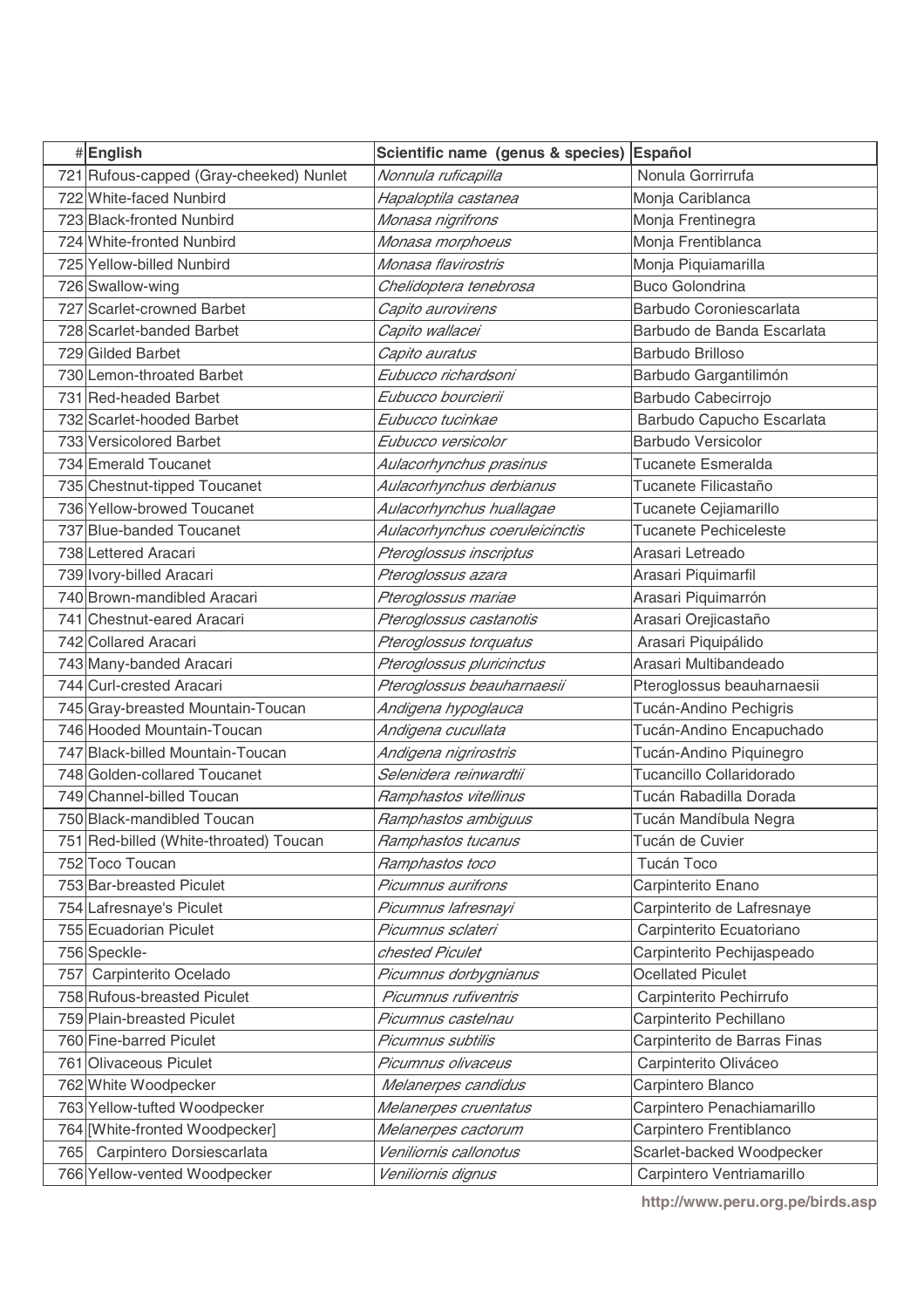| #English                              | Scientific name (genus & species) Español |                             |
|---------------------------------------|-------------------------------------------|-----------------------------|
| 767 Bar-bellied Woodpecker            | Veniliornis nigriceps                     | Carpintero Ventribarrado    |
| 768 Smoky-brown Woodpecker            | Veniliornis fumigatus                     | Carpintero Pardo            |
| 769 Little Woodpecker                 | Veniliornis passerinus                    | Carpintero Chico            |
| 770 Red-rumped Woodpecker             | Veniliornis kirkii                        | Carpintero Lomirrojo        |
| 771 Red-stained Woodpecker            | Veniliornis affinis                       | Carpintero Rojoteñido       |
| 772 White-throated Woodpecker         | Piculus leucolaemus                       | Carpintero Gargantiblanco   |
| 773 Yellow-throated Woodpecker        | Piculus flavigula                         | Carpintero Gargantiamarillo |
| 774 Golden-green Woodpecker           | Piculus chrysochloros                     | Carpintero Verdidorado      |
| 775 Golden-olive Woodpecker           | Piculus rubiginosus                       | Carpintero Olividorado      |
| 776 Crimson-mantled Woodpecker        | Piculus rivolii                           | Carpintero Dorsicarmesi     |
| 777 Black-necked Woodpecker           | Colaptes atricollis                       | Carpintero Cuellinegro      |
| 778 Spot-breasted Woodpecker Colaptes | (Chrysoptilus) punctigula                 | Carpintero Pechipunteado    |
| 779 Andean Flicker                    | Colaptes rupicola                         | Carpintero Andino           |
| 780 Scaly-breasted Woodpecker         | Celeus grammicus                          | Carpintero Pechiescamado    |
| 781 Chestnut Woodpecker               | Celeus elegans                            | Carpintero Castaño          |
| 782 Cream-colored Woodpecker          | Celeus flavus                             | Carpintero Crema            |
| 783 Rufous-headed Woodpecker          | Celeus spectabilis                        | Carpintero Cabecirrufo      |
| 784 Ringed Woodpecker                 | Celeus torquatus                          | Carpintero Fajeado          |
| 785 Lineated Woodpecker               | Dryocopus lineatus                        | Carpintero Lineado          |
| 786 Powerful Woodpecker               | Campephilus pollens                       | Carpintero Poderoso         |
| 787 Crimson-bellied Woodpecker        | Campephilus haematogaster                 | Carpintero Ventrirrojo      |
| 788 Red-necked Woodpecker             | Campephilus rubricollis                   | Carpintero Cuellirrojo      |
| 789 Crimson-crested Woodpecker        | Campephilus melanoleucos                  | Carpintero Crestirrojo      |
| 790 Guayaquil Woodpecker              | Campephilus gayaquilensis                 | Carpintero Guayaquileño     |
| 791 Coastal Miner                     | Geositta peruviana                        | Minero Peruano              |
| 792 Grayish Miner                     | Geositta maritima                         | Minero Costero              |
| 793 Common Miner                      | Geositta cunicularia                      | Minero Común                |
| 794 Puna Miner                        | Geositta punensis                         | Minero de la Puna           |
| 795 Dark-winged Miner                 | Geositta saxicolina                       | Minero Andino               |
| 796 Thick-billed Miner                | Geositta crassirostris                    | Minero Pico Grueso          |
| 797 Slender-billed Miner              | Geositta tenuirostris                     | Minero Piquilargo           |
| 798 Scale-throated Earthcreeper       | Upucerthia dumetaria                      | Bandurrita Gargantiescamosa |
| 799 Plain-breasted Earthcreeper       | Upucerthia jelskii                        | Bandurrita de Jelski        |
| 800 White-throated Earthcreeper       | Upucerthia albigula                       | Bandurrita Gargantiblanca   |
| 801 Striated Earthcreeper             | Upucerthia serrana                        | Bandurrita Peruana          |
| 802 Straight-billed Earthcreeper      | Upucerthia ruficauda                      | Bandurrita Piquirrecto      |
| 803 Peruvian Seaside Cinclodes        | Cinclodes taczanowskii                    | Churrete Marisqero          |
| 804 Bar-winged Cinclodes              | Cinclodes fuscus                          | Churrete Cordillerano       |
| 805 Royal Cinclodes                   | Cinclodes aricomae                        | <b>Churrete Real</b>        |
| 806 White-winged Cinclodes            | Cinclodes atacamensis                     | Churrete Aliblanca          |
| 807 White-bellied Cinclodes           | Cinclodes palliatus                       | Churrete Ventriblanco       |
| 808 Lesser Hornero                    | Furnarius minor                           | Hornero Menor               |
| 809 Pale-legged Hornero               | Furnarius leucopus                        | Hornero Patipálido          |
| 810 Bay Hornero                       | Furnarius torridus                        | Hornero Bayo                |
| 811 Andean Tit-Spinetail              | Leptasthenura andicola                    | <b>Tijeral Andino</b>       |
| 812 Streaked Tit-Spinetail            | Leptasthenura striata                     | <b>Tijeral Listado</b>      |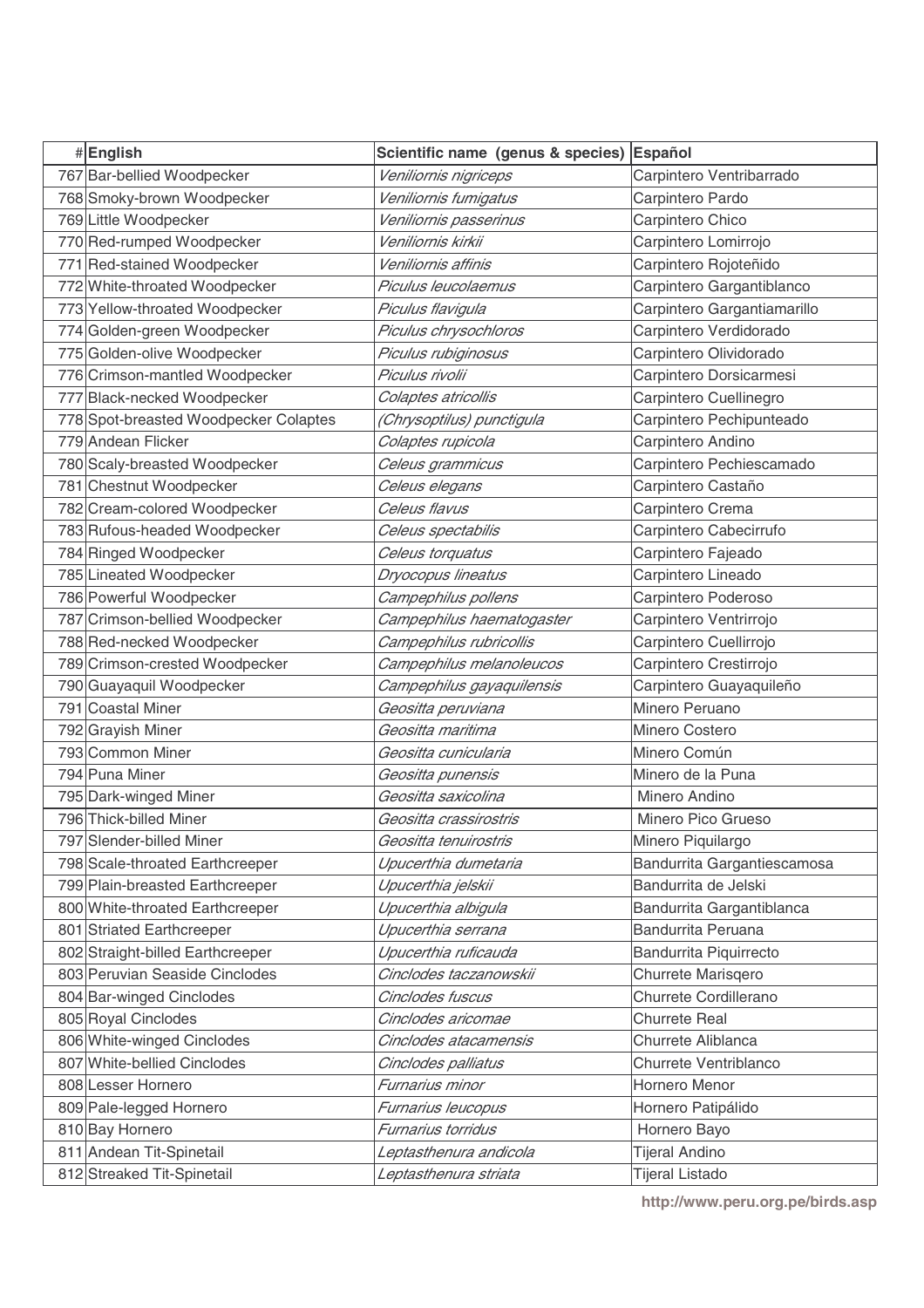| #English                                    | Scientific name (genus & species) | Español                    |
|---------------------------------------------|-----------------------------------|----------------------------|
| 813 Rusty-crowned Tit-Spinetail             | Leptasthenura pileata             | Tijeral Coronicastaño      |
| 814 White-browed Tit-Spinetail              | Leptasthenura xenothorax          | Tijeral Cejiblanco         |
| 815 Plain-mantled Tit-Spinetail             | Leptasthenura aegithaloides       | Tijeral Lomillano          |
| 816 Tawny Tit-Spinetail                     | Leptasthenura yanacensis          | Tijeral Leonado            |
| 817 Wren-like Rushbird                      | Phleocryptes melanops             | Junquero (Totorero)        |
| 818 Russet-bellied Spinetail                | Synallaxis zimmeri                | Colaespina Ventribermejo   |
| 819 Rufous Spinetail                        | Synallaxis unirufa                | Colaespina Rufa            |
| 820 Azara's Spinetail                       | Synallaxis azarae                 | Colaespina de Azara        |
| 821 Apurímac Spinetail                      | Synallaxis courseni               | Colaespina de Apurímac     |
| 822 Cinereous-breasted Spinetail            | Synallaxis hypospodia             | Colaespina Pechocinéreo    |
| 823 Pale-breasted Spinetail                 | Synallaxis albescens              | Colaespina Pechiblanco     |
| 824 Dark-breasted Spinetail                 | Synallaxis albigularis            | Colaespina Pechioscuro     |
| 825 Slaty Spinetail                         | Synallaxis brachyura              | Colaespina Pizarrosa       |
| 826 Cabanis' Spinetail                      | Synallaxis cabanisi               | Colaespina de Cabanis      |
| 827 Dusky Spinetail                         | Synallaxis moesta                 | Colaespina Oscura          |
| 828 Plain-crowned Spinetail                 | Synallaxis gujanensis             | Colaespina Coroniparda     |
| 829 Marañón Spinetail                       | Synallaxis maranonica             | Colaespina del Marañón     |
| 830 White-bellied Spinetail                 | Synallaxis propinqua              | Colaespina Ventriblanca    |
| 831 Blackish-headed (Black-faced) Spinetail | Synallaxis tithys                 | Colaespina Cabecinegra     |
| 832 Ruddy Spinetail                         | Synallaxis rutilans               | Colaespina Rojiza          |
| 833 Chestnut-throated Spinetail             | Synallaxis cherriei               | Colaespina Garganticastaña |
| 834 Necklaced Spinetail                     | Synallaxis stictothorax           | Colaespina Acollarada      |
| 835 Chinchipe Spinetail                     | Synallaxis chinchipensis          | Colaespina de Chinchipe    |
| 836 Great Spinetail                         | Siptornopsis hypochondriacus      | Colaespina Grande          |
| 837 White-browed Spinetail                  | Hellmayrea gularis                | Colaespina Cejiblanca      |
| 838 Creamy-crested Spinetail                | Cranioleuca albicapilla           | Colaespina Cresta Cremosa  |
| 839 Light-crowned Spinetail                 | Cranioleuca albiceps              | Colaespina Coronipálida    |
| 840 Marcapata Spinetail                     | Cranioleuca marcapatae            | Colaespina de Marcapata    |
| 841 Baron's Spinetail                       | Cranioleuca baroni                | Colaespina de Baron        |
| 842 Line-cheeked Spinetail                  | Cranioleuca antisiensis           | Colaespina Cachetilineado  |
| 843 Ash-browed Spinetail                    | Cranioleuca curtata               | Colaespina Cejiceniza      |
| 844 Parker's (White-breasted)               | Spinetail Cranioleuca vulpecula   | Colaespina de Parker       |
| 845 Speckled Spinetail                      | Cranioleuca gutturata             | Colaespina Jaspeada        |
| 846 Red-and-white Spinetail                 | Certhiaxis mustelina              | Colaespina Rojiblanca      |
| 847 Yellow-chinned Spinetail                | Certhiaxis cinnamomea             | Colaespina Barbiamarilla   |
| 848 White-chinned Thistletail               | Schizoeaca fuliginosa             | Colicardo Barbiblanco      |
| 849 Mouse-colored Thistletail               | Schizoeaca griseomurina           | Colicardo Murino           |
| 850 Eye-ringed Thistletail                  | Schizoeaca palpebralis            | Colicardo Ojianillado      |
| 851 Vilcabamba Thistletail                  | Schizoeaca vilcabambae            | Colicardo de Vilcabamba    |
| 852 Puna Thistletail                        | Schizoeaca helleri                | Colicardo de la Puna       |
| 853 Dark-winged Canastero                   | Asthenes arequipae                | Canastero Alioscuro        |
| 854 Pale-tailed Canastero                   | Asthenes huancavelicae            | Canastero Colipálida       |
| 855 Canyon Canastero                        | Asthenes pudibunda                | Canastero de Quebradas     |
| 856 Rusty-fronted Canastero                 | Asthenes ottonis                  | Canastero Frentirrojiza    |
| 857 Cordilleran Canastero                   | Asthenes modesta                  | Canastero Cordillerano     |
| 858 Cactus Canastero                        | Asthenes cactorum                 | Canastero de los Cactus    |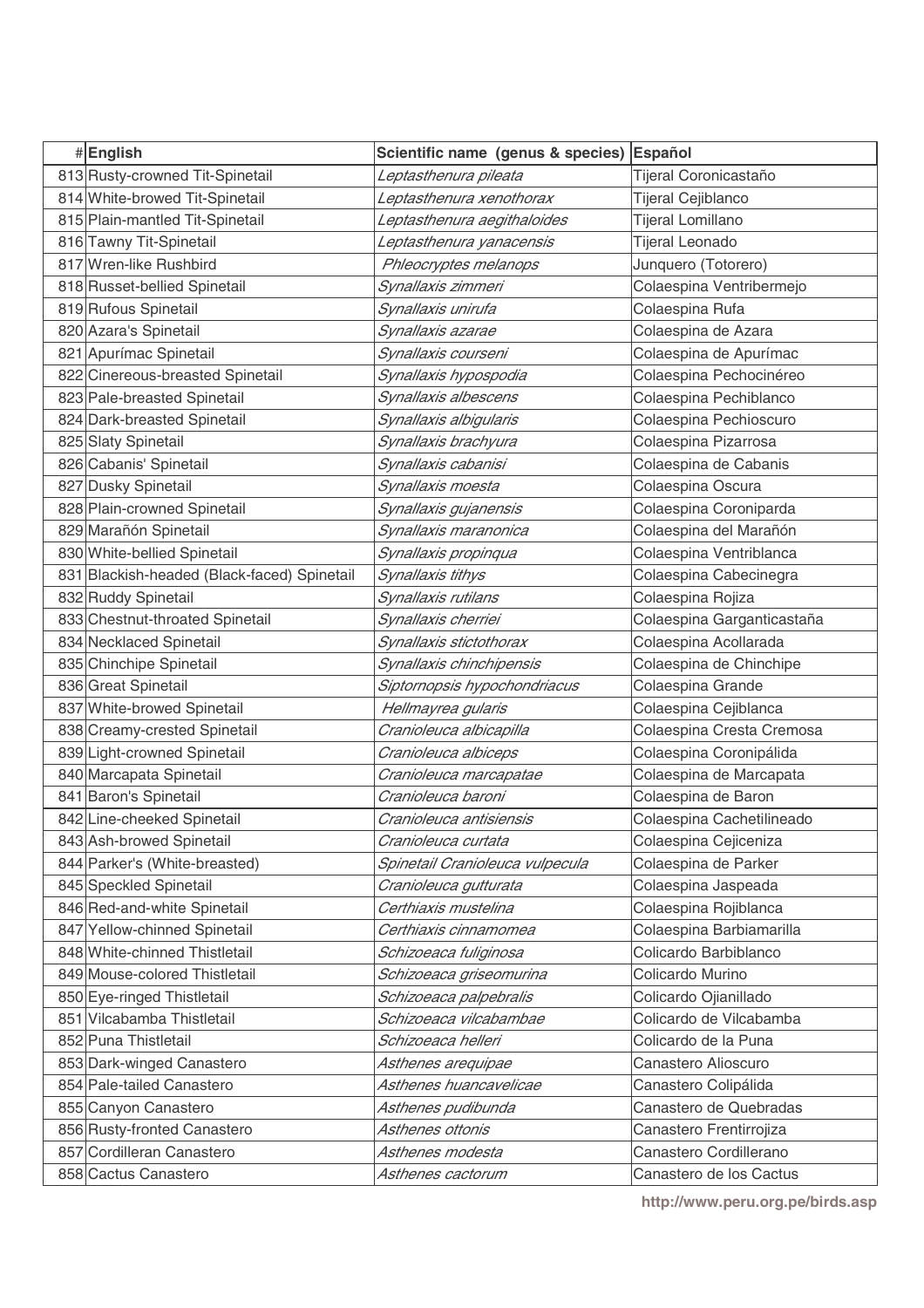| #English                                    | Scientific name (genus & species) | Español                        |
|---------------------------------------------|-----------------------------------|--------------------------------|
| 859 Streak-throated Canastero               | Asthenes humilis                  | Canastero Gargantilistado      |
| 860 Streak-backed Canastero                 | Asthenes wyatti                   | Canastero Dorsilistado         |
| 861 Puna Canastero                          | Asthenes sclateri                 | Canastero de la Puna           |
| 862 Scribble-tailed Canastero               | Asthenes maculicauda              | Canastero Estriado             |
| 863 Junín Canastero                         | Asthenes virgata                  | Canastero de Junín             |
| 864 Line-fronted Canastero                  | Asthenes urubambensis             | Canastero de Urubamba          |
| 865 Many-striped Canastero                  | Asthenes flammulata               | Canastero Multilistado         |
| 866 Plain Softtail                          | Phacellodomus fusciceps           | Colasuave Sencillo             |
| 867 Russet-mantled Softtail                 | Phacellodomus berlepschi          | Colasuave Dorsirufa            |
| 868 Common Thornbird                        | Phacellodomus rufifrons           | Espinero Común                 |
| 869 Streak-fronted Thornbird                | Phacellodomus striaticeps         | Espinero Frentilistado         |
| 870 Chestnut-backed Thornbird               | Phacellodomus dorsalis            | Espinero Dorsicastaño          |
| 871 Orange-fronted Plushcrown               | Metopothrix aurantiacus           | Coronifelpa Frentinaranja      |
| 872 Equatorial Graytail                     | Xenerpestes singularis            | Colagris Ecuatorial            |
| 873 Spectacled Prickletail                  | Siptornis striaticollis           | Colapúa Frontino               |
| 874 Rusty-winged Barbtail                   | Premnornis guttuligera            | Colapúa Alirrojizo             |
| 875 Spotted Barbtail                        | Premnoplex brunnescens            | Colapúa Moteada                |
| 876 Pearled Treerunner                      | Margarornis squamiger             | Subepalo Perlado               |
| 877 Rufous-tailed Xenops                    | Xenops milleri                    | Pico-Lezna de Cola Rufa        |
| 878 Slender-billed Xenops                   | Xenops tenuirostris               | Pico-Lezna de Pico Fino        |
| 879 Plain Xenops                            | Xenops minutus                    | Pico-Lezna Simple              |
| 880 Streaked Xenops                         | Xenops rutilans                   | Pico-Lezna Rayado              |
| 881 Montane Foliage-gleaner                 | Anabacerthia striaticollis        | Limpia-follaje Montano         |
| 882 Streaked Tuftedcheek                    | Pseudocolaptes boissonneautii     | Barbablanca Rayado             |
| 883 Flammulated Treehunter                  | Thripadectes flammulatus          | Trepamusgo Flamulado           |
| 884 Buff-throated (Peruvian) Treehunter     | Thripadectes scrutator            | Trepamusgo Peruano             |
| 885 Striped Treehunter                      | Thripadectes holostictus          | Trepamusgo Listado             |
| 886 Black-billed Treehunter                 | Thripadectes melanorhynchus       | Trepamusgo Piquinegro          |
| 887 Lineated Foliage-gleaner                | Syndactyla subalaris              | Limpia-follaje Lineado         |
| 888 Buff-browed Foliage-gleaner             | Syndactyla rufosuperciliata       | Limpia-follaje Cejianteada     |
| 889 Rufous-necked Foliage-gleaner           | Syndactyla ruficollis             | Limpia-follaje Cuellirrufo     |
| 890 Point-tailed Palmcreeper                | Berlepschia rikeri                | Trepador de Palmeras (Palmero) |
| 891 Peruvian Recurvebill                    | Simoxenops ucayalae               | Pico-recurvo Peruano           |
| 892 Striped Woodhaunter                     | Hyloctistes subulatus             | Rondabosque Listado            |
| 893 Chestnut-winged Hookbill                | Ancistrops strigilatus            | Picogancho Alicastaño          |
| 894 Chestnut-winged Foliage-gleaner         | Philydor erythropterus            | Limpia-follaje Alicastaña      |
| 895 Rufous-rumped Foliage-gleaner           | Philydor erythrocercus            | Limpia-follaje Lomirufo        |
| 896 Rufous-tailed Foliage-gleaner           | Philydor ruficaudatus             | Limpia-follaje Colirrufa       |
| 897 Buff-fronted Foliage-gleaner            | Philydor rufus                    | Limpia-follaje Frentianteada   |
| 898 Cinnamon-rumped Foliage-gleaner         | Philydor pyrrhodes                | Limpia-follaje Lomicanela      |
| 899 Dusky-cheeked (Crested) Foliage-gleaner | Automolus dorsalis                | Rascahojas Cachetioscuro       |
| 900 Buff-throated Foliage-gleaner           | Automolus ochrolaemus             | Rascahojas Gargantipálida      |
| 901 Chestnut-crowned Foliage-gleaner        | Automolus rufipileatus            | Rascahojas Coronicastaña       |
| 902 Olive-backed Foliage-gleaner            | Automolus infuscatus              | Rascahojas Dorsioliva          |
| 903 Brown-rumped Foliage-gleaner            | Automolus melanopezus             | Rascahojas Lomipardo           |
| 904 Ruddy Foliage-gleaner                   | Automolus rubiginosus             | Rascahojas Rojizo              |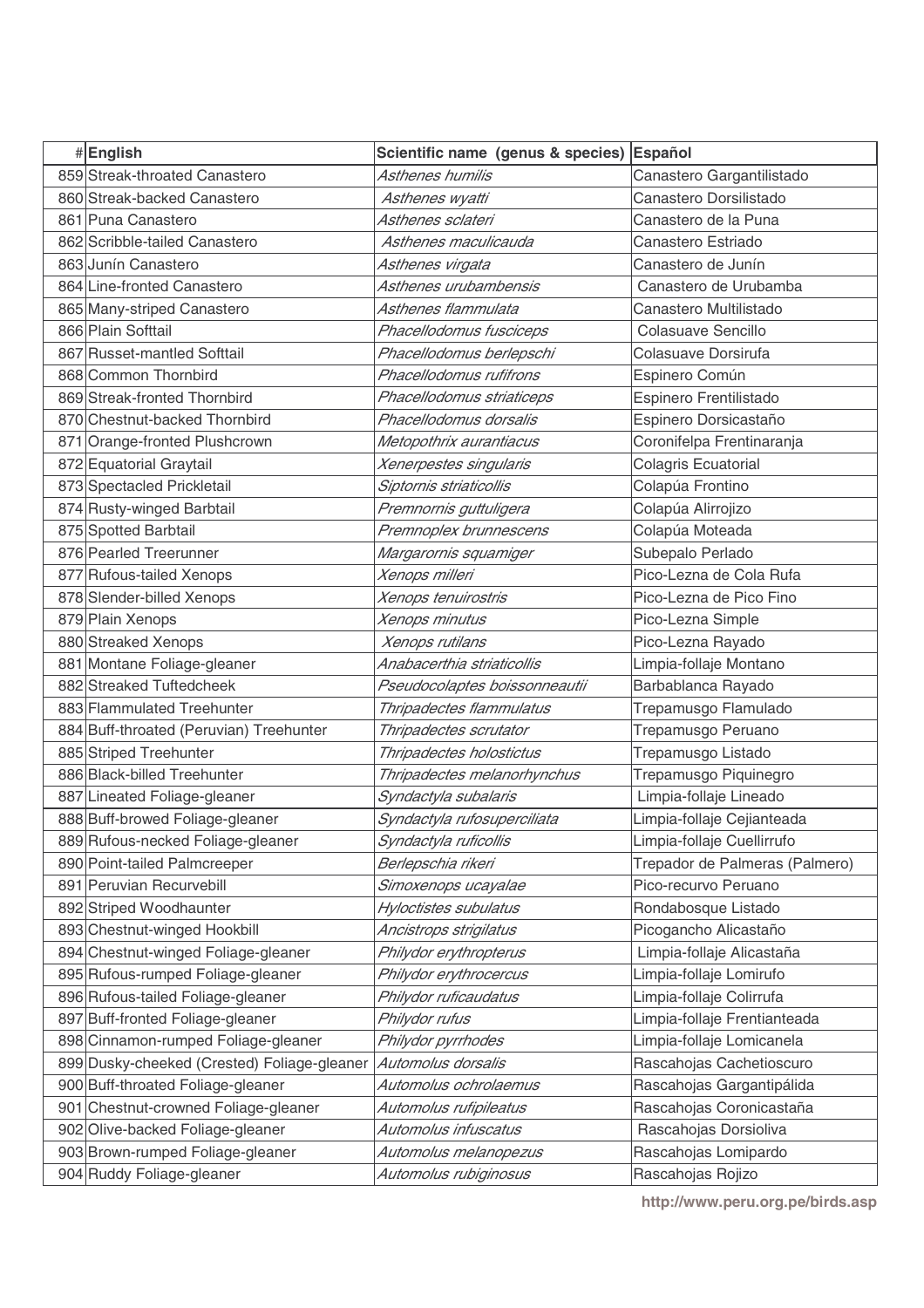| #English                                       | Scientific name (genus & species)                   | Español                             |
|------------------------------------------------|-----------------------------------------------------|-------------------------------------|
| 905 Henna-hooded Foliage-gleaner               | Hylocryptus erythrocephalus                         | Rascahojas Capuchirrufa             |
| 906 Short-billed Leaftosser                    | Sclerurus rufigularis                               | Tirahojas Piquicorto                |
| 907 Tawny-throated Leaftosser                  | Sclerurus mexicanus                                 | Tirahojas Gargantianteado           |
| 908 Gray-throated Leaftosser                   | Sclerurus albigularis                               | Tirahojas Gargantigris              |
| 909 Black-tailed Leaftosser                    | Sclerurus caudacutus                                | Tirahojas Colinegro                 |
| 910 Sharp-tailed Streamcreeper                 | Lochmias nematura                                   | Riachuelero                         |
| 911 Tyrannine Woodcreeper                      | Dendrocincla tyrannina                              | Trepador Tiranino                   |
| 912 Plain-brown Woodcreeper                    | Dendrocincla fuliginosa                             | Trepador Marrón                     |
| 913 White-chinned Woodcreeper                  | Dendrocincla merula                                 | <b>Trepador Barbiblanco</b>         |
| 914 Long-tailed Woodcreeper                    | Deconychura longicauda                              | Trepador Colilargo                  |
| 915 Spot-throated Woodcreeper                  | Deconychura stictolaema                             | Trepador Gargantipunteada           |
| 916 Olivaceous Woodcreeper                     | Sittasomus griseicapillus                           | Trepador Oliváceo                   |
| 917 Wedge-billed Woodcreeper                   | Glyphorynchus spirurus                              | Trepador Piquicuña                  |
| 918 Long-billed Woodcreeper                    | Nasica longirostris                                 | Trepador Piquilargo                 |
| 919 Cinnamon-throated Woodcreeper              | Dendrexetastes rufigula                             | Trepador Garganticanela             |
| 920 Bar-bellied Woodcreeper                    | Hylexetastes stresemanni                            | Trepador Ventrirayado               |
| 921 Strong-billed Woodcreeper                  | Xiphocolaptes promeropirhynchus                     | <b>Trepador Piquifuerte</b>         |
| 922 Amazonian Barred-Woodcreeper               | Dendrocolaptes certhia                              | Trepador Barreteado                 |
| 923 Black-banded Woodcreeper                   | Dendrocolaptes picumnus                             | Trepador Ventribandeado             |
| 924 Straight-billed Woodcreeper                | Xiphorhynchus picus                                 | <b>Trepador Piquirrecto</b>         |
| 925 Zimmer's Woodcreeper                       | Xiphorhynchus necopinus                             | Trepador de Zimmer                  |
| 926 Striped Woodcreeper                        | Xiphorhynchus obsoletus                             | <b>Trepador Listado</b>             |
| 927 Ocellated Woodcreeper                      | Xiphorhynchus ocellatus                             | <b>Trepador Ocelado</b>             |
| 928 Spix's Woodcreeper                         | Xiphorhynchus spixii                                | Trepador de Spix                    |
| 929 Buff-throated Woodcreeper                  | Xiphorhynchus guttatus                              | Trepador Gargantianteado            |
| 930 Olive-backed Woodcreeper                   | Xiphorhynchus triangularis                          | Trepador Dorsioliva                 |
| 931 Streak-headed Woodcreeper                  | Lepidocolaptes souleyetii                           | Trepador Cabecirrayado              |
| 932 Montane Woodcreeper                        | Lepidocolaptes lacrymiger                           | Trepador Montano                    |
| 933 Lineated Woodcreeper                       | Lepidocolaptes albolineatus                         | Trepador Lineado                    |
| 934 Greater Scythebill                         | Campylorhamphus pucherani                           | Picoguadaña Grande                  |
| 935 Red-billed Scythebill                      | Campylorhamphus trochilirostris                     | Picoguadaña Piquirrojo              |
| 936 Brown-billed Scythebill                    | Campylorhamphus pusillus                            | Picoguadaña Piquimarrón             |
| 937 Curve-billed Scythebill                    | Campylorhamphus procurvoides                        | Picoguadaña Piquicurvo              |
| 938 Fasciated Antshrike                        | Cymbilaimus lineatus                                | Batará Lineado                      |
| 939 Bamboo Antshrike                           | Cymbilaimus sanctaemariae                           | Batará de Bambú                     |
| 940 Undulated Antshrike                        | Frederickena unduligera                             | Batará Ondulado                     |
| 941 Great Antshrike                            | Taraba major                                        | Batará Grande                       |
| 942 Collared Antshrike                         | Sakesphorus bernardi                                | Batará Acollarado                   |
| 943 Black-crested Antshrike                    | Sakesphorus canadensis                              | Batará Copetón                      |
| 944 Barred Antshrike                           | Thamnophilus doliatus                               | Batará Barreteado                   |
| 945 Chapman's Antshrike<br>946 Lined Antshrike | Thamnophilus zarumae                                | Batará de Chapman<br>Batará Listado |
| 947 Chestnut-backed Antshrike                  | Thamnophilus tenuepunctatus                         | Batará Dorsicastaño                 |
| 948 Castelnau's Antshrike                      | Thamnophilus palliatus<br>Thamnophilus cryptoleucus | Batará de Castelnau                 |
| 949 White-shouldered Antshrike                 | Thamnophilus aethiops                               | Batará Hombriblanco                 |
| 950 Uniform Antshrike                          |                                                     |                                     |
|                                                | Thamnophilus unicolor                               | Batará Unicolor                     |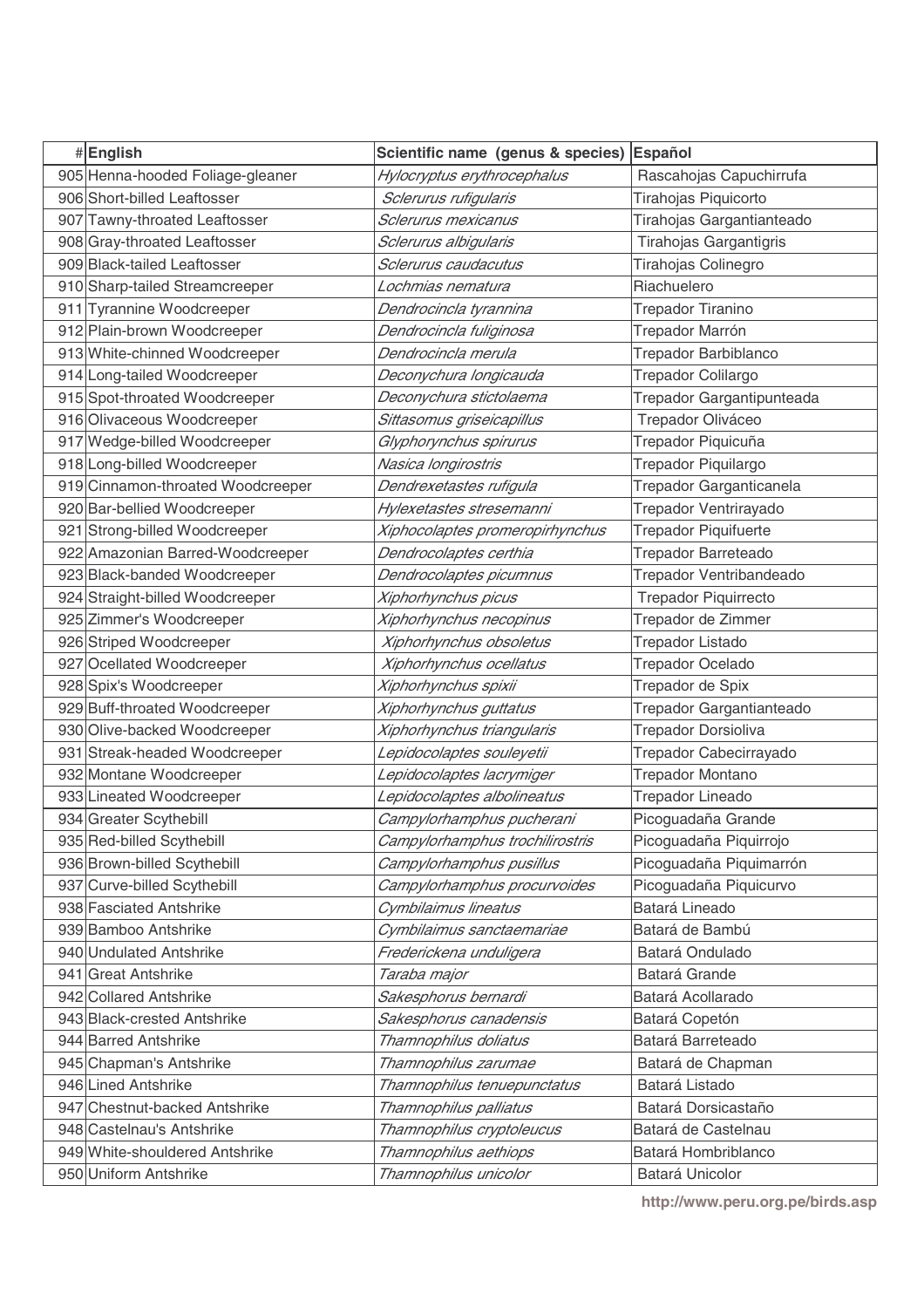| #English                          | Scientific name (genus & species) | Español                       |
|-----------------------------------|-----------------------------------|-------------------------------|
| 951 Upland Antshrike              | Thamnophilus aroyae               | Batará de Altura              |
| 952 Plain-winged Antshrike        | Thamnophilus schistaceus          | Batará Alillano               |
| 953 Mouse-colored Antshrike       | Thamnophilus murinus              | Batará Murino                 |
| 954 Western Slaty-Antshrike       | Thamnophilus atrinucha            | Batará-Pizarroso Occidental   |
| 955 Marañón Slaty-Antshrike       | Thamnophilus leucogaster          | Batará-Pizarroso de Marañón   |
| 956 Amazonian Antshrike           | Thamnophilus amazonicus           | Batará Amazónico              |
| 957 Variable Antshrike            | Thamnophilus caerulescens         | Batará Variable               |
| 958 Rufous-capped Antshrike       | Thamnophilus ruficapillus         | Batará Gorrirrufo             |
| 959 Spot-winged Antshrike         | Pygiptila stellaris               | Batará Alimoteado             |
| 960 Pearly Antshrike              | Megastictus margaritatus          | Batará Perlado                |
| 961 Black Bushbird                | Neoctantes niger                  | Arbustero Negro               |
| 962 Russet Antshrike              | Thamnistes anabatinus             | Batará Rojizo                 |
| 963 Plain Antvireo                | Dysithamnus mentalis              | <b>Batarito Cabecigris</b>    |
| 964 White-streaked Antvireo       | Dysithamnus leucostictus          | Batarito Albirrayado          |
| 965 Saturnine Antshrike           | Thamnomanes saturninus            | Batará Saturnino              |
| 966 Dusky-throated Antshrike      | Thamnomanes ardesiacus            | Batará Gargantioscura         |
| 967 Cinereous Antshrike           | Thamnomanes caesius               | Batará Cinéreo                |
| 968 Bluish-slate Antshrike        | Thamnomanes schistogynus          | Batará Azulino                |
| 969 Pygmy Antwren                 | Myrmotherula brachyura            | Hormiguerito Pigmeo           |
| 970 Short-billed Antwren          | Myrmotherula obscura              | Hormiguerito Piquicorto       |
| 971 Sclater's Antwren             | Myrmotherula sclateri             | Hormiguerito de Sclater       |
| 972 Cherrie's Antwren             | Myrmotherula cherriei             | Hormiguerito de Cherrie       |
| 973 Amazonian Streaked-Antwren    | Myrmotherula multostriata         | Hormiguerito-Rayado Amazónico |
| 974 Stripe-chested Antwren        | Myrmotherula longicauda           | Hormiguerito Pechilistado     |
| 975 Plain-throated Antwren        | Myrmotherula hauxwelli            | Hormiguerito Gargantillano    |
| 976 White-eyed Antwren            | Myrmotherula leucophthalma        | Hormiguerito Ojiblanco        |
| 977 Brown-backed (Yasuni) Antwren | Myrmotherula fjeldsaai            | Hormiguerito Dorsipardo       |
| 978 Stipple-throated Antwren      | Myrmotherula haematonota          | Hormiguerito Gargantipunteada |
| 979 Foothill Antwren              | Myrmotherula spodionota           | Hormiguerito Submontano       |
| 980 Ornate Antwren                | Myrmotherula ornata               | Hormiguerito Adornado         |
| 981 Rufous-tailed Antwren         | Myrmotherula erythrura            | Hormiguerito Colirrufo        |
| 982 White-flanked Antwren         | Myrmotherula axillaris            | Hormiguerito Flanquiblanco    |
| 983 Slaty Antwren                 | Myrmotherula schisticolor         | Hormiguerito Pizarroso        |
| 984 Río Suno Antwren              | Myrmotherula sunensis             | Hormiguerito del Suno         |
| 985 Long-winged Antwren           | Myrmotherula longipennis          | Hormiguerito Alilargo         |
| 986 [Salvadori's Antwren]         | Myrmotherula minor                | Hormiguerito de Salvadori     |
| 987 Ihering's Antwren             | Myrmotherula iheringi             | Hormiguerito de Ihering       |
| 988 Gray Antwren                  | Myrmotherula menetriesii          | Hormiguerito Gris             |
| 989 Leaden Antwren                | Myrmotherula assimilis            | Hormiguerito Plomizo          |
| 990 Banded Antbird (Antwren)      | Dichrozona cincta                 | Hormiguerito Bandeado         |
| 991 Ash-throated Antwren          | Herpsilochmus parkeri             | Hormiguerito Garganticeniza   |
| 992 Creamy-bellied Antwren        | Herpsilochmus motacilloides       | Hormiguerito Ventricremoso    |
| 993 Dugand's Antwren              | Herpsilochmus dugandi             | Hormiguerito de Dugand        |
| 994 Ancient Antwren               | Herpsilochmus gentryi             | Hormiguerito Antiguo          |
| 995 Yellow-breasted Antwren       | Herpsilochmus axillaris           | Hormiguerito Pechiamarillo    |
| 996 Rufous-winged Antwren         | Herpsilochmus rufimarginatus      | Hormiguerito Alirrufo         |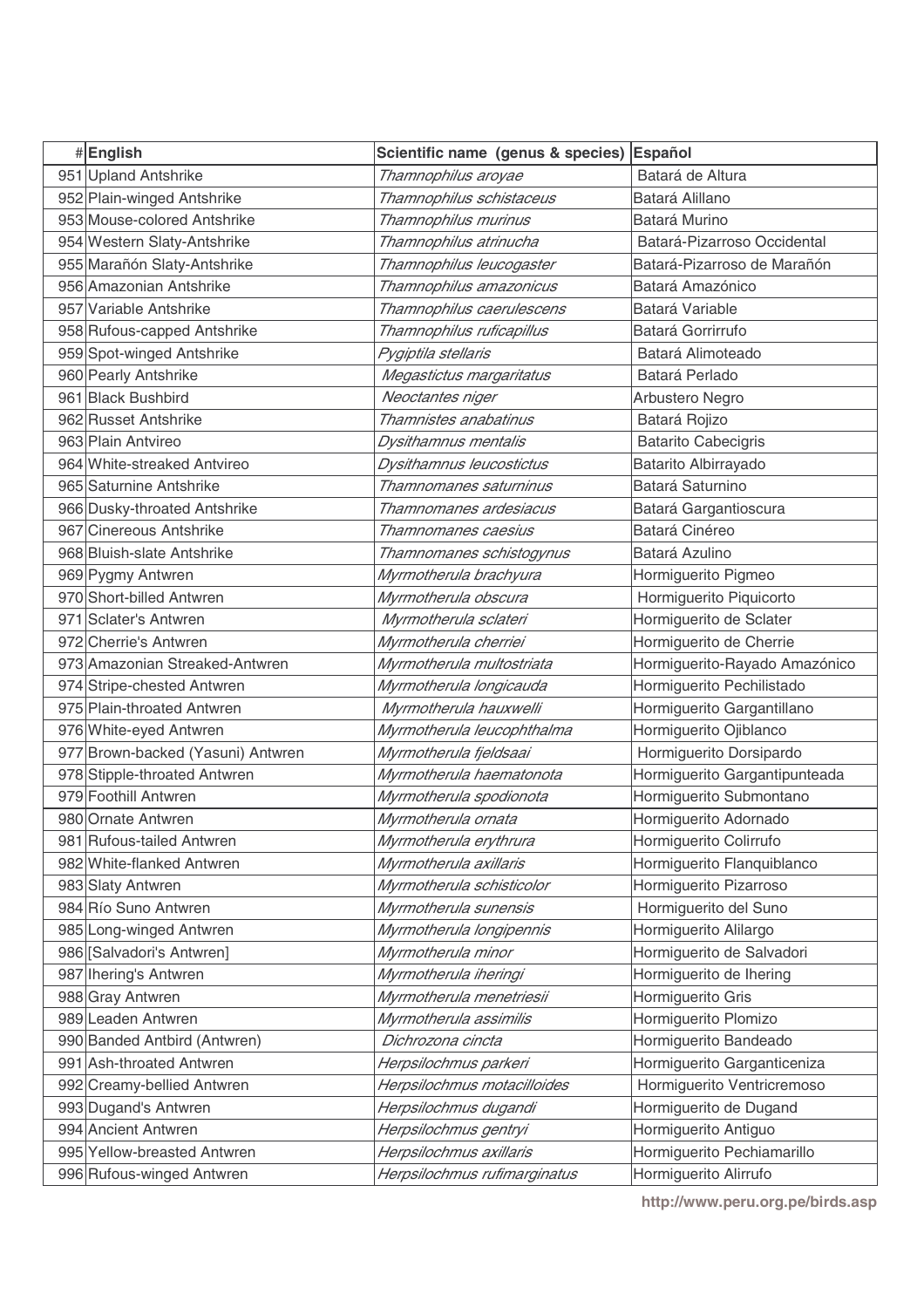| #English                              | Scientific name (genus & species) Español |                              |
|---------------------------------------|-------------------------------------------|------------------------------|
| 997 Dot-winged Antwren                | Microrhopias quixensis                    | Hormiguerito Alipunteado     |
| 998 Rusty-backed Antwren              | Formicivora rufa                          | Hormiguerito Dorsirrufa      |
| 999 Striated Antbird                  | Drymophila devillei                       | Hormiguero Estriado          |
| 1000 Long-tailed Antbird              | Drymophila caudata                        | Hormiguero Colilargo         |
| 1001 Rufous-rumped Antwren            | Terenura callinota                        | Hormiguerito Lomirrufo       |
| 1002 Chestnut-shouldered Antwren      | Terenura humeralis                        | Hormiguerito Hombricastaño   |
| 1003 Yellow-rumped Antwren            | Terenura sharpei                          | Hormiguerito Lomiamarillo    |
| 1004 Ash-winged Antwren               | Terenura spodioptila                      | Hormiguerito Aliceniza       |
| 1005 Gray Antbird                     | Cercomacra cinerascens                    | Hormiguero Gris              |
| 1006 Blackish Antbird                 | Cercomacra nigrescens                     | Hormiguero Negruzco          |
| 1007 Black Antbird                    | Cercomacra serva                          | Hormiguero Negro             |
| 1008 Manu Antbird                     | Cercomacra manu                           | Hormiguero del Manu          |
| 1009 White-backed Fire-eye            | Pyriglena leuconota                       | Ojo-de-Fuego Dorsiblanco     |
| 1010 White-browed Antbird             | Myrmoborus leucophrys                     | Hormiguero Cejiblanco        |
| 1011 Ash-breasted Antbird             | Myrmoborus lugubris                       | Hormiguero Pechicenizo       |
| 1012 Black-faced Antbird              | Myrmoborus myotherinus                    | Hormiguero Carinegro         |
| 1013 Black-tailed Antbird             | Myrmoborus melanurus                      | Hormiguero Colinegro         |
| 1014 Warbling Antbird                 | Hypocnemis cantator                       | Hormiguero Gorjeador         |
| 1015 Yellow-browed Antbird            | Hypocnemis hypoxantha                     | Hormiguero Cejiamarillo      |
| 1016 Black-chinned Antbird            | Hypocnemoides melanopogon                 | Hormiguero Barbinegro        |
| 1017 Band-tailed Antbird              | Hypocnemoides maculicauda                 | Hormiguero Colifajeado       |
| 1018 Black-and-white Antbird          | Myrmochanes hemileucus                    | Hormiguero Negriblanco       |
| 1019 Silvered Antbird                 | Sclateria naevia                          | Hormiguero Plateado          |
| 1020 Black-headed Antbird             | Percnostola rufifrons                     |                              |
| 1021 Allpahuayo Antbird               | Percnostola arenarum                      |                              |
| 1022 Slate-colored Antbird            | Percnostola schistacea                    | Hormiguero Pizarroso         |
| 1023 Spot-winged Antbird              | Percnostola leucostigma                   | Hormiguero Alimoteado        |
| 1024 White-lined Antbird              | Percnostola lophotes                      | Hormiguero Lineado Blanco    |
| 1025 Southern Chestnut-tailed Antbird | Myrmeciza hemimelaena                     | Hormiguero Colicastaño       |
| 1026 Northern Chestnut-tailed Antbird | Myrmeciza castanea                        |                              |
| 1027 Plumbeous Antbird                | Myrmeciza hyperythra                      | Hormiguero Plomizo           |
| 1028 White-shouldered Antbird         | Myrmeciza melanoceps                      | Hormiguero Hombriblanco      |
| 1029 Goeldi's Antbird                 | Myrmeciza goeldii                         | Hormiguero de Goeldi         |
| 1030 Sooty Antbird                    | Myrmeciza fortis                          | Hormiguero Tiznado           |
| 1031 Gray-headed Antbird              | Myrmeciza griseiceps                      | Hormiguero Cabecigris        |
| 1032 Black-throated Antbird           | Myrmeciza atrothorax                      | Hormiguero Gargantinegra     |
| 1033 White-plumed Antbird             | Pithys albifrons                          | Hormiguero de Plumón Blanco  |
| 1034 White-masked Antbird             | Pithys castanea                           | Hormiguero de Mascara Blanca |
| 1035 Bicolored Antbird                | Gymnopithys leucaspis                     | Hormiguero Bicolor           |
| 1036 Lunulated Antbird                | Gymnopithys lunulata                      | Hormiguero Lunado            |
| 1037 White-throated Antbird           | Gymnopithys salvini                       | Hormiguero Gargantiblanca    |
| 1038 Wing-banded Antbird              | Myrmornis torquata                        | Hormiguero Alifranjeado      |
| 1039 Hairy-crested Antbird            | Rhegmatorhina melanosticta                | Hormiguero Cresticanoso      |
| 1040 Spot-backed Antbird              | Hylophylax naevia                         | Hormiguero Dorsipunteado     |
| 1041 Dot-backed Antbird               | Hylophylax punctulata                     | Hormiguero Lomipunteado      |
| 1042 Scale-backed Antbird             | Hylophylax poecilinota                    | Hormiguero Dorsiescamado     |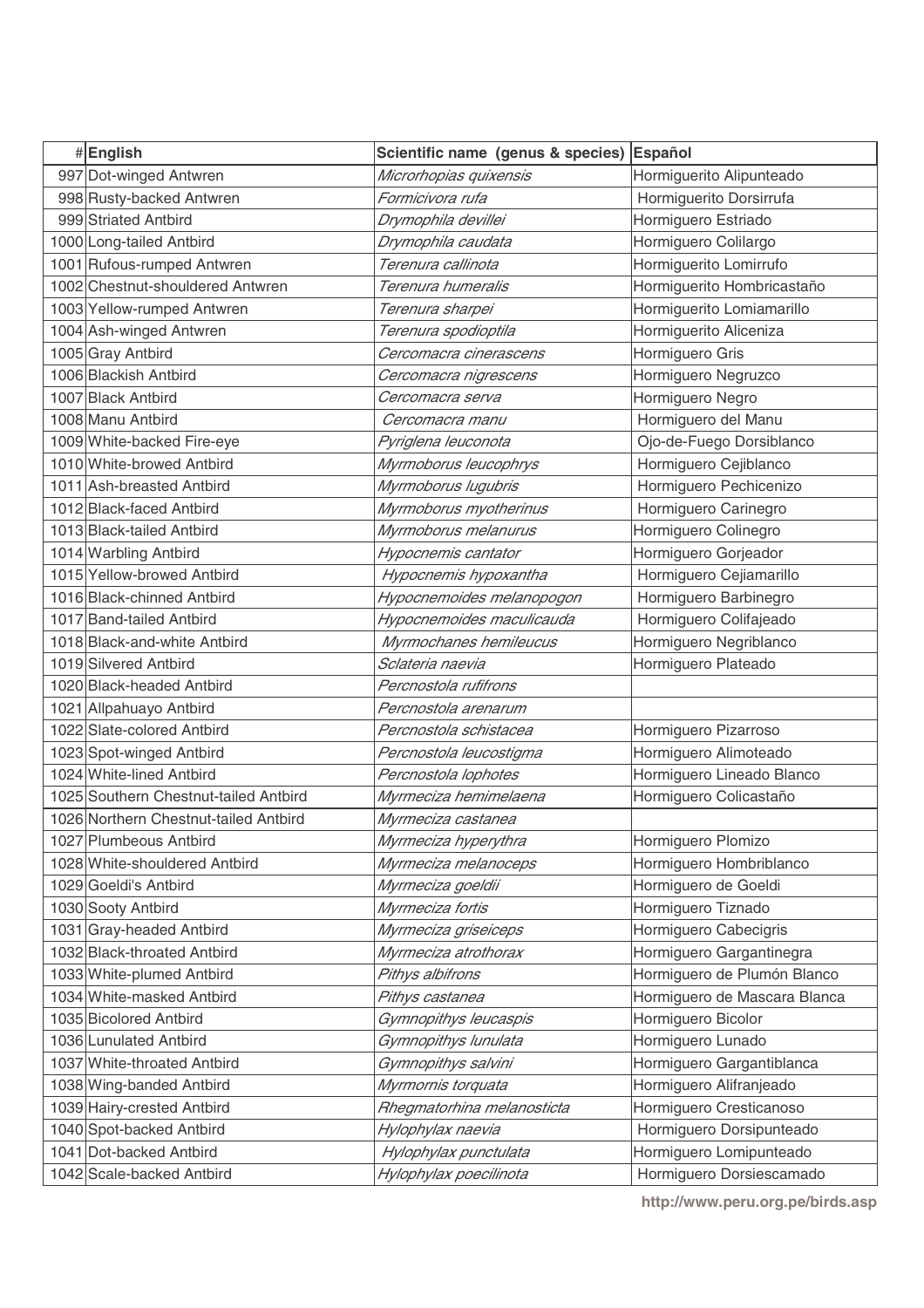| #English                        | Scientific name (genus & species) Español |                                |
|---------------------------------|-------------------------------------------|--------------------------------|
| 1043 Black-spotted Bare-eye     | Phlegopsis nigromaculata                  | Ojipelado Negripunteado        |
| 1044 Reddish-winged Bare-eye    | Phlegopsis erythroptera                   | Ojipelado Alirrojiza           |
| 1045 Rufous-capped Antthrush    | Formicarius colma                         | Gallito-Hormiguero Gorrirufo   |
| 1046 Black-faced Antthrush      | Formicarius analis                        | Gallito-Hormiguero Carinegra   |
| 1047 Rufous-fronted Antthrush   | Formicarius rufifrons                     | Gallito-Hormiguero Frentirrufo |
| 1048 Rufous-breasted Antthrush  | Formicarius rufipectus                    | Gallito-Hormiguero Pechirrufo  |
| 1049 Striated (Noble) Antthrush | Chamaeza nobilis                          | Rasconzuelo Estriado           |
| 1050 Short-tailed Antthrush     | Chamaeza campanisona                      | Rasconzuelo Colicorta          |
| 1051 Barred Antthrush           | Chamaeza mollissima                       | Rasconzuelo Barreteado         |
| 1052 Undulated Antpitta         | Grallaria squamigera                      | Torotoi Ondulado               |
| 1053 Variegated Antpitta        | Grallaria varia                           | Torotoi Variegado              |
| 1054 Scaled Antpitta            | Grallaria guatimalensis                   | Torotoi Escamado               |
| 1055 Plain-backed Antpitta      | Grallaria haplonota                       | Torotoi Dorsillano             |
| 1056 Ochre-striped Antpitta     | Grallaria dignissima                      | Torotoi Ocrelistado            |
| 1057 Elusive Antpitta           | Grallaria eludens                         | <b>Torotoi Evasivo</b>         |
| 1058 Chestnut-crowned Antpitta  | Grallaria ruficapilla                     | Torotoi Coronicastaña          |
| 1059 Watkins' (Scrub) Antpitta  | Grallaria watkinsi                        | Torotoi de Watkins             |
| 1060 Stripe-headed Antpitta     | Grallaria andicola                        | Torotoi Cabecilistada          |
| 1061 Chestnut-naped Antpitta    | Grallaria nuchalis                        | Torotoi Nuquicastaña           |
| 1062 Pale-billed Antpitta       | Grallaria carrikeri                       | Torotoi Piquipálido            |
| 1063 White-bellied Antpitta     | Grallaria hypoleuca                       | Torotoi Ventriblanco           |
| 1064 Rusty-tinged Antpitta      | Grallaria przewalskii                     | Torotoi Rojizo                 |
| 1065 Bay Antpitta               | Grallaria capitalis                       | Torotoi Bayo                   |
| 1066 Red-and-white Antpitta     | Grallaria erythroleuca                    | Torotoi Rojiblanco             |
| 1067 White-throated Antpitta    | Grallaria albigula                        | Torotoi Gargantiblanca         |
| 1068 Rufous Antpitta            | Grallaria rufula                          | Torotoi Rufo                   |
| 1069 Chestnut Antpitta          | Grallaria blakei                          | Torotoi Castaño                |
| 1070 Tawny Antpitta             | Grallaria quitensis                       | Torotoi Leonado                |
| 1071 Spotted Antpitta           | Hylopezus macularius                      | <b>Torotoi Moteado</b>         |
| 1072 White-lored Antpitta       | Hylopezus fulviventris                    | Torotoi Loriblanco             |
| 1073 Amazonian Antpitta         | Hylopezus berlepschi                      | Torotoi Amazónico              |
| 1074 Thrush-like Antpitta       | Myrmothera campanisona                    | Torotoi Campanero              |
| 1075 Ochre-breasted Antpitta    | Grallaricula flavirostris                 | Torotoi Pechiocráceo           |
| 1076 Rusty-breasted Antpitta    | Grallaricula ferrugineipectus             | Torotoi Pechirrojizo           |
| 1077 Slate-crowned Antpitta     | Grallaricula nana                         | Torotoi Coronipizarrosa        |
| 1078 Peruvian Antpitta          | Grallaricula peruviana                    | Torotoi Peruano                |
| 1079 Ochre-fronted Antpitta     | Grallaricula ochraceitrons                | Torotoi Frentiochráceo         |
| 1080 Chestnut-belted Gnateater  | Conopophaga aurita                        | Jejenero Fajicastaño           |
| 1081 Ash-throated Gnateater     | Conopophaga peruviana                     | Jejenero Garganticenizo        |
| 1082 Slaty Gnateater            | Conopophaga ardesiaca                     | Jejenero Pizarroso             |
| 1083 Chestnut-crowned Gnateater | Conopophaga castaneiceps                  | Jejenero Coronicastaño         |
| 1084 Rusty-belted Tapaculo      | Liosceles thoracicus                      | Tapaculo Farirrojizo           |
| 1085 Elegant Crescentchest      | Melanopareia elegans                      | Pecholuna Elegante             |
| 1086 Marañón Crescentchest      | Melanopareia maranonica                   | Pecholuna del Marañón          |
| 1087 Ash-colored Tapaculo       | Myornis senilis                           | Tapaculo Cenizo                |
| 1088 Unicolored Tapaculo        | Scytalopus unicolor                       | Tapaculo Unicolor              |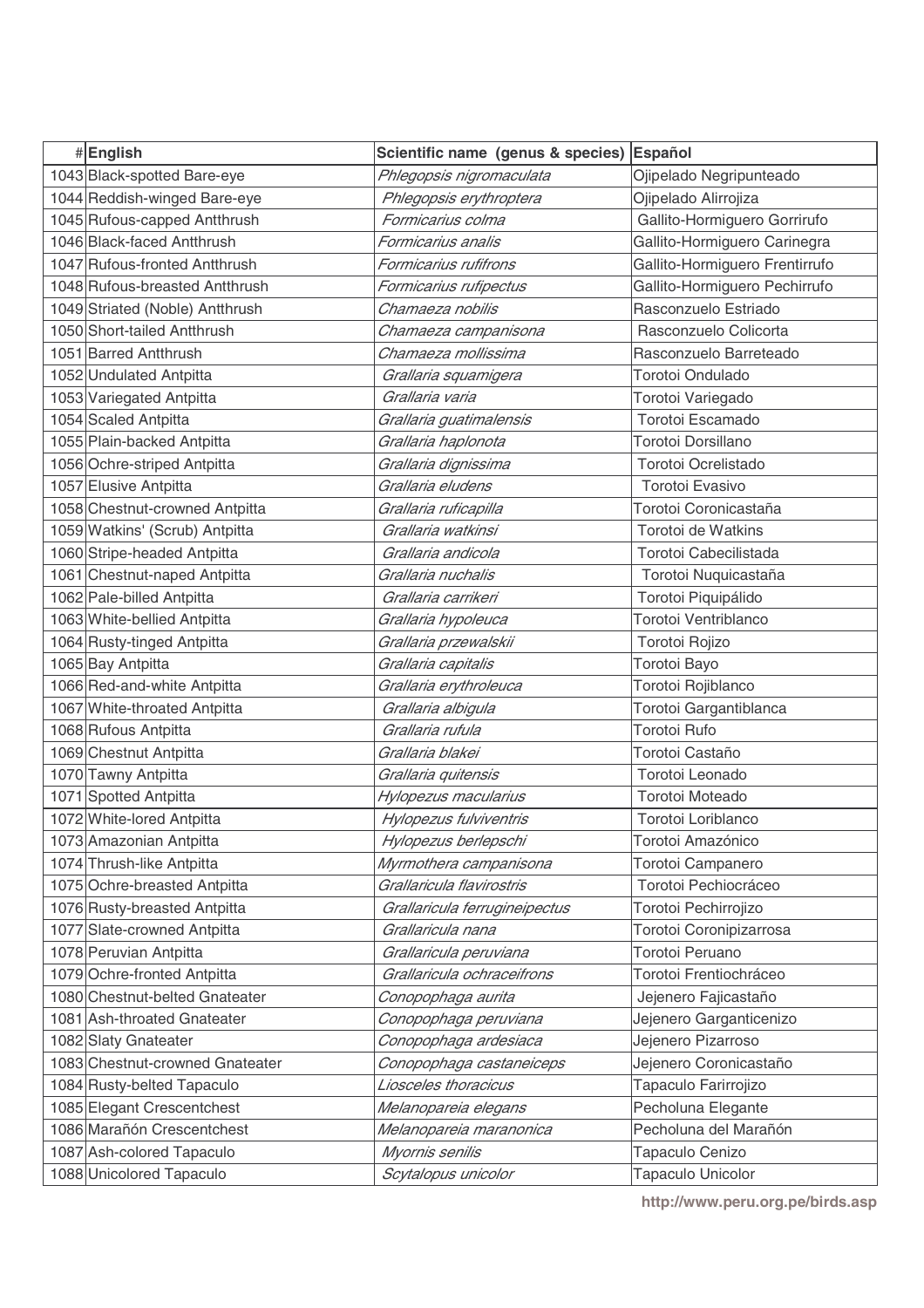| #English                         | Scientific name (genus & species) | Español                     |
|----------------------------------|-----------------------------------|-----------------------------|
| 1089 Blackish Tapaculo           | Scytalopus latrans                | Tapaculo Negruzco           |
| 1090 Trilling Tapaculo           | Scytalopus parvirostris           | Tapaculo Trinador           |
| 1091 Large-footed Tapaculo       | Scytalopus macropus               | Tapaculo Patigrande         |
| 1092 Rufous-vented Tapaculo      | Scytalopus femoralis              | Tapaculo Ventrirrufo        |
| 1093 Long-tailed Tapaculo        | Scytalopus micropterus            | Tapaculo Colilargo          |
| 1094 Bolivian Tapaculo           | Scytalopus bolivianus             | Tapaculo Boliviano          |
| 1095 White-crowned Tapaculo      | Scytalopus atratus                | Tapaculo Coroniblanco       |
| 1096 Puna Tapaculo               | Scytalopus simonsi                | Tapaculo de la Puna         |
| 1097 Vilcabamba Tapaculo         | Scytalopus urubambae              | Tapaculo de Vilcabamba      |
| 1098 Neblina Tapaculo            | Scytalopus altirostris            | Tapaculo de Neblina         |
| 1099 Ancash Tapaculo             | Scytalopus affinis                | Tapaculo de Ancash          |
| 1100 Páramo Tapaculo             | Scytalopus canus                  | Tapaculo del Páramo         |
| 1101 Tschudi's Tapaculo          | Scytalopus acutirostris           | Tapaculo de Tschudi         |
| 1102 Diademed Tapaculo           | Scytalopus schulenbergi           | Tapaculo Diademado          |
| 1103 Chusquea Tapaculo           | Scytalopus parkeri                | Tapaculo de Chusquea        |
| 1104 Ocellated Tapaculo          | Acropternis orthonyx              | Tapaculo Ocelado            |
| 1105 Peruvian Plantcutter        | Phytotoma raimondii               | Cortarrama Peruana          |
| 1106 Black-necked Red Cotinga    | Phoenicircus nigricollis          | Cotinga-Roja Cuellinegra    |
| 1107 Shrike-like Cotinga         | Laniisoma elegans                 | Plañidero Elegante          |
| 1108 Cinereous Mourner           | Laniocera hypopyrra               | Plañidero Cinéreo           |
| 1109 Red-crested Cotinga         | Ampelion rubrocristata            | Cotinga Crestirroja         |
| 1110 Chestnut-crested Cotinga    | Ampelion rufaxilla                | Cotinga Cresticastaña       |
| 1111 Chestnut-bellied Cotinga    | Doliornis remseni                 | Cotinga Ventribayo          |
| 1112 Bay-vented Cotinga          | Doliornis sclateri                | Cresticastaña Ventribayo    |
| 1113 White-cheeked Cotinga       | Zaratornis stresemanni            | Cotinga de Mejillas Blancas |
| 1114 Green-and-black Fruiteater  | Pipreola riefferii                | Frutero Verdinegro          |
| 1115 Band-tailed Fruiteater      | Pipreola intermedia               | Frutero Colifajeado         |
| 1116 Barred Fruiteater           | Pipreola arcuata                  | Frutero Barreteado          |
| 1117 Black-chested Fruiteater    | Pipreola lubomirskii              | Frutero Pechinegro          |
| 1118 Masked Fruiteater           | Pipreola pulchra                  | Frutero Enmascarado         |
| 1119 Fiery-throated Fruiteater   | Pipreola chlorolepidota           | Frutero Gargantifuego       |
| 1120 Scarlet-breasted Fruiteater | Pipreola frontalis                | Frutero Pechiescarlata      |
| 1121 Scaled Fruiteater           | Ampelioides tschudii              | Frutero Escamado            |
| 1122 White-browed Purpletuft     | lodopleura isabellae              | Iodopleura Cejiblanca       |
| 1123 Gray-tailed Piha            | Snowornis subalaris               | Piha Coligris               |
| 1124 Olivaceous Piha             | Snowornis cryptolophus            | Piha Olivácea               |
| 1125 Dusky Piha                  | Lipaugus fuscocinereus            | Piha Oscura                 |
| 1126 Scimitar-winged Piha        | Lipaugus uropygialis              | Piha Alicimatarra           |
| 1127 Screaming Piha              | Lipaugus vociferans               | Piha Gritona                |
| 1128 Purple-throated Cotinga     | Porphyrolaema porphyrolaema       | Cotinga Gargantipúrpura     |
| 1129 Plum-throated Cotinga       | Cotinga maynana                   | Cotinga Gargantimorada      |
| 1130 Purple-breasted Cotinga     | Cotinga cotinga                   | Cotinga Pechipúrpura        |
| 1131 Spangled Cotinga            | Cotinga cayana                    | Cotinga Lentejuelada        |
| 1132 Pompadour Cotinga           | Xipholena punicea                 | Cotinga Pomposa             |
| 1133 Black-faced Cotinga         | Conioptilon mcilhennyi            | Cotinga Carinegra           |
| 1134 Bare-necked Fruitcrow       | Gymnoderus foetidus               | Cuervo-Frutero Cuellipelado |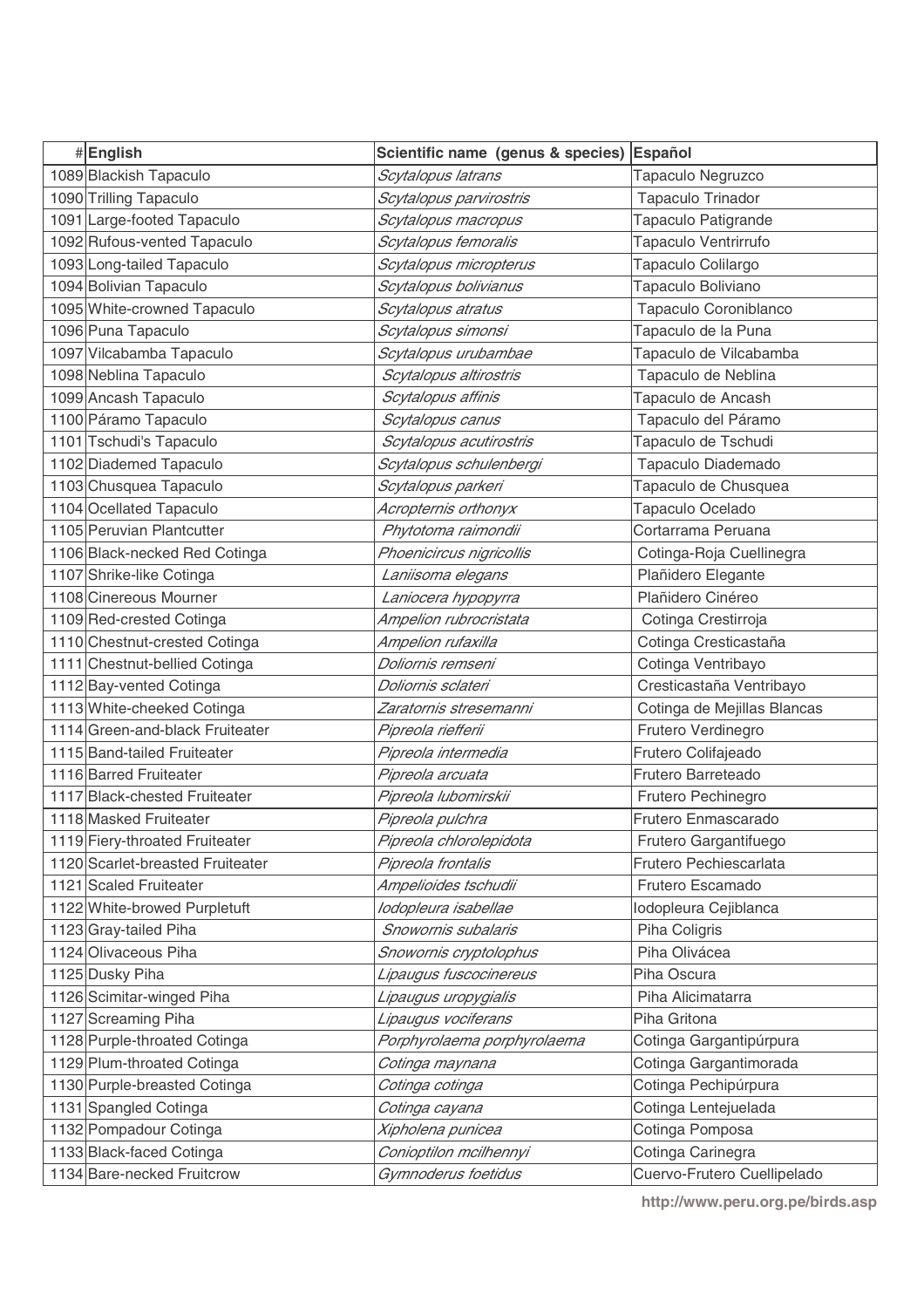| #English                            | Scientific name (genus & species) | Español                        |
|-------------------------------------|-----------------------------------|--------------------------------|
| 1135 Purple-throated Fruitcrow      | Querula purpurata                 | Cuervo-Frutero Gargantipúrpura |
| 1136 Red-ruffed Fruitcrow           | Pyroderus scutatus                | Cuervo-Frutero Gargantirrojo   |
| 1137 Amazonian Umbrellabird         | Cephalopterus ornatus             | Pájero-Paraguas Amazónico      |
| 1138 Andean Cock-of-the-rock        | Rupicola peruviana                | Gallito de las Rocas Andino    |
| 1139 Jet Manakin                    | Chloropipo unicolor               | Saltarín Azabache              |
| 1140 Green Manakin                  | Chloropipo holochlora             | Saltarín Verde                 |
| 1141 White-bearded Manakin          | Manacus manacus                   | Saltarín Barbiblanco           |
| 1142 Blue-backed Manakin            | Chiroxiphia pareola               | Saltarín Dorsiazul             |
| 1143 Yungas Manakin                 | Chiroxiphia boliviana             | Saltarín de Yungas             |
| 1144 Band-tailed Manakin            | Pipra fasciicauda                 | Saltarín Colifajeado           |
| 1145 Wire-tailed Manakin            | Pipra filicauda                   | Saltarín Cola-de-Alambre       |
| 1146 White-crowned Manakin          | Pipra pipra                       | Saltarín Coroniblanco          |
| 1147 Blue-crowned Manakin           | Pipra coronata                    | Saltarín Coroniazul            |
| 1148 Golden-headed Manakin          | Pipra erythrocephala              | Saltarín Cabecidorado          |
| 1149 Red-headed Manakin             | Pipra rubrocapilla                | Saltarín Cabecirrojo           |
| 1150 Round-tailed Manakin           | Pipra chloromeros                 | Saltarín Coliredonda           |
| 1151 Blue-rumped Manakin            | Pipra isidorei                    | Saltarín Lomiazul              |
| 1152 Cerulean-capped Manakin        | Pipra coeruleocapilla             | Saltarín de Gorricerúleo       |
| 1153 Golden-winged Manakin          | Masius chrysopterus               | Saltarín Alidorado             |
| 1154 Fiery-capped Manakin           | Machaeropterus pyrocephalus       | Saltarín Gorrifuego            |
| 1155 Striped Manakin                | Machaeropterus regulus            | Saltarín Rayado                |
| 1156 Black Manakin                  | Xenopipo atronitens               | Saltarín Negro                 |
| 1157 Orange-crested Manakin         | Heterocercus aurantiivertex       | Saltarín Crestinaranja         |
| 1158 Flame-crested                  | Manakin Heterocercus linteatus    | Saltarín Crestifuego           |
| 1159 Saffron-crested Tyrant-Manakin | Neopelma chrysocephalum           | Saltarín Coroniazafrán         |
| 1160 Sulphur-bellied Tyrant-Manakin | Neopelma sulphureiventer          | Saltarín Ventriazufrado        |
| 1161 Dwarf Tyrant-Manakin           | Tyranneutes stolzmanni            | Saltarincillo Enano            |
| 1162 Wing-barred Piprites           | Piprites chloris                  | Piprites Alibandeado           |
| 1163 White-lored Tyrannulet         | Ornithion inerme                  | Moscareta Loriblanca           |
| 1164 Southern Beardless-Tyrannulet  | Camptostoma obsoletum             | Mosquerito Silbador            |
| 1165 Mouse-colored                  | Tyrannulet Phaeomyias murina      | Moscareta Murino               |
| 1166 Yellow Tyrannulet              | Capsiempis flaveola               | Moscareta Amarilla             |
| 1167 Yellow-crowned                 | Tyrannulet Tyrannulus elatus      | Moscareta Coroniamarilla       |
| 1168 Forest Elaenia                 | Myiopagis gaimardii               | Elainia de la Selva            |
| 1169 Foothill Elaenia               | Myiopagis olallai                 | Elainia Submontana             |
| 1170 Gray Elaenia                   | Myiopagis caniceps                | Elainia Gris                   |
| 1171 Pacific Elaenia                | Myiopagis subplacens              | Elainia del Pacífico           |
| 1172 Yellow-crowned                 | Elaenia Myiopagis flavivertex     | Elainia Coroniamarilla         |
| 1173 Greenish Elaenia               | Myiopagis viridicata              | Elainia Verdosa                |
| 1174 Gray-and-white Tyrannulet      | Pseudelaenia leucospodia          | Moscareta Gris y Blanco        |
| 1175 Large Elaenia                  | Elaenia spectabilis               | Elenia Grande                  |
| 1176 Yellow-bellied Elaenia         | Elaenia flavogaster               | Elenia Ventriamarillo          |
| 1177 White-crested Elaenia          | Elaenia albiceps                  | Elenia Crestiblanca            |
| 1178 Small-billed Elaenia           | Elaenia parvirostris              | Elenia Piquichico              |
| 1179 Slaty Elaenia                  | Elaenia strepera                  | Elenia Pizarrosa               |
|                                     |                                   |                                |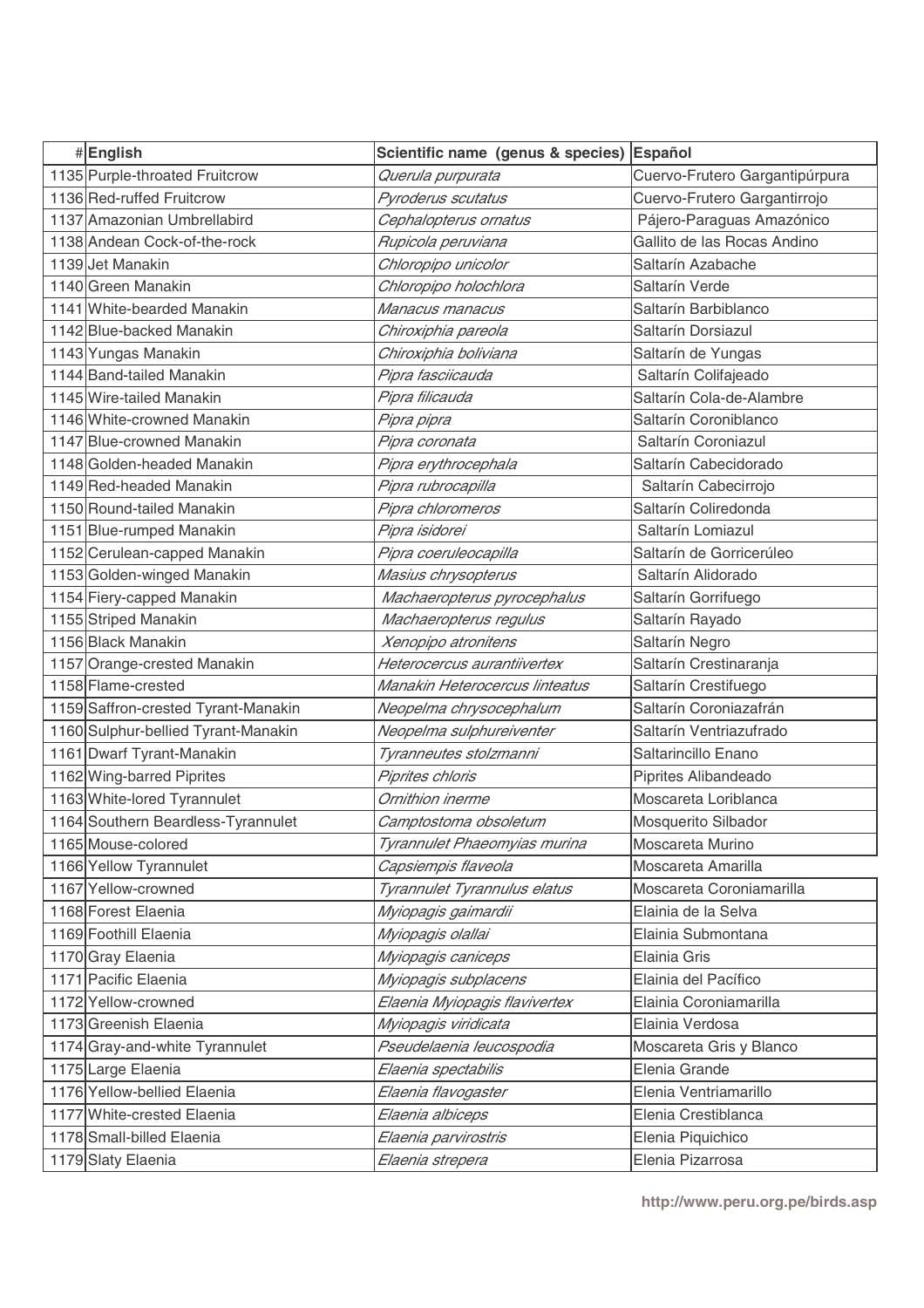| #English                          | Scientific name (genus & species) | Español                          |
|-----------------------------------|-----------------------------------|----------------------------------|
| 1180 Mottle-backed                | Elaenia Elaenia gigas             | Elenia Moteada                   |
| 1181 Brownish Elaenia             | Elaenia pelzelni                  | Elenia Parda                     |
| 1182 Plain-crested Elaenia        | Elaenia cristata                  | Elenia Crestisimple              |
| 1183 Lesser Elaenia               | Elaenia chiriquensis              | Elenia Menor                     |
| 1184 Highland Elaenia             | Elaenia obscura                   | Elainia Oscura                   |
| 1185 Sierran Elaenia              | Elaenia pallatangae               | Elainia Serrana                  |
| 1186 Torrent Tyrannulet           | Serpophaga cinerea                | Moscareta de los Torrentes       |
| 1187 River Tyrannulet             | Serpophaga hypoleuca              | Moscareta de los Ríos            |
| 1188 Streak-necked Flycatcher     | Mionectes striaticollis           | Mosquerito Cuellilistado         |
| 1189 Olive-striped Flycatcher     | Mionectes olivaceus               | Mosquerito Olivirrayado          |
| 1190 Ochre-bellied Flycatcher     | Mionectes oleagineus              | Mosquerito Ventriocráceo         |
| 1191 McConnell's Flycatcher       | Mionectes macconnelli             | Mosquerito de McConnell          |
| 1192 Rufous-breasted Flycatcher   | Leptopogon rufipectus             | Mosquerito Pechirrufo            |
| 1193 Inca Flycatcher              | Leptopogon taczanowskii           | Mosquerito Inca                  |
| 1194 Sepia-capped Flycatcher      | Leptopogon amaurocephalus         | Mosquerito Gorrisepia            |
| 1195 Slaty-capped Flycatcher      | Leptopogon superciliaris          | Mosquerito Gorripizarroso        |
| 1196 Bronze-olive Pygmy-Tyrant    | Pseudotriccus pelzelni            | Tirano-Pigmeo Bronceado          |
| 1197 Hazel-fronted Pygmy-Tyrant   | Pseudotriccus simplex             | Tirano-Pigmeo Frentiavellanada   |
| 1198 Rufous-headed Pygmy-Tyrant   | Pseudotriccus ruficeps            | Tirano-Pigmeo Cabecirrufa        |
| 1199 Marble-faced Bristle-Tyrant  | Phylloscartes ophthalmicus        | Moscareta Carijaspeada           |
| 1200 Spectacled Bristle-Tyrant    | Phylloscartes orbitalis           | Moscareta de Anteojos            |
| 1201 Variegated Bristle-Tyrant    | Phylloscartes poecilotis          | Moscareta Variegada              |
| 1202 Ecuadorian Tyrannulet        | Phylloscartes gualaquizae         | Moscareta Ecuatoriana            |
| 1203 Cinnamon-faced Tyrannulet    | Phylloscartes parkeri             | Moscareta Caricanela             |
| 1204 Mottle-cheeked Tyrannulet    | Phylloscartes ventralis           | Moscareta Cachetimoteada         |
| 1205 Rufous-browed Tyrannulet     | Phylloscartes superciliaris       | Moscareta Cejirrufa              |
| 1206 White-fronted Tyrannulet     | Phyllomyias zeledoni              | Moscareta Frentiblanca           |
| 1207 Sclater's Tyrannulet         | Phyllomyias sclateri              | Moscareta de Sclater             |
| 1208 Sooty-headed Tyrannulet      | Phyllomyias griseiceps            | Moscareta Cabecizitiznada        |
| 1209 Plumbeous-crowned Tyrannulet | Phyllomyias plumbeiceps           | Moscareta Coroniplomiza          |
| 1210 Black-capped Tyrannulet      | Phyllomyias nigrocapillus         | Moscareta Gorrinegra             |
| 1211 Ashy-headed Tyrannulet       | Phyllomyias cinereiceps           | Moscareta Cabeciceniza           |
| 1212 Tawny-rumped Tyrannulet      | Phyllomyias uropygialis           | Moscareta Lomileonada            |
| 1213 Bolivian Tyrannulet          | Zimmerius bolivianus              | Moscareta Boliviana              |
| 1214 Red-billed Tyrannulet        | Zimmerius cinereicapillus         | Moscareta Piquirrojo             |
| 1215 Mishana Tyrannulet           | Zimmerius villarejoi              | Moscarete de Mishana             |
| 1216 Slender-footed Tyrannulet    | Zimmerius gracilipes              | Moscareta Patidelgada            |
| 1217 Golden-faced Tyrannulet      | Zimmerius chrysops                | Moscareta Caridorada             |
| 1218 Peruvian Tyrannulet          | Zimmerius viridiflavus            | Moscareta Peruana                |
| 1219 Amazonian Scrub-Flycatcher   | Sublegatus obscurior              | Mosquerito-Matorralero Amazónico |
| 1220 Southern Scrub-Flycatcher    | Sublegatus modestus               | Mosquerito-Matorralero Sureño    |
| 1221 White-throated Tyrannulet    | Mecocerculus leucophrys           | Tiranillo Gargantiblanca         |
| 1222 White-tailed Tyrannulet      | Mecocerculus poecilocercus        | Tiranillo Coliblanca             |
| 1223 Buff-banded Tyrannulet       | Mecocerculus hellmayri            | Tiranillo Bandeado               |
| 1224 Rufous-winged Tyrannulet     | Mecocerculus calopterus           | Tiranillo Alirrufo               |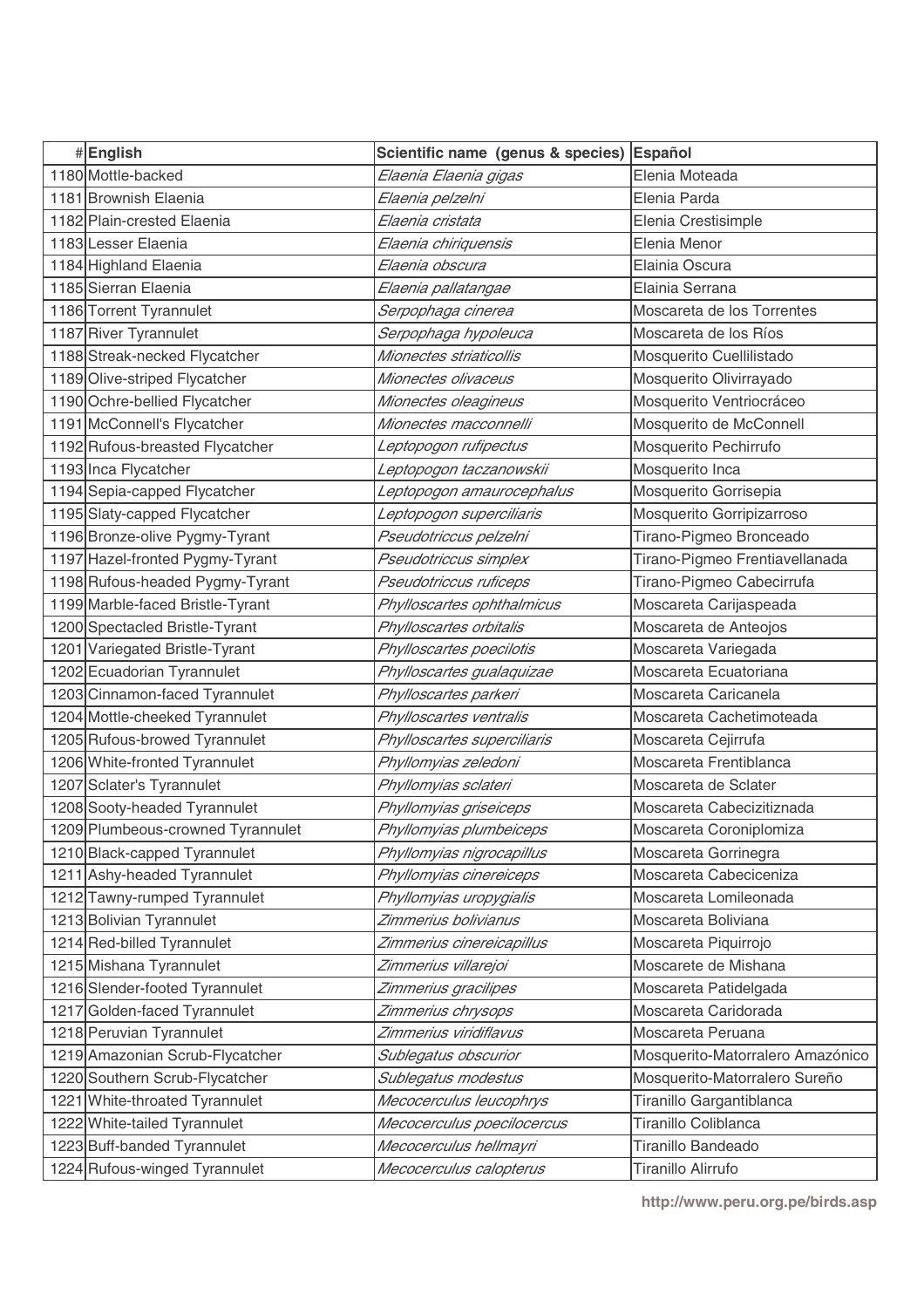| #English                             | Scientific name (genus & species) | Español                      |
|--------------------------------------|-----------------------------------|------------------------------|
| 1225 Sulphur-bellied Tyrannulet      | Mecocerculus minor                | Tiranillo Ventriazufrado     |
| 1226 White-banded Tyrannulet         | Mecocerculus stictopterus         | Tiranillo Alibandeado        |
| 1227 Plain Tyrannulet                | Inezia inornata                   | Inezia Simple                |
| 1228 Lesser Wagtail-Tyrant           | Stigmatura napensis               | Mosquereta-Coleador Menor    |
| 1229 Unstreaked Tit-Tyrant           | Uromyias agraphia                 | <b>Torito Llano</b>          |
| 1230 Ash-breasted Tit-Tyrant         | Anairetes alpinus                 | <b>Torito Pechicenizo</b>    |
| 1231 Black-crested Tit-Tyrant        | Anairetes nigrocristatus          | Torito Crestinegra           |
| 1232 Pied-crested Tit-Tyrant         | Anairetes reguloides              | Torito Crestipintada         |
| 1233 Yellow-billed Tit-Tyrant        | Anairetes flavirostris            | Torito Piquiamarillo         |
| 1234 Tufted Tit-Tyrant               | Anairetes parulus                 | Torito Copetón               |
| 1235 Many-colored Rush-Tyrant        | Tachuris rubrigastra              | Siete Colores de la Totora   |
| 1236 Subtropical Doradito            | Pseudocolopteryx acutipennis      | Doradito Subtropical         |
| 1237 Tawny-crowned Pygmy-Tyrant      | Euscarthmus meloryphus            | Tirano-Pigmeo Coronileonada  |
| 1238 White-bellied Pygmy-Tyrant      | Myiornis albiventris              | Tirano-Pigmeo Pechiblanco    |
| 1239 Short-tailed Pygmy-Tyrant       | Myiornis ecaudatus                | Tirano-Pigmeo Colicorta      |
| 1240 Scale-crested Pygmy-Tyrant      | Lophotriccus pileatus             | Tirano-Pigmeo Crestiescamada |
| 1241 Double-banded Pygmy-Tyrant      | Lophotriccus vitiosus             | Tirano-Pigmeo Doblebandeado  |
| 1242 Long-crested Pygmy-Tyrant       | Lophotriccus eulophotes           | Tirano-Pigmeo Crestilarga    |
| 1243 Helmeted Pygmy-Tyrant           | Lophotriccus galeatus             | Tirano-Pigmeo de Casquete    |
| 1244 Rufous-crowned Tody-Tyrant      | Poecilotriccus ruficeps           | Tirano-Todi Coronirrufa      |
| 1245 Lulu's Pygmy-Tyrant             | Poecilotriccus Iuluae             | Tirano-Todi de Lulu          |
| 1246 Black-and-white Tody-Tyrant     | Poecilotriccus capitalis          | Tirano-Todi Negriblanco      |
| 1247 White-cheeked Tody-Tyrant       | Poecilotriccus albifacies         | Tirano-Todi Cachetiblanco    |
| 1248 Flammulated Bamboo-Tyrant       | Hemitriccus flammulatus           | Tirano-Bambú Flamulado       |
| 1249 White-eyed Tody-Tyrant          | Hemitriccus zosterops             | Tirano-Todi Ojiblanco        |
| 1250 Zimmer's Tody-Tyrant            | Hemitriccus minimus               | Tirano-Todi de Zimmer        |
| 1251 Johannes' Tody-Tyrant           | Hemitriccus iohannis              | Tirano-Todi de Johannes      |
| 1252 Stripe-necked Tody-Tyrant       | Hemitriccus striaticollis         | Tirano-Todi Cuellilistado    |
| 1253 Pearly-vented Tody-Tyrant       | Hemitriccus margaritaceiventer    | Tirano-Todi Ventriperlado    |
| 1254 Black-throated Tody-Tyrant      | Hemitriccus granadensis           | Tirano-Todi Gargantinegra    |
| 1255 Buff-throated Tody-Tyrant       | Hemitriccus rufigularis           | Tirano-Todi Gargantianteada  |
| 1256 Cinnamon-breasted Tody-Tyrant   | Hemitriccus cinnamomeipectus      | Tirano-Todi Pechicanela      |
| 1257 Ochre-faced Tody-Flycatcher     | Todirostrum plumbeiceps           | Espatulilla Cariocrácea      |
| 1258 Rusty-fronted Tody-Flycatcher   | Todirostrum latirostre            | Espatulilla Frentirrojiza    |
| 1259 Spotted Tody-Flycatcher         | Todirostrum maculatum             | Espatulilla Moteada          |
| 1260 Golden-winged Tody-Flycatcher   | Todirostrum calopterum            | Espatulilla Alidorada        |
| 1261 Black-backed Tody-Flycatcher    | Todirostrum pulchellum            | Espatulilla Dorsinegro       |
| 1262 Common Tody-Flycatcher          | Todirostrum cinereum              | Espatulilla Común            |
| 1263 Yellow-browed Tody-Flycatcher   | Todirostrum chrysocrotaphum       | Espatulilla Cejiamarilla     |
| 1264 Ringed Antpipit                 | Corythopis torquata               | Coritopis Anillado           |
| 1265 Brownish Flycatcher (Twistwing) | Cnipodectes subbrunneus           | Alitorcido Pardo             |
| 1266 Large-headed Flatbill           | Ramphotrigon megacephala          | Picoplano Cabezón            |
| 1267 Dusky-tailed Flatbill           | Ramphotrigon fuscicauda           | Picoplano Colioscura         |
| 1268 Rufous-tailed Flatbill          | Ramphotrigon ruficauda            | Picoplano Colirufa           |
| 1269 Olivaceous Flatbill             | Rhynchocyclus olivaceus           | Picoplano Oliváceo           |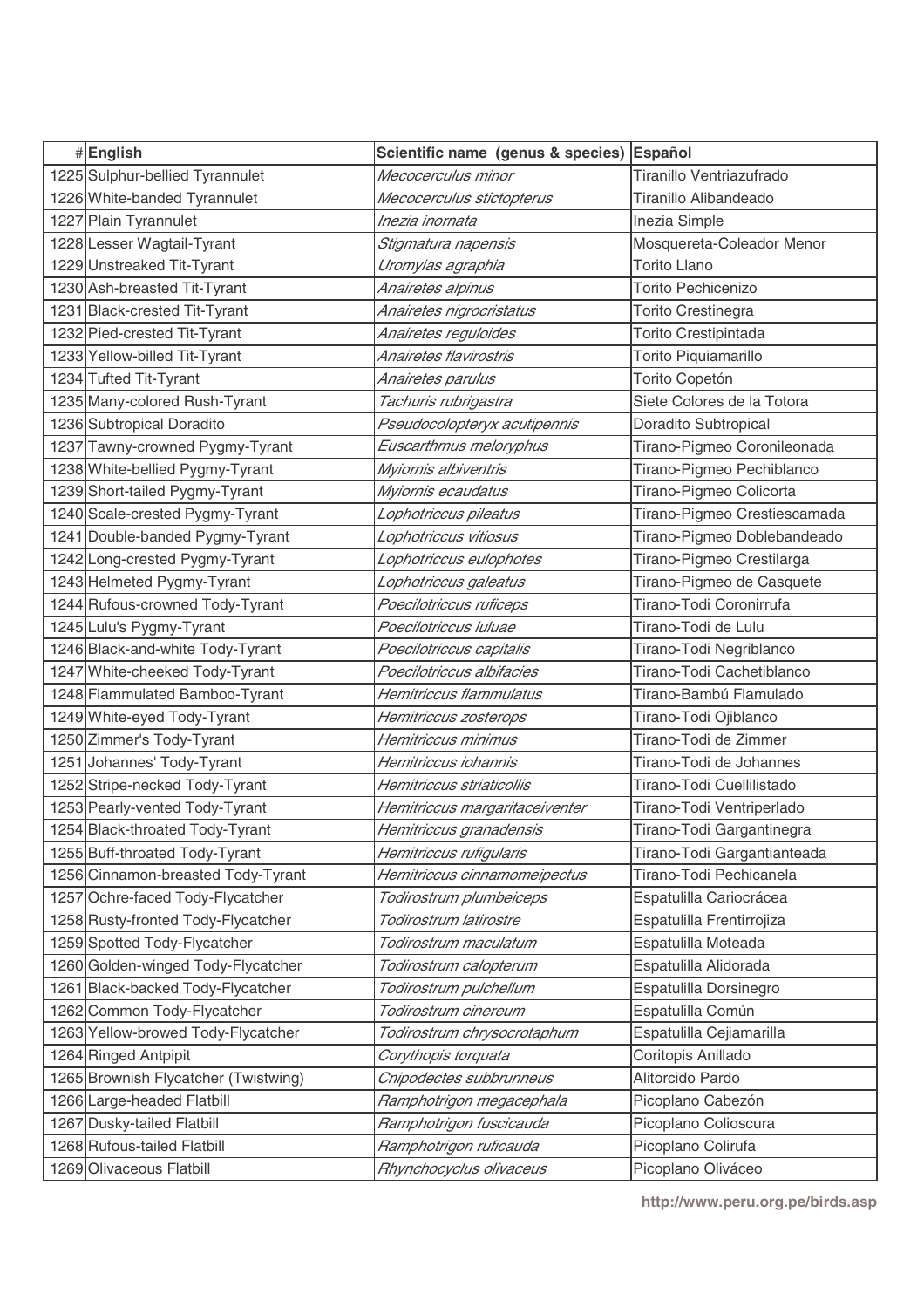| #English                             | Scientific name (genus & species) | Español                     |
|--------------------------------------|-----------------------------------|-----------------------------|
| 1270 Fulvous-breasted Flatbill       | Rhynchocyclus fulvipectus         | Picoplano Pechifulvo        |
| 1271 Yellow-olive Flycatcher         | Tolmomyias sulphurescens          | Picoancho Azufrado          |
| 1272 Yellow-margined Flycatcher      | Tolmomyias assimilis              | Picoancho Aliamarilla       |
| 1273 Gray-crowned Flycatcher         | Tolmomyias poliocephalus          | Picoancho Coronigris        |
| 1274 Orange-eyed Flycatcher          | Tolmomyias traylori               | Picoancho Ojinaranja        |
| 1275 Yellow-breasted Flycatcher      | Tolmomyias flaviventris           | Picoancho Pechiamarillo     |
| 1276 Cinnamon-crested Spadebill      | Platyrinchus saturatus            | Picochato Cresticanela      |
| 1277 Yellow-throated Spadebill       | Platyrinchus flavigularis         | Picochato Gargantiamarilla  |
| 1278 Golden-crowned Spadebill        | Platyrinchus coronatus            | Picochato Coronidorada      |
| 1279 White-throated Spadebill        | Platyrinchus mystaceus            | Picochato Gargantiblanca    |
| 1280 White-crested Spadebill         | Platyrinchus platyrhynchos        | Picochato Crestiblanca      |
| 1281 Amazonian Royal-Flycatcher      | Onychorhynchus coronatus          | Mosquero-Real Amazónico     |
| 1282 Pacific Royal-Flycatcher        | Onychorhynchus occidentalis       | Mosquero-Real del Pacifico  |
| 1283 Ornate Flycatcher               | Myiotriccus ornatus               | Mosquerito Adornado         |
| 1284 Flavescent Flycatcher           | Myiophobus flavicans              | Mosquerito Amarillento      |
| 1285 Orange-crested Flycatcher       | Myiophobus phoenicomitra          | Mosquerito Crestinaranja    |
| 1286 Roraiman Flycatcher             | Myiophobus roraimae               | Mosquerito de Roraima       |
| 1287 Unadorned Flycatcher            | Myiophobus inornatus              | Mosquerito sin Adornos      |
| 1288 Handsome Flycatcher             | Myiophobus pulcher                | Mosquerito Hermoso          |
| 1289 Orange-banded Flycatcher        | Myiophobus lintoni                | Mosquerito Franjinaranja    |
| 1290 Ochraceous-breasted Flycatcher  | Myiophobus ochraceiventris        | Mosquerito Pechiocráceo     |
| 1291 Bran-colored Flycatcher         | Myiophobus fasciatus              | Mosquerito Pechirrayado     |
| 1292 Olive-chested Flycatcher        | Myiophobus cryptoxanthus          | Mosquerito Pechioliváceo    |
| 1293 Ruddy-tailed Flycatcher         | Terenotriccus erythrurus          | Mosquerito Colirrojizo      |
| 1294 Tawny-breasted Flycatcher       | Myiobius villosus                 | Mosquerito Pechileonado     |
| 1295 Whiskered Flycatcher            | Myiobius barbatus                 | Mosquerito Barbudo          |
| 1296 Black-tailed Flycatcher         | Myiobius atricaudus               | Mosquerito Colinegra        |
| 1297 Cinnamon Tyrant                 | Neopipo cinnamomea                | Tirano Acanelado            |
| 1298 Cinnamon Flycatcher             | Pyrrhomyias cinnamomea            | Mosquerito Canela           |
| 1299 Cliff Flycatcher                | Hirundinea ferruginea             | Tirano de Riscos            |
| 1300 Fuscous Flycatcher              | Cnemotriccus fuscatus             | Mosquerito Fusco            |
| 1301 Euler's Flycatcher              | Lathrotriccus euleri              | Mosquerito de Euler         |
| 1302 Gray-breasted Flycatcher        | Lathrotriccus griseipectus        | <b>Mosquerito Pechigris</b> |
| 1303 Olive-tufted (Olive) Flycatcher | Mitrephanes olivaceus             | Mosqueta-Moñudo Oliváceo    |
| 1304 Olive-sided Flycatcher          | Contopus cooperi                  | Pibí Boreal                 |
| 1305 Smoke-colored Pewee             | Contopus fumigatus                | Pibí Ahumado                |
| 1306 Western Wood-Pewee              | Contopus sordidulus               | Pibí Occidental             |
| 1307 Eastern Wood-Pewee              | Contopus virens                   | Pibí Oriental               |
| 1308 Tropical Pewee                  | Contopus cinereus                 | Pibí Tropical               |
| 1309 Blackish Pewee                  | Contopus nigrescens               | Pibí Negruzco               |
| 1310 Alder Flycatcher                | Empidonax alnorum                 | Mosquerito de Alisos        |
| 1311 Black Phoebe                    | Sayornis nigricans                | Mosquero de Agua            |
| 1312 Vermilion Flycatcher            | Pyrocephalus rubinus              | Mosquero Bermellón          |
| 1313 Crowned Chat-Tyrant             | Ochthoeca frontalis               | Pitajo Coronado             |
| 1314 Peruvian Chat-Tyrant            | Ochthoeca spodionota              | Pitajo Peruano              |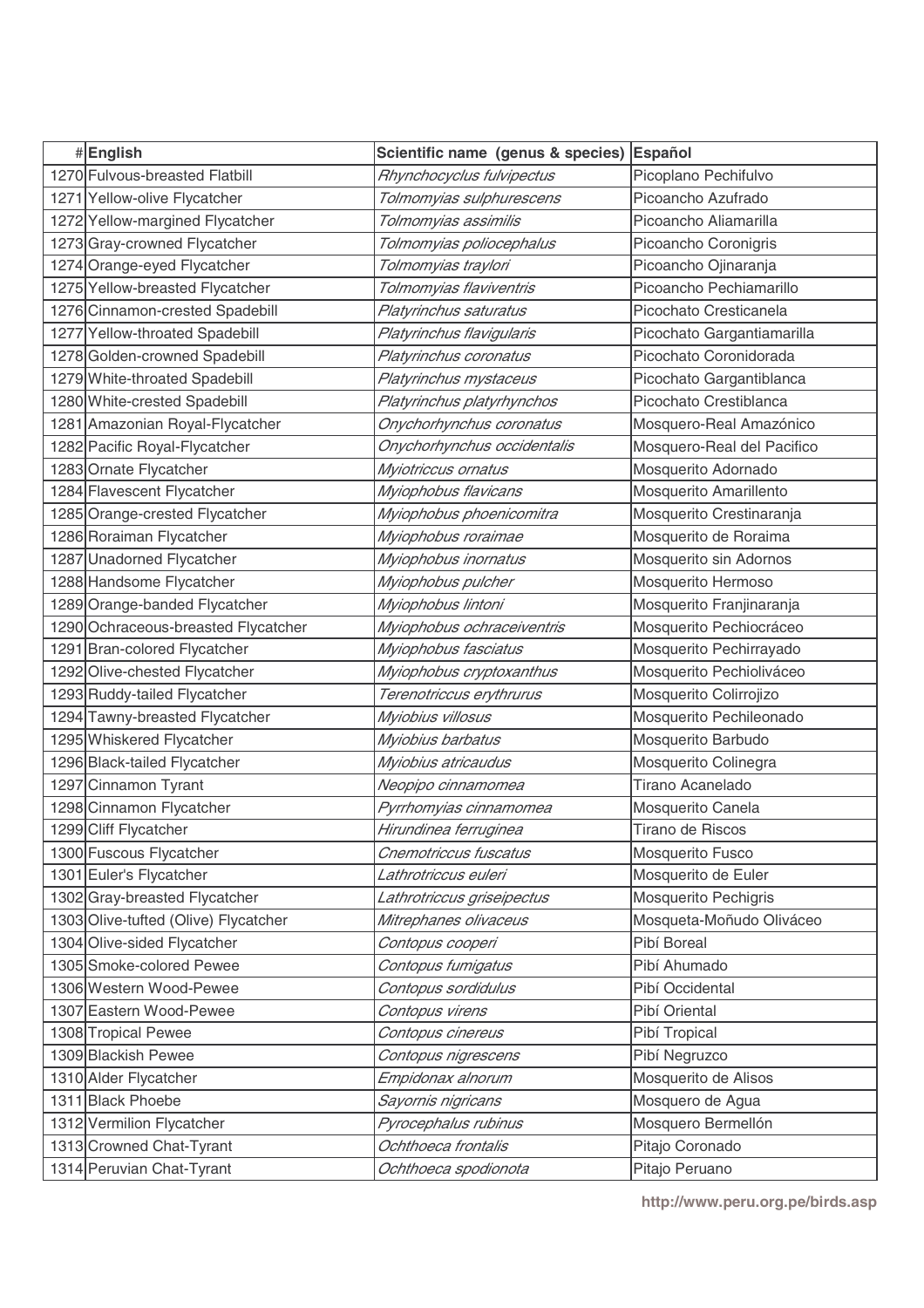| #English                            | Scientific name (genus & species) | Español                     |
|-------------------------------------|-----------------------------------|-----------------------------|
| 1315 Jelski's Chat-Tyrant           | Ochthoeca jelskii                 | Pitajo de Jelski            |
| 1316 Yellow-bellied Chat-Tyrant     | Ochthoeca diadema                 | Pitajo Ventriamarillo       |
| 1317 Golden-browed Chat-Tyrant      | Ochthoeca pulchella               | Pitajo Cejidorada           |
| 1318 Slaty-backed Chat-Tyrant       | Ochthoeca cinnamomeiventris       | Pitajo Dorsipizarroso       |
| 1319 Maroon-chested Chat-Tyrant     | Ochthoeca thoracica               | Pitajo Pechimarrón          |
| 1320 Piura Chat-Tyrant              | Ochthoeca piurae                  | Pitajo de Piura             |
| 1321 D'Orbigny's Chat-Tyrant        | Ochthoeca oenanthoides            | Pitajo de d'Orbigny         |
| 1322 Rufous-breasted Chat-Tyrant    | Ochthoeca rufipectoralis          | Pitajo Pechirrufo           |
| 1323 Brown-backed Chat-Tyrant       | Ochthoeca fumicolor               | Pitajo Dorsipardo           |
| 1324 White-browed Chat-Tyrant       | Ochthoeca leucophrys              | Pitajo Cejiblanca           |
| 1325 Tumbes Tyrant                  | Tumbezia salvini                  | Pitajo de Tumbes            |
| 1326 Drab Water-Tyrant              | Ochthornis littoralis             | Tirano de Agua Arenisco     |
| 1327 Red-rumped Bush-Tyrant         | Cnemarchus erythropygius          | Alirrufa Lomirrojiza        |
| 1328 Streak-throated Bush-Tyrant    | Myiotheretes striaticollis        | Alirrufa Gargantilistada    |
| 1329 Smoky Bush-Tyrant              | Myiotheretes fumigatus            | Alirrufa Ahumada            |
| 1330 Rufous-bellied Bush-Tyrant     | Myiotheretes fuscorufus           | Alirrufa Ventrirrufo        |
| 1331 Gray Monjita                   | Xolmis cinerea                    | Monjita Gris                |
| 1332 Black-billed Shrike-Tyrant     | Agriornis montana                 | Arriero Piquinegro          |
| 1333 White-tailed Shrike-Tyrant     | Agriornis andicola                | Arriero Coliblanca          |
| 1334 Gray-bellied Shrike-Tyrant     | Agriornis microptera              | Arriero Ventrigris          |
| 1335 Rufous-webbed Tyrant           | Polioxolmis rufipennis            | Alirrufa Canela             |
| 1336 Spot-billed Ground-Tyrant      | Muscisaxicola maculirostris       | Dormilona Chica             |
| 1337 Little Ground-Tyrant           | Muscisaxicola fluviatilis         | Dormilona Enana             |
| 1338 Dark-faced Ground-Tyrant       | Muscisaxicola macloviana          | Dormilona Carioscura        |
| 1339 Cinnamon-bellied Ground-Tyrant | Muscisaxicola capistrata          | Dormilona Ventricanela      |
| 1340 Rufous-naped Ground-Tyrant     | Muscisaxicola rufivertex          | Dormilona Nuquirrojiza      |
| 1341 Puna Ground-Tyrant             | Muscisaxicola junínensis          | Dormilona de Puna           |
| 1342 White-browed Ground-Tyrant     | Muscisaxicola albilora            | Dormilona Cejiblanca        |
| 1343 Plain-capped Ground-Tyrant     | Muscisaxicola alpina              | Dormilona Gris              |
| 1344 Cinereous Ground-Tyrant        | Muscisaxicola cinerea             | Dormilona Cinérea           |
| 1345 White-fronted Ground-Tyrant    | Muscisaxicola albifrons           | Dormilona Frentiblanca      |
| 1346 Ochre-naped Ground-Tyrant      | Muscisaxicola flavinucha          | Dormilona Nuquiocrácea      |
| 1347 Black-fronted Ground-Tyrant    | Muscisaxicola frontalis           | Dormilona Frentinegra       |
| 1348 Short-tailed Field-Tyrant      | Muscigralla brevicauda            | Dormilona Colicorta         |
| 1349 Andean Negrito                 | L <i>essonia oreas</i>            | Negrito Andino              |
| 1350 Hudson's Black-Tyrant          | Knipolegus hudsoni                | Viudita-Negra de Hudson     |
| 1351 Amazonian Black-Tyrant         | Knipolegus poecilocercus          | Viudita-Negra Amazónica     |
| 1352 Andean (Plumbeous) Tyrant      | Knipolegus signatus               | Viudita Andina              |
| 1353 Rufous-tailed Tyrant           | Knipolegus poecilurus             | Viudita Colirrufa           |
| 1354 Riverside Tyrant               | Knipolegus orenocensis            | Viudita Rivereña            |
| 1355 White-winged Black-Tyrant      | Knipolegus aterrimus              | Viudita-Negra Aliblanca     |
| 1356 Spectacled Tyrant              | Hymenops perspicillatus           | Viudita Piquiplata          |
| 1357 Black-backed Water-Tyrant      | Fluvicola albiventer              | Tirano-de-Agua Dorsinegro   |
| 1358 Masked Water-Tyrant            | Fluvicola nengeta                 | Tirano-de-Agua Enmascarado  |
| 1359 White-headed Marsh-Tyrant      | Arundinicola leucocephala         | Tirano-de-Agua Cabeciblanco |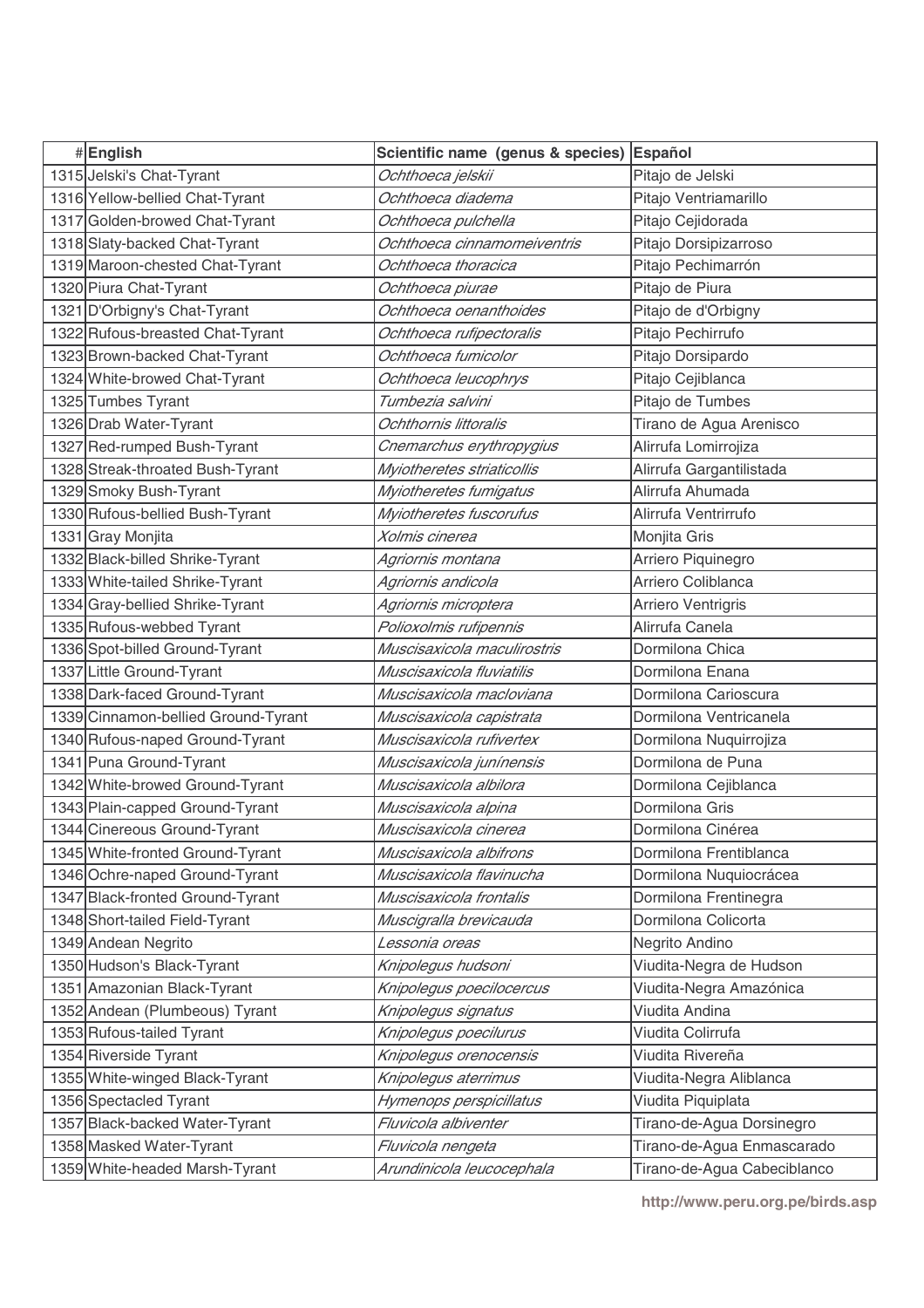| #English                             | Scientific name (genus & species)    | Español                     |
|--------------------------------------|--------------------------------------|-----------------------------|
| 1360 Yellow-browed Tyrant            | Satrapa icterophrys                  | Tirano Cejiamarilla         |
| 1361 Long-tailed Tyrant              | Colonia colonus                      | Tirano Colilarga            |
| 1362 Cinnamon Attila                 | Attila cinnamomeus                   | Atila Acanelado             |
| 1363 Ochraceous Attila               | Attila torridus.                     | Atila Ocráceo               |
| 1364 Citron-bellied Attila           | Attila citriniventris                | Atila Ventricitrino         |
| 1365 White-eyed (Dull-capped) Attila | Attila bolivianus                    | Atila Ojiblanco             |
| 1366 Bright-rumped Attila            | Attila spadiceus                     | Atila Polimorfo             |
| 1367 Rufous Casiornis                | Casiornis rufa                       | Casiornis Rufa              |
| 1368 Sirystes                        | Sirystes sibilator                   | <b>Siristes</b>             |
| 1369 Grayish Mourner                 | Rhytipterna simplex                  | Plañidero Grisáceo          |
| 1370 Rufous Flycatcher               | Myiarchus semirufus                  | Copetón Rufo                |
| 1371 Dusky-capped Flycatcher         | Myiarchus tuberculifer               | Copetón Crestioscura        |
| 1372 Swainson's Flycatcher           | Myiarchus swainsoni                  | Copetón de Swainson         |
| 1373 Short-crested Flycatcher        | Myiarchus ferox                      | Copetón Cresticorta         |
| 1374 Pale-edged Flycatcher           | Myiarchus cephalotes                 | Copetón Filipálido          |
| 1375 Sooty-crowned Flycatcher        | Myiarchus phaeocephalus              | Copetón Coronitiznada       |
| 1376 Great Crested Flycatcher        | Myiarchus crinitus                   | Copetón Viajero             |
| 1377 Brown-crested Flycatcher        | Myiarchus tyrannulus                 | Copetón Crestiparda         |
| 1378 Lesser Kiskadee                 | Philohydor lictor                    | <b>Bienteveo Menor</b>      |
| 1379 Great Kiskadee                  | Pitangus sulphuratus                 | <b>Bienteveo Grande</b>     |
| 1380 Boat-billed Flycatcher          | Megarynchus pitangua                 | Mosquero Picudo             |
| 1381 Rusty-margined Flycatcher       | Myiozetetes cayanensis               | Mosquero Rufomarginado      |
| 1382 Social Flycatcher               | Myiozetetes similis                  | Mosquero Social             |
| 1383 Gray-capped Flycatcher          | Myiozetetes granadensis              | Mosquero Gorrigris          |
| 1384 Dusky-chested Flycatcher        | Myiozetetes luteiventris             | Mosquero Pechioscuro        |
| 1385 Three-striped Flycatcher        | Conopias trivirgata                  | Mosquero Trirayado          |
| 1386 Yellow-throated Flycatcher      | Conopias parva                       | Mosquero Gargantiamarillo   |
| 1387 Lemon-browed Flycatcher         | Conopias cinchoneti                  | Mosquero Cejilimón          |
| 1388 Golden-crowned Flycatcher       | Myiodynastes chrysocephalus          | Mosquero Coronidorada       |
| 1389 Baird's Flycatcher              | Myiodynastes bairdii                 | Mosquero de Baird           |
| 1390 Streaked Flycatcher             | Myiodynastes maculatus               | Mosquero Rayado             |
| 1391 Sulphur-bellied Flycatcher      | Myiodynastes luteiventris            | Mosquero Ventriazufrado     |
| 1392 Piratic Flycatcher              | Legatus leucophaius                  | Mosquero Pirata             |
| 1393 Variegated Flycatcher           | Empidonomus varius                   | Mosquero Variegado          |
| 1394 Crowned Slaty-Flycatcher        | Griseotyrannus aurantioatrocristatus | Mosquero-Pizarroso Coronado |
| 1395 Sulphury Flycatcher             | Tyrannopsis sulphurea                | Mosquero Azufrado           |
| 1396 Snowy-throated Kingbird         | Tyrannus niveigularis                | Tirano Gargantiníveo        |
| 1397 White-throated Kingbird         | Tyrannus albogularis                 | Tirano Gargantiblanca       |
| 1398 Tropical Kingbird               | Tyrannus melancholicus               | <b>Tirano Tropical</b>      |
| 1399 Eastern Kingbird                | Tyrannus tyrannus                    | Tirano Norteño              |
| 1400 Fork-tailed Flycatcher          | Tyrannus savana                      | Tijereta Sabanera           |
| 1401 Greater (Várzea) Schiffornis    | Schiffornis major                    | Schiffornis de Várzea       |
| 1402 Thrush-like Schiffornis         | Schiffornis turdinus                 | Schiffornis Pardo           |
| 1403 Chestnut-crowned Becard         | Pachyramphus castaneus               | Cabezón Coronicastaña       |
| 1404 Yellow-cheeked Becard           | Pachyramphus xanthogenys             | Cabezón Cachetiamarillo     |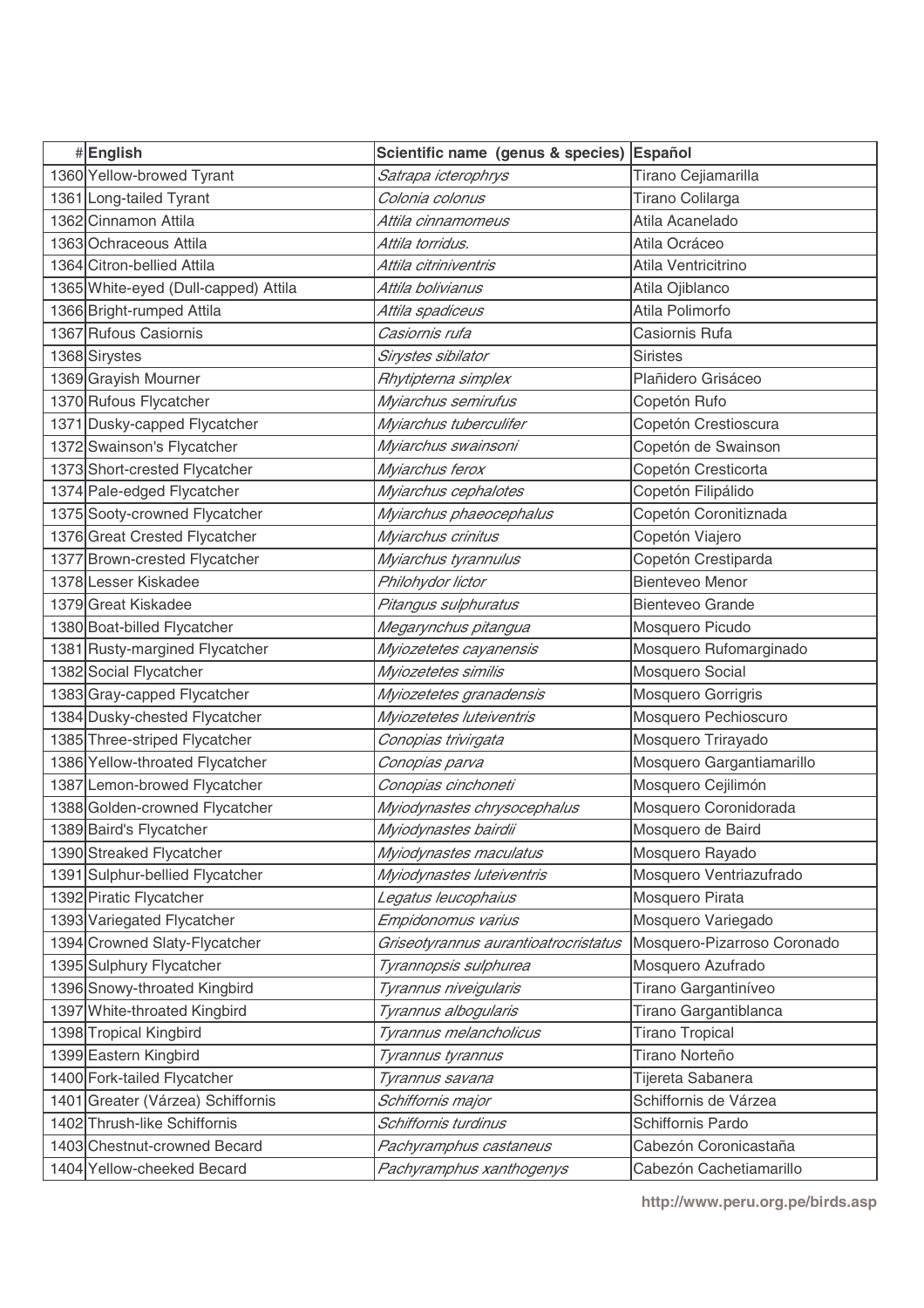| #English                           | Scientific name (genus & species) | Español                       |
|------------------------------------|-----------------------------------|-------------------------------|
| 1405 Barred Becard                 | Pachyramphus versicolor           | Cabezón Barreateado           |
| 1406 White-winged Becard           | Pachyramphus polychopterus        | Cabezón Aliblanco             |
| 1407 Black-and-white Becard        | Pachyramphus albogriseus          | Cabezón Blanquinegro          |
| 1408 Black-capped Becard           | Pachyramphus marginatus           | Cabezón Gorrinegro            |
| 1409 Cinereous Becard              | Pachyramphus rufus                | Cabezón Cinéreo               |
| 1410 Slaty Becard                  | Pachyramphus spodiurus            | Cabezón Pizarroso             |
| 1411 Pink-throated Becard          | Pachyramphus minor                | Cabezón Gargantirosada        |
| 1412 One-colored Becard            | Pachyramphus homochrous           | Cabezón Unicolor              |
| 1413 Crested Becard                | Pachyramphus validus              | Cabezón Crestado              |
| 1414 Black-tailed Tityra           | Tityra cayana                     | Titira Colinegra              |
| 1415 Masked Tityra                 | Tityra semifasciata               | Titira Enmascarada            |
| 1416 Black-crowned Tityra          | Tityra inquisitor                 | Titira Coroninegra            |
| 1417 Sharpbill                     | Oxyruncus cristatus               | Picoagudo                     |
| 1418 Brown-chested                 | Martin Phaeoprogne tapera         | Martín Pechimarrón            |
| 1419 Purple Martin                 | Progne subis                      | Martín Purpúreo               |
| 1420 [Caribbean Martin]            | Progne dominicensis               | Martin Ventriblanco           |
| 1421 Gray-breasted Martin          | Progne chalybea                   | Martín Pechigris              |
| 1422 Southern Martin               | Progne elegans                    | Martín Sureño                 |
| 1423 Peruvian Martin               | Progne murphyi                    | Martín Peruano                |
| 1424 [Tree Swallow]                | Tachycineta bicolor               | Golondrina Bicolor            |
| 1425 Tumbes Swallow                | Tachycineta stolzmanni            | Golondrina de Tumbes          |
| 1426 White-winged Swallow          | Tachycineta albiventer            | Golondrina Aliblanca          |
| 1427 White-rumped Swallow          | Tachycineta leucorrhoa            | Golondrina Lomiblanca         |
| 1428 Chilean Swallow               | Tachycineta meyeni                | Golondrina Chilena            |
| 1429 Blue-and-white Swallow        | Pygochelidon cyanoleuca           | Golondrina Azul y Blanco      |
| 1430 Brown-bellied Swallow         | Notiochelidon murina              | Golondrina Ventrimarrón       |
| 1431 Pale-footed Swallow           | Notiochelidon flavipes            | Golondrina Patipálidas        |
| 1432 White-banded Swallow          | Atticora fasciata                 | Golondrina Fajiblanca         |
| 1433 White-thighed Swallow         | Neochelidon tibialis              | Golondrina Musliblancos       |
| 1434 Andean Swallow                | Stelgidopteryx andecola           | Golondrina Andina             |
| 1435 Tawny-headed Swallow          | Stelgidopteryx fucata             | Golondrina Cabecileonada      |
| 1436 Southern Rough-winged Swallow | Stelgidopteryx ruficollis         | Golondrina Alirrasposa Sureña |
| 1437 Bank Swallow (Sand Martin)    | Riparia riparia                   | Golondrina Ribereña           |
| 1438 Cliff Swallow                 | Petrochelidon pyrrhonota          | Golondrina Risquera           |
| 1439 Chestnut-collared Swallow     | Petrochelidon rufocollaris        | Golondrina de Cuellicastaño   |
| 1440 Barn Swallow                  | Hirundo rustica                   | Golondrina Tijereta           |
| 1441 Correndera Pipit              | Anthus correndera                 | Cachirla Correndera           |
| 1442 Short-billed Pipit            | Anthus furcatus                   | Cachirla Piquicorto           |
| 1443 Hellmayr's Pipit              | Anthus hellmayri                  | Cachirla de Hellmayr          |
| 1444 Páramo Pipit                  | Anthus bogotensis                 | Cachirla del Páramo           |
| 1445 Yellowish Pipit               | Anthus lutescens                  | Cachirla Amarillenta          |
| 1446 White-capped Dipper           | Cinclus leucocephalus             | Mirlo Aquático Gorriblanco    |
| 1447 Black-capped Donacobius       | Donacobius atricapilla            | Donacobio                     |
| 1448 Thrush-like Wren              | Campylorhynchus turdinus          | Cucarachero Zorzal            |
| 1449 Fasciated Wren                | Campylorhynchus fasciatus         | Cucarachero Ondeado           |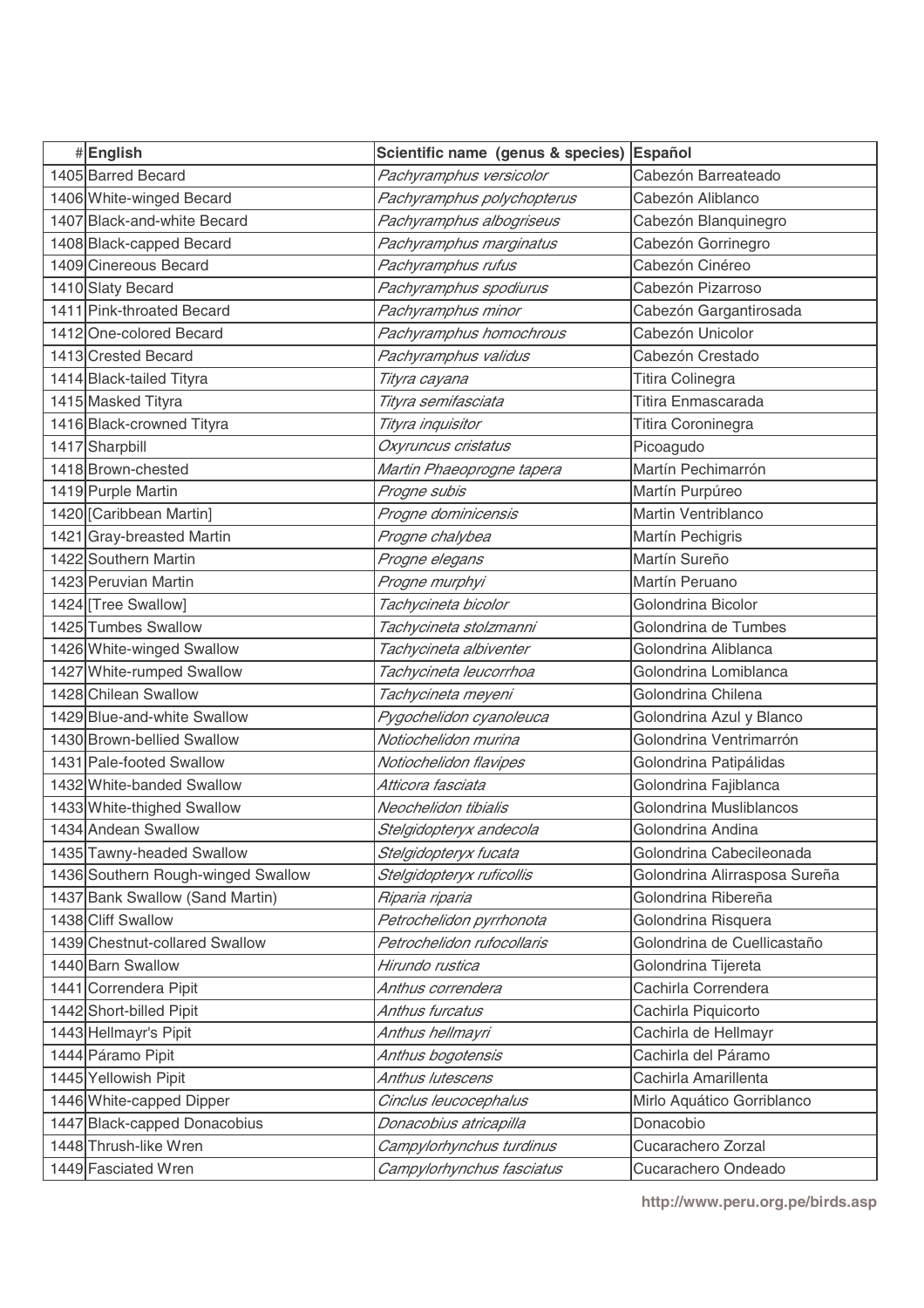| #English                             | Scientific name (genus & species) | Español                        |
|--------------------------------------|-----------------------------------|--------------------------------|
| 1450 Gray-mantled Wren               | Odontorchilus branickii           | <b>Cucarachero Dorsigris</b>   |
| 1451 Rufous Wren                     | Cinnycerthia unirufa              | Cucarachero Rufo               |
| 1452 Sharpe's Wren                   | Cinnycerthia olivascens           | Cucarachero de Sharpe          |
| 1453 Peruvian Wren                   | Cinnycerthia peruana              | Cucarachero Peruano            |
| 1454 Fulvous Wren                    | Cinnycerthia fulva                | Cucarachero Fulvo              |
| 1455 Inca Wren                       | Thryothorus eisenmanni            | Cucarachero Inca               |
| 1456 Plain-tailed Wren               | Thryothorus euophrys              | Cucarachero Colillano          |
| 1457 Moustached Wren                 | Thryothorus genibarbis            | Cucarachero Bigotudo           |
| 1458 Coraya Wren                     | Thryothorus coraya                | Cucarachero Coraya             |
| 1459 Speckle-breasted Wren           | Thryothorus sclateri              | Cucarachero Pechijaspeado      |
| 1460 Buff-breasted Wren              | Thryothorus leucotis              | Cucarachero Pechianteado       |
| 1461 Superciliated Wren              | Thryothorus superciliaris         | Cucarachero Cejón              |
| 1462 House Wren                      | Troglodytes aedon                 | Cucarachero Común              |
| 1463 Mountain Wren                   | Troglodytes solstitialis          | Cucarachero Montañés           |
| 1464 Sedge Wren                      | Cistothorus platensis             | Cucarachero Sabanero           |
| 1465 White-breasted Wood-Wren        | Henicorhina leucosticta           | Cucarachero-Montés Pechiblanco |
| 1466 Gray-breasted Wood-Wren         | Henicorhina leucophrys            | Cucarachero-Montés Pechigris   |
| 1467 Bar-winged Wood-Wren            | Henicorhina leucoptera            | Cucarachero-Montés Alibandeado |
| 1468 Scaly-breasted Wren             | Microcerculus marginatus          | Cucarachero Ruiseñor Sureño    |
| 1469 Wing-banded Wren                | Microcerculus bambla              | Cucarachero Alifranjeado       |
| 1470 Chestnut-breasted Wren          | Cyphorhinus thoracicus            | Cucarachero Pechicastaño       |
| 1471 Musician Wren                   | Cyphorhinus aradus                | <b>Cucarachero Musical</b>     |
| 1472 [White-banded Mockingbird]      | Mimus triurus                     |                                |
| 1473 Long-tailed Mockingbird         | Mimus longicaudatus               | Calandria Colilarga            |
| 1474 Andean Solitaire                | Myadestes ralloides               | Solitario Andino               |
| 1475 Rufous-brown Solitaire          | Cichlopsis leucogenys             | Solitario Rufimarrón           |
| 1476 White-eared Solitaire           | Entomodestes leucotis             | Solitario Orejiblanco          |
| 1477 Slaty-backed Nightingale-Thrush | Catharus fuscater                 | Zorzal Sombrío                 |
| 1478 Spotted Nightingale-Thrush      | Catharus dryas                    | Zorzal Moteado                 |
| 1479 Veery Catharus fuscescens       | Zorzalito                         | Dorsirrojizo                   |
| 1480 Gray-cheeked Thrush             | Catharus minimus                  | Zorzal Carigris                |
| 1481 Swainson's Thrush               | Catharus ustulatus                | Zorzal de Swainson             |
| 1482 Pale-eyed Thrush                | Platycichla leucops               | Zorzal Ojipálido               |
| 1483 Chiguanco Thrush                | Turdus chiguanco                  | Zorzal Chiguanco               |
| 1484 Great Thrush                    | Turdus fuscater                   | Zorzal Grande                  |
| 1485 Glossy-black Thrush             | Turdus serranus                   | Zorzal Negribrilloso           |
| 1486 Andean Slaty-Thrush             | Turdus nigriceps                  | Zorzal - Pizarroso Andino      |
| 1487 Plumbeous-backed Thrush         | Turdus reevei                     | Zorzal Dorsiplomizo            |
| 1488 Marañón Thrush                  | Turdus maranonicus                | Zorzal del Marañón             |
| 1489 Chestnut-bellied Thrush         | Turdus fulviventris               | Zorzal Ventricastaño           |
| 1490 Pale-breasted Thrush            | Turdus leucomelas                 | Zorzal Pechipálido             |
| 1491 Creamy-bellied Thrush           | Turdus amaurochalinus             | Zorzal Ventricremoso           |
| 1492 Black-billed Thrush             | Turdus ignobilis                  | Zorzal Piquinegro              |
| 1493 Lawrence's Thrush               | Turdus lawrencii                  | Zorzal de Lawrence             |
| 1494 Pale-vented Thrush              | Turdus obsoletus                  | Zorzal Ventripálido            |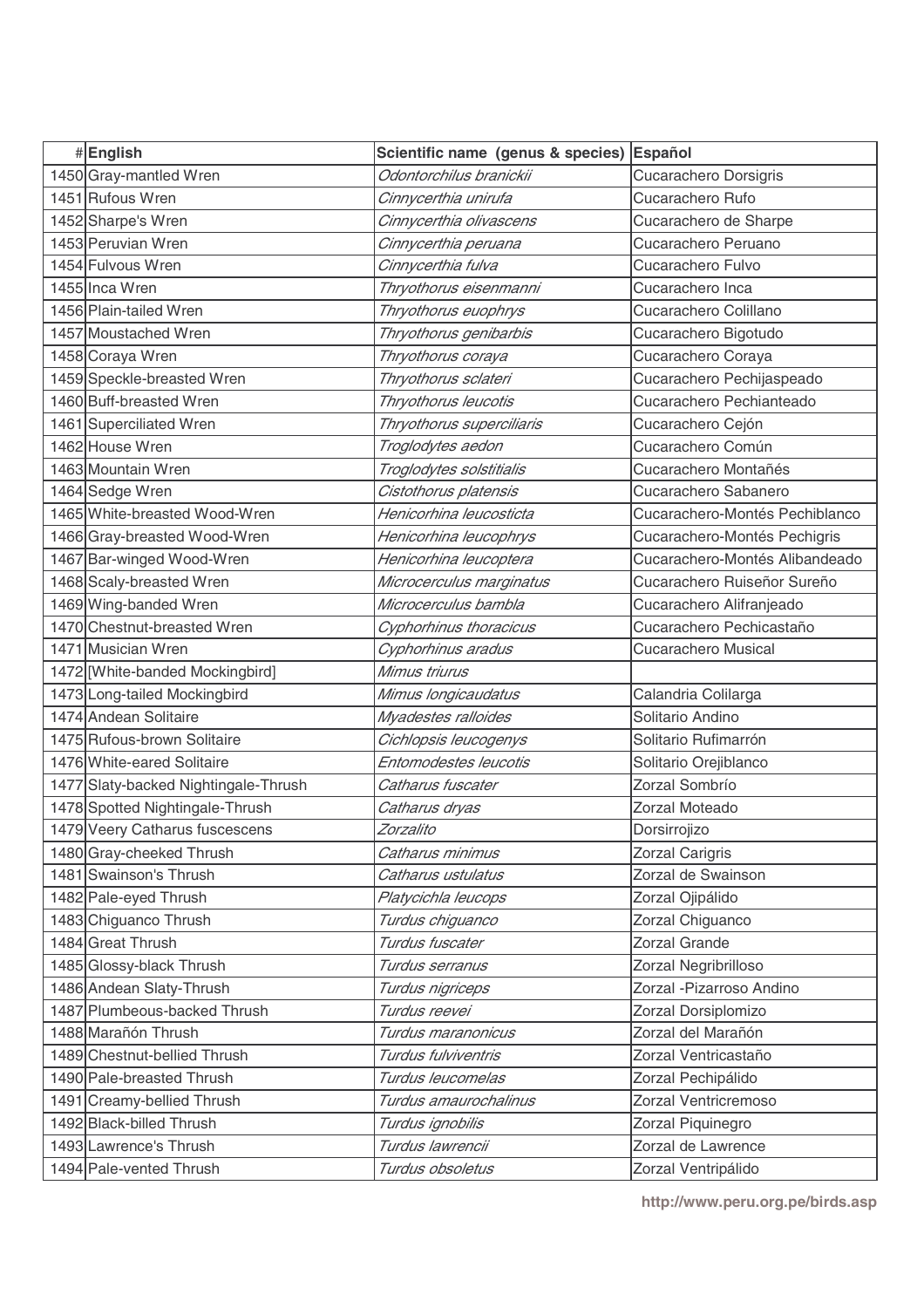| 1495 Hauxwell's Thrush<br>Turdus hauxwelli<br>Zorzal de Hauxwell<br>1496 Ecuadorian Thrush<br>Zorzal Ecuatoriano<br>Turdus maculirostris<br>1497 White-necked Thrush<br>Turdus albicollis<br>Zorzal Cuelliblanco<br>1498 Collared Gnatwren<br>Soterillo Acollarado<br>Microbates collaris<br>Soterillo Carileonado<br>1499 Tawny-faced Gnatwren<br>Microbates cinereiventris<br>1500 Long-billed Gnatwren<br>Ramphocaenus melanurus<br>Soterillo Piquilargo<br>1501 Tropical Gnatcatcher<br>Perlita Tropical<br>Polioptila plumbea<br>1502 Green Jay<br>Urraca Verde<br>Cyanocorax yncas<br>1503 Purplish Jay<br>Cyanocorax cyanomelas<br>Urraca Púrpurea<br>1504 Violaceous Jay<br>Urraca Violácea<br>Cyanocorax violaceus<br>1505 White-tailed Jay<br>Urraca Coliblanca<br>Cyanocorax mystacalis<br>1506 Turquoise Jay<br>Urraca Turquesa<br>Cyanolyca turcosa<br>1507 White-collared Jay<br>Cyanolyca viridicyana<br>Urraca Blanquiacollareja<br>1508 House Sparrow<br>Passer domesticus<br>Gorrión Casero<br>1509 Brown-capped Vireo<br>Vireo leucophrys<br>Vireo Gorripardo<br>1510 Red-eyed Vireo<br>Vireo olivaceus<br>Vireo Ojirrojo<br>1511 Yellow-green Vireo<br>Vireo flavoviridis<br>Vireo Verdiamarillo<br>1512 Black-whiskered Vireo<br>Vireo altiloquus<br>Vireo Bigotudo<br>Virdillo Pechilimón<br>1513 Lemon-chested Greenlet<br><b>Hylophilus thoracicus</b><br>1514 Gray-chested Greenlet<br>Hylophilus semicinereus<br>Virdillo Pechigris<br>1515 Ashy-headed Greenlet<br>Hylophilus pectoralis<br>Virdillo Cabeciceniza<br>1516 Dusky-capped Greenlet<br>Hylophilus hypoxanthus<br>Virdillo Gorrioscuro<br>1517 [Rufous-naped Greenlet]<br>Hylophilus semibrunneus<br>Verdillo Nuquirrufo<br>1518 Olivaceous Greenlet<br>Virdillo Oliváceo<br>Hylophilus olivaceus<br>1519 Tawny-crowned Greenlet<br>Hylophilus ochraceiceps<br>Virdillo Coronileonado<br>1520 Lesser Greenlet<br>Virdillo Menor<br>Hylophilus decurtatus<br>1521 Slaty-capped Shrike-Vireo<br>Vireolanius leucotis<br>Vireón Gorriapizarrado<br>1522 Rufous-browed Peppershrike<br>Vireón Cejirufo<br>Cyclarhis gujanensis<br>1523 [Black-billed Peppershrike]<br>Cyclarhis nigrirostris<br>Vireón Piquinegro<br>1524 Thick-billed Siskin<br>Carduelis crassirostris<br>Jilguero Piquigrueso<br>1525 Hooded Siskin<br>Jilguero Encapuchado<br>Carduelis magellanica<br>1526 Yellow-bellied Siskin<br>Jilguero Ventriamarillo<br>Carduelis xanthogastra |
|----------------------------------------------------------------------------------------------------------------------------------------------------------------------------------------------------------------------------------------------------------------------------------------------------------------------------------------------------------------------------------------------------------------------------------------------------------------------------------------------------------------------------------------------------------------------------------------------------------------------------------------------------------------------------------------------------------------------------------------------------------------------------------------------------------------------------------------------------------------------------------------------------------------------------------------------------------------------------------------------------------------------------------------------------------------------------------------------------------------------------------------------------------------------------------------------------------------------------------------------------------------------------------------------------------------------------------------------------------------------------------------------------------------------------------------------------------------------------------------------------------------------------------------------------------------------------------------------------------------------------------------------------------------------------------------------------------------------------------------------------------------------------------------------------------------------------------------------------------------------------------------------------------------------------------------------------------------------------------------------------------------------------------------------------------------------------------------------------------------------------------------------------------------------------------------------------------------------------------------------------------------------------------------------------------------------------------------------------------------------------------------------------------------------------------------------|
|                                                                                                                                                                                                                                                                                                                                                                                                                                                                                                                                                                                                                                                                                                                                                                                                                                                                                                                                                                                                                                                                                                                                                                                                                                                                                                                                                                                                                                                                                                                                                                                                                                                                                                                                                                                                                                                                                                                                                                                                                                                                                                                                                                                                                                                                                                                                                                                                                                              |
|                                                                                                                                                                                                                                                                                                                                                                                                                                                                                                                                                                                                                                                                                                                                                                                                                                                                                                                                                                                                                                                                                                                                                                                                                                                                                                                                                                                                                                                                                                                                                                                                                                                                                                                                                                                                                                                                                                                                                                                                                                                                                                                                                                                                                                                                                                                                                                                                                                              |
|                                                                                                                                                                                                                                                                                                                                                                                                                                                                                                                                                                                                                                                                                                                                                                                                                                                                                                                                                                                                                                                                                                                                                                                                                                                                                                                                                                                                                                                                                                                                                                                                                                                                                                                                                                                                                                                                                                                                                                                                                                                                                                                                                                                                                                                                                                                                                                                                                                              |
|                                                                                                                                                                                                                                                                                                                                                                                                                                                                                                                                                                                                                                                                                                                                                                                                                                                                                                                                                                                                                                                                                                                                                                                                                                                                                                                                                                                                                                                                                                                                                                                                                                                                                                                                                                                                                                                                                                                                                                                                                                                                                                                                                                                                                                                                                                                                                                                                                                              |
|                                                                                                                                                                                                                                                                                                                                                                                                                                                                                                                                                                                                                                                                                                                                                                                                                                                                                                                                                                                                                                                                                                                                                                                                                                                                                                                                                                                                                                                                                                                                                                                                                                                                                                                                                                                                                                                                                                                                                                                                                                                                                                                                                                                                                                                                                                                                                                                                                                              |
|                                                                                                                                                                                                                                                                                                                                                                                                                                                                                                                                                                                                                                                                                                                                                                                                                                                                                                                                                                                                                                                                                                                                                                                                                                                                                                                                                                                                                                                                                                                                                                                                                                                                                                                                                                                                                                                                                                                                                                                                                                                                                                                                                                                                                                                                                                                                                                                                                                              |
|                                                                                                                                                                                                                                                                                                                                                                                                                                                                                                                                                                                                                                                                                                                                                                                                                                                                                                                                                                                                                                                                                                                                                                                                                                                                                                                                                                                                                                                                                                                                                                                                                                                                                                                                                                                                                                                                                                                                                                                                                                                                                                                                                                                                                                                                                                                                                                                                                                              |
|                                                                                                                                                                                                                                                                                                                                                                                                                                                                                                                                                                                                                                                                                                                                                                                                                                                                                                                                                                                                                                                                                                                                                                                                                                                                                                                                                                                                                                                                                                                                                                                                                                                                                                                                                                                                                                                                                                                                                                                                                                                                                                                                                                                                                                                                                                                                                                                                                                              |
|                                                                                                                                                                                                                                                                                                                                                                                                                                                                                                                                                                                                                                                                                                                                                                                                                                                                                                                                                                                                                                                                                                                                                                                                                                                                                                                                                                                                                                                                                                                                                                                                                                                                                                                                                                                                                                                                                                                                                                                                                                                                                                                                                                                                                                                                                                                                                                                                                                              |
|                                                                                                                                                                                                                                                                                                                                                                                                                                                                                                                                                                                                                                                                                                                                                                                                                                                                                                                                                                                                                                                                                                                                                                                                                                                                                                                                                                                                                                                                                                                                                                                                                                                                                                                                                                                                                                                                                                                                                                                                                                                                                                                                                                                                                                                                                                                                                                                                                                              |
|                                                                                                                                                                                                                                                                                                                                                                                                                                                                                                                                                                                                                                                                                                                                                                                                                                                                                                                                                                                                                                                                                                                                                                                                                                                                                                                                                                                                                                                                                                                                                                                                                                                                                                                                                                                                                                                                                                                                                                                                                                                                                                                                                                                                                                                                                                                                                                                                                                              |
|                                                                                                                                                                                                                                                                                                                                                                                                                                                                                                                                                                                                                                                                                                                                                                                                                                                                                                                                                                                                                                                                                                                                                                                                                                                                                                                                                                                                                                                                                                                                                                                                                                                                                                                                                                                                                                                                                                                                                                                                                                                                                                                                                                                                                                                                                                                                                                                                                                              |
|                                                                                                                                                                                                                                                                                                                                                                                                                                                                                                                                                                                                                                                                                                                                                                                                                                                                                                                                                                                                                                                                                                                                                                                                                                                                                                                                                                                                                                                                                                                                                                                                                                                                                                                                                                                                                                                                                                                                                                                                                                                                                                                                                                                                                                                                                                                                                                                                                                              |
|                                                                                                                                                                                                                                                                                                                                                                                                                                                                                                                                                                                                                                                                                                                                                                                                                                                                                                                                                                                                                                                                                                                                                                                                                                                                                                                                                                                                                                                                                                                                                                                                                                                                                                                                                                                                                                                                                                                                                                                                                                                                                                                                                                                                                                                                                                                                                                                                                                              |
|                                                                                                                                                                                                                                                                                                                                                                                                                                                                                                                                                                                                                                                                                                                                                                                                                                                                                                                                                                                                                                                                                                                                                                                                                                                                                                                                                                                                                                                                                                                                                                                                                                                                                                                                                                                                                                                                                                                                                                                                                                                                                                                                                                                                                                                                                                                                                                                                                                              |
|                                                                                                                                                                                                                                                                                                                                                                                                                                                                                                                                                                                                                                                                                                                                                                                                                                                                                                                                                                                                                                                                                                                                                                                                                                                                                                                                                                                                                                                                                                                                                                                                                                                                                                                                                                                                                                                                                                                                                                                                                                                                                                                                                                                                                                                                                                                                                                                                                                              |
|                                                                                                                                                                                                                                                                                                                                                                                                                                                                                                                                                                                                                                                                                                                                                                                                                                                                                                                                                                                                                                                                                                                                                                                                                                                                                                                                                                                                                                                                                                                                                                                                                                                                                                                                                                                                                                                                                                                                                                                                                                                                                                                                                                                                                                                                                                                                                                                                                                              |
|                                                                                                                                                                                                                                                                                                                                                                                                                                                                                                                                                                                                                                                                                                                                                                                                                                                                                                                                                                                                                                                                                                                                                                                                                                                                                                                                                                                                                                                                                                                                                                                                                                                                                                                                                                                                                                                                                                                                                                                                                                                                                                                                                                                                                                                                                                                                                                                                                                              |
|                                                                                                                                                                                                                                                                                                                                                                                                                                                                                                                                                                                                                                                                                                                                                                                                                                                                                                                                                                                                                                                                                                                                                                                                                                                                                                                                                                                                                                                                                                                                                                                                                                                                                                                                                                                                                                                                                                                                                                                                                                                                                                                                                                                                                                                                                                                                                                                                                                              |
|                                                                                                                                                                                                                                                                                                                                                                                                                                                                                                                                                                                                                                                                                                                                                                                                                                                                                                                                                                                                                                                                                                                                                                                                                                                                                                                                                                                                                                                                                                                                                                                                                                                                                                                                                                                                                                                                                                                                                                                                                                                                                                                                                                                                                                                                                                                                                                                                                                              |
|                                                                                                                                                                                                                                                                                                                                                                                                                                                                                                                                                                                                                                                                                                                                                                                                                                                                                                                                                                                                                                                                                                                                                                                                                                                                                                                                                                                                                                                                                                                                                                                                                                                                                                                                                                                                                                                                                                                                                                                                                                                                                                                                                                                                                                                                                                                                                                                                                                              |
|                                                                                                                                                                                                                                                                                                                                                                                                                                                                                                                                                                                                                                                                                                                                                                                                                                                                                                                                                                                                                                                                                                                                                                                                                                                                                                                                                                                                                                                                                                                                                                                                                                                                                                                                                                                                                                                                                                                                                                                                                                                                                                                                                                                                                                                                                                                                                                                                                                              |
|                                                                                                                                                                                                                                                                                                                                                                                                                                                                                                                                                                                                                                                                                                                                                                                                                                                                                                                                                                                                                                                                                                                                                                                                                                                                                                                                                                                                                                                                                                                                                                                                                                                                                                                                                                                                                                                                                                                                                                                                                                                                                                                                                                                                                                                                                                                                                                                                                                              |
|                                                                                                                                                                                                                                                                                                                                                                                                                                                                                                                                                                                                                                                                                                                                                                                                                                                                                                                                                                                                                                                                                                                                                                                                                                                                                                                                                                                                                                                                                                                                                                                                                                                                                                                                                                                                                                                                                                                                                                                                                                                                                                                                                                                                                                                                                                                                                                                                                                              |
|                                                                                                                                                                                                                                                                                                                                                                                                                                                                                                                                                                                                                                                                                                                                                                                                                                                                                                                                                                                                                                                                                                                                                                                                                                                                                                                                                                                                                                                                                                                                                                                                                                                                                                                                                                                                                                                                                                                                                                                                                                                                                                                                                                                                                                                                                                                                                                                                                                              |
|                                                                                                                                                                                                                                                                                                                                                                                                                                                                                                                                                                                                                                                                                                                                                                                                                                                                                                                                                                                                                                                                                                                                                                                                                                                                                                                                                                                                                                                                                                                                                                                                                                                                                                                                                                                                                                                                                                                                                                                                                                                                                                                                                                                                                                                                                                                                                                                                                                              |
|                                                                                                                                                                                                                                                                                                                                                                                                                                                                                                                                                                                                                                                                                                                                                                                                                                                                                                                                                                                                                                                                                                                                                                                                                                                                                                                                                                                                                                                                                                                                                                                                                                                                                                                                                                                                                                                                                                                                                                                                                                                                                                                                                                                                                                                                                                                                                                                                                                              |
|                                                                                                                                                                                                                                                                                                                                                                                                                                                                                                                                                                                                                                                                                                                                                                                                                                                                                                                                                                                                                                                                                                                                                                                                                                                                                                                                                                                                                                                                                                                                                                                                                                                                                                                                                                                                                                                                                                                                                                                                                                                                                                                                                                                                                                                                                                                                                                                                                                              |
|                                                                                                                                                                                                                                                                                                                                                                                                                                                                                                                                                                                                                                                                                                                                                                                                                                                                                                                                                                                                                                                                                                                                                                                                                                                                                                                                                                                                                                                                                                                                                                                                                                                                                                                                                                                                                                                                                                                                                                                                                                                                                                                                                                                                                                                                                                                                                                                                                                              |
|                                                                                                                                                                                                                                                                                                                                                                                                                                                                                                                                                                                                                                                                                                                                                                                                                                                                                                                                                                                                                                                                                                                                                                                                                                                                                                                                                                                                                                                                                                                                                                                                                                                                                                                                                                                                                                                                                                                                                                                                                                                                                                                                                                                                                                                                                                                                                                                                                                              |
|                                                                                                                                                                                                                                                                                                                                                                                                                                                                                                                                                                                                                                                                                                                                                                                                                                                                                                                                                                                                                                                                                                                                                                                                                                                                                                                                                                                                                                                                                                                                                                                                                                                                                                                                                                                                                                                                                                                                                                                                                                                                                                                                                                                                                                                                                                                                                                                                                                              |
|                                                                                                                                                                                                                                                                                                                                                                                                                                                                                                                                                                                                                                                                                                                                                                                                                                                                                                                                                                                                                                                                                                                                                                                                                                                                                                                                                                                                                                                                                                                                                                                                                                                                                                                                                                                                                                                                                                                                                                                                                                                                                                                                                                                                                                                                                                                                                                                                                                              |
| 1527 Saffron Siskin<br>Carduelis siemiradzkii<br>Jilguero Azafranado                                                                                                                                                                                                                                                                                                                                                                                                                                                                                                                                                                                                                                                                                                                                                                                                                                                                                                                                                                                                                                                                                                                                                                                                                                                                                                                                                                                                                                                                                                                                                                                                                                                                                                                                                                                                                                                                                                                                                                                                                                                                                                                                                                                                                                                                                                                                                                         |
| 1528 Olivaceous Siskin<br>Jilguero Oliváceo<br>Carduelis olivacea                                                                                                                                                                                                                                                                                                                                                                                                                                                                                                                                                                                                                                                                                                                                                                                                                                                                                                                                                                                                                                                                                                                                                                                                                                                                                                                                                                                                                                                                                                                                                                                                                                                                                                                                                                                                                                                                                                                                                                                                                                                                                                                                                                                                                                                                                                                                                                            |
| 1529 Lesser Goldfinch<br>Jilguero Menor<br>Carduelis psaltria                                                                                                                                                                                                                                                                                                                                                                                                                                                                                                                                                                                                                                                                                                                                                                                                                                                                                                                                                                                                                                                                                                                                                                                                                                                                                                                                                                                                                                                                                                                                                                                                                                                                                                                                                                                                                                                                                                                                                                                                                                                                                                                                                                                                                                                                                                                                                                                |
| 1530 Black Siskin<br>Carduelis atrata<br>Jilguero Negro                                                                                                                                                                                                                                                                                                                                                                                                                                                                                                                                                                                                                                                                                                                                                                                                                                                                                                                                                                                                                                                                                                                                                                                                                                                                                                                                                                                                                                                                                                                                                                                                                                                                                                                                                                                                                                                                                                                                                                                                                                                                                                                                                                                                                                                                                                                                                                                      |
| 1531 Yellow-rumped Siskin<br>Jilguero Cordillerano<br>Carduelis uropygialis                                                                                                                                                                                                                                                                                                                                                                                                                                                                                                                                                                                                                                                                                                                                                                                                                                                                                                                                                                                                                                                                                                                                                                                                                                                                                                                                                                                                                                                                                                                                                                                                                                                                                                                                                                                                                                                                                                                                                                                                                                                                                                                                                                                                                                                                                                                                                                  |
| 1532 Golden-winged Warbler<br>Reinita Alidorada<br>Vermivora chrysoptera                                                                                                                                                                                                                                                                                                                                                                                                                                                                                                                                                                                                                                                                                                                                                                                                                                                                                                                                                                                                                                                                                                                                                                                                                                                                                                                                                                                                                                                                                                                                                                                                                                                                                                                                                                                                                                                                                                                                                                                                                                                                                                                                                                                                                                                                                                                                                                     |
| 1533 Tropical Parula<br>Parula pitiayumi<br>Parula Tropical                                                                                                                                                                                                                                                                                                                                                                                                                                                                                                                                                                                                                                                                                                                                                                                                                                                                                                                                                                                                                                                                                                                                                                                                                                                                                                                                                                                                                                                                                                                                                                                                                                                                                                                                                                                                                                                                                                                                                                                                                                                                                                                                                                                                                                                                                                                                                                                  |
| 1534 Yellow Warbler<br>Reinita Amarilla<br>Dendroica petechia                                                                                                                                                                                                                                                                                                                                                                                                                                                                                                                                                                                                                                                                                                                                                                                                                                                                                                                                                                                                                                                                                                                                                                                                                                                                                                                                                                                                                                                                                                                                                                                                                                                                                                                                                                                                                                                                                                                                                                                                                                                                                                                                                                                                                                                                                                                                                                                |
| 1535 Blackburnian Warbler<br>Dendroica fusca<br>Reinita Pechinaranja                                                                                                                                                                                                                                                                                                                                                                                                                                                                                                                                                                                                                                                                                                                                                                                                                                                                                                                                                                                                                                                                                                                                                                                                                                                                                                                                                                                                                                                                                                                                                                                                                                                                                                                                                                                                                                                                                                                                                                                                                                                                                                                                                                                                                                                                                                                                                                         |
| Dendroica striata<br>1536 Blackpoll Warbler<br>Reinita Estriada                                                                                                                                                                                                                                                                                                                                                                                                                                                                                                                                                                                                                                                                                                                                                                                                                                                                                                                                                                                                                                                                                                                                                                                                                                                                                                                                                                                                                                                                                                                                                                                                                                                                                                                                                                                                                                                                                                                                                                                                                                                                                                                                                                                                                                                                                                                                                                              |
| 1537 Cerulean Warbler<br>Dendroica cerulea<br>Reinita Cerúlea                                                                                                                                                                                                                                                                                                                                                                                                                                                                                                                                                                                                                                                                                                                                                                                                                                                                                                                                                                                                                                                                                                                                                                                                                                                                                                                                                                                                                                                                                                                                                                                                                                                                                                                                                                                                                                                                                                                                                                                                                                                                                                                                                                                                                                                                                                                                                                                |
| 1538 Black-and-white Warbler<br>Mniotilta varia<br>Reinita Trepadora                                                                                                                                                                                                                                                                                                                                                                                                                                                                                                                                                                                                                                                                                                                                                                                                                                                                                                                                                                                                                                                                                                                                                                                                                                                                                                                                                                                                                                                                                                                                                                                                                                                                                                                                                                                                                                                                                                                                                                                                                                                                                                                                                                                                                                                                                                                                                                         |
| 1539 American Redstart<br>Setophaga ruticilla<br>Candelita Americana                                                                                                                                                                                                                                                                                                                                                                                                                                                                                                                                                                                                                                                                                                                                                                                                                                                                                                                                                                                                                                                                                                                                                                                                                                                                                                                                                                                                                                                                                                                                                                                                                                                                                                                                                                                                                                                                                                                                                                                                                                                                                                                                                                                                                                                                                                                                                                         |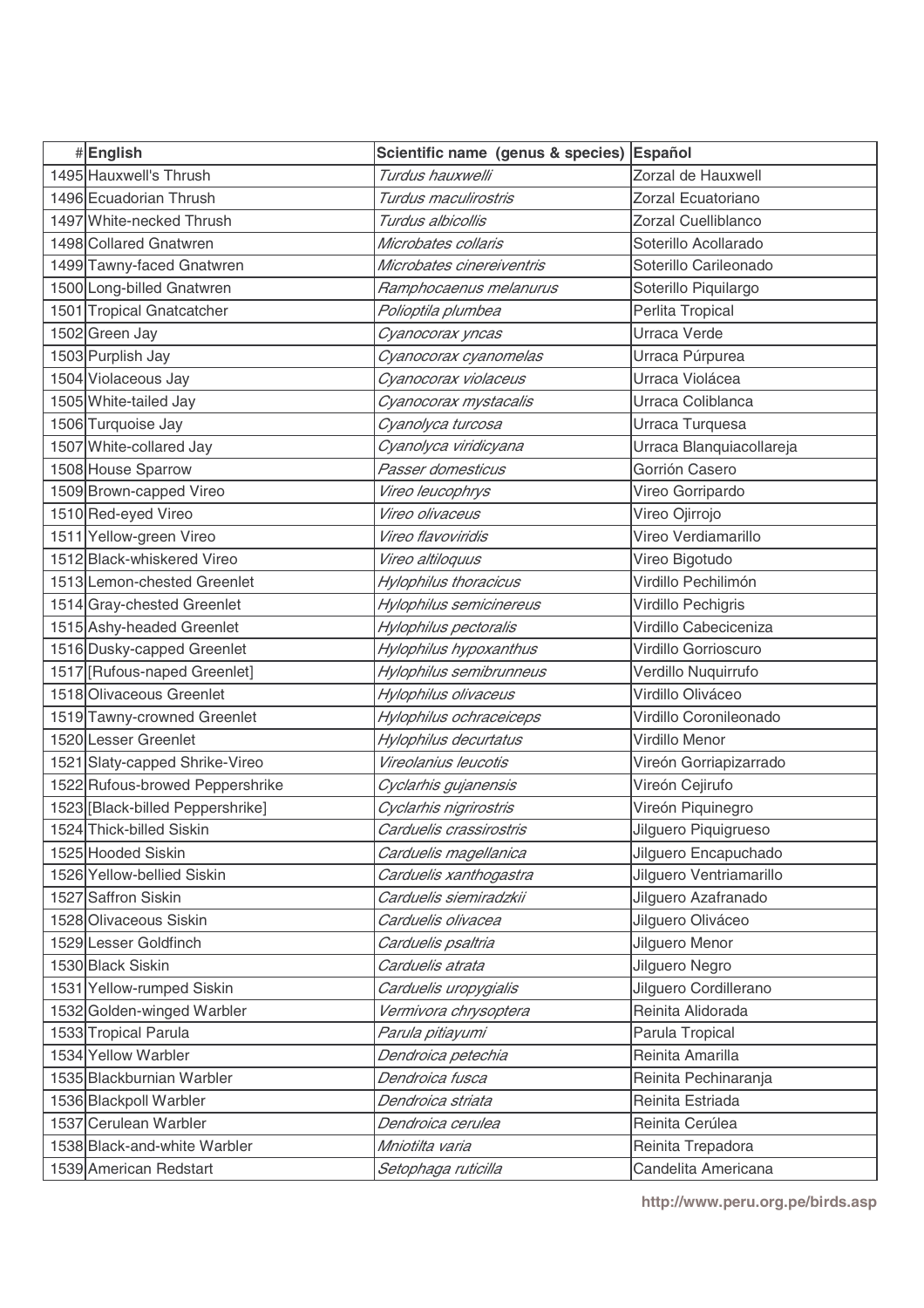| #English                           | Scientific name (genus & species) | Español                           |
|------------------------------------|-----------------------------------|-----------------------------------|
| 1540 Northern Waterthrush          | Seiurus noveboracensis            | Reinita-Acuática Norteña          |
| 1541 Connecticut Warbler           | Oporornis agilis                  | Reinita de Connecticut            |
| 1542 Masked Yellowthroat           | Geothlypis aequinoctialis         | Antifacito Enmascarado            |
| 1543 Canada Warbler                | Wilsonia canadensis               | Reinita de Canada                 |
| 1544 Slate-throated Redstart       | Myioborus miniatus                | Candelita Gargantiplomiza         |
| 1545 Spectacled Redstart           | Myioborus melanocephalus          | Candelita de Anteojos             |
| 1546 Gray-and-gold Warbler         | Basileuterus fraseri              | Reinita Gris y Dorada             |
| 1547 Two-banded Warbler            | <b>Basileuterus bivittatus</b>    | Reinita de Dos Bandas             |
| 1548 Golden-bellied Warbler        | Basileuterus chrysogaster         | Reinita Ventridorada              |
| 1549 Pale-legged Warbler           | Basileuterus signatus             | Reinita Patipálida                |
| 1550 Citrine Warbler               | <b>Basileuterus luteoviridis</b>  | Reinita Citrina                   |
| 1551 Black-crested Warbler         | Basileuterus nigrocristatus       | Reinita Crestinegra               |
| 1552 Russet-crowned Warbler        | <b>Basileuterus coronatus</b>     | Reinita Coronirrojiza             |
| 1553 Three-banded Warbler          | Basileuterus trifasciatus         | Reinita Tribandeada               |
| 1554 Three-striped Warbler         | <b>Basileuterus tristriatus</b>   | Reinita Cabecilistada             |
| 1555 Buff-rumped Warbler           | Basileuterus fulvicauda           | Reinita Lomianteada               |
| 1556 Bananaquit                    | Coereba flaveola                  | Reinita Mielera                   |
| 1557 Chestnut-vented Conebill      | Conirostrum speciosum             | Mielerito Ventricastaño           |
| 1558 Bicolored Conebill            | Conirostrum bicolor               | Mielerito Bicolor                 |
| 1559 Pearly-breasted Conebill      | Conirostrum margaritae            | Mielerito Pechiperlado            |
| 1560 Cinereous Conebill            | Conirostrum cinereum              | Mielerito Cinéreo                 |
| 1561 Tamarugo Conebill             | Conirostrum tamarugense           | Mielerito de los Tamarugales      |
| 1562 White-browed Conebill         | Conirostrum ferrugineiventre      | Mielerito Cejiblanco              |
| 1563 Blue-backed Conebill          | Conirostrum sitticolor            | <b>Mielerito Dorsiazul</b>        |
| 1564 Capped Conebill               | Conirostrum albifrons             | Mielerito Coronado                |
| 1565 Giant Conebill                | Oreomanes fraseri                 | Mielerito Gigante                 |
| 1566 Black-faced Tanager           | Schistochlamys melanopis          | Tangara Carinegra                 |
| 1567 Black-and-white Tanager       | Conothraupis speculigera          | Tangara Negra y Blanca            |
| 1568 Magpie Tanager                | Cissopis leveriana                | Tangara Urraca                    |
| 1569 Red-billed Pied Tanager       | Lamprospiza melanoleuca           | Tangara-Pinto Piquirrojo          |
| 1570 Grass-green Tanager           | Chlorornis riefferii              | Tangara Verde Esmeralda           |
| 1571 White-capped Tanager          | Sericossypha albocristata         | Tangara Gorriblanca               |
| 1572 Common Bush-Tanager           | Chlorospingus ophthalmicus        | Tangara-de-Monte Común            |
| 1573 Yellow-whiskered Bush-Tanager | Chlorospingus parvirostris        | Tangara-de-Monte Bigoteamarillo   |
| 1574 Yellow-throated Bush-Tanager  | Chlorospingus flavigularis        | Tangara-de-Monte Gargantiamarilla |
| 1575 Ashy-throated Bush-Tanager    | Chlorospingus canigularis         | Tangara-de-Monte Garganticeniza   |
| 1576 Gray-hooded Bush-Tanager      | Cnemoscopus rubrirostris          | Hemispingo Capuchigris            |
| 1577 Black-capped Hemispingus      | Hemispingus atropileus            | Hemispingo Gorrinegro             |
| 1578 White-browed Hemispinus       | Hemispingus auricularis           |                                   |
| 1579 Piura Hemispingus             | Hemispingus piurae                |                                   |
| 1580 Orange-browed Hemispingus     | Hemispingus calophrys             | Hemispingo Cejinaranja            |
| 1581 Parodi's Hemispingus          | Hemispingus parodii               | Hemispingo de Parodi              |
| 1582 Superciliaried Hemispingus    | Hemispingus superciliaris         | Hemispingo Superciliado           |
| 1583 Oleaginous Hemispingus        | Hemispingus frontalis             | Hemispingo Oleaginoso             |
| 1584 Black-eared Hemispingus       | Hemispingus melanotis             | Hemispingo Orejinegro             |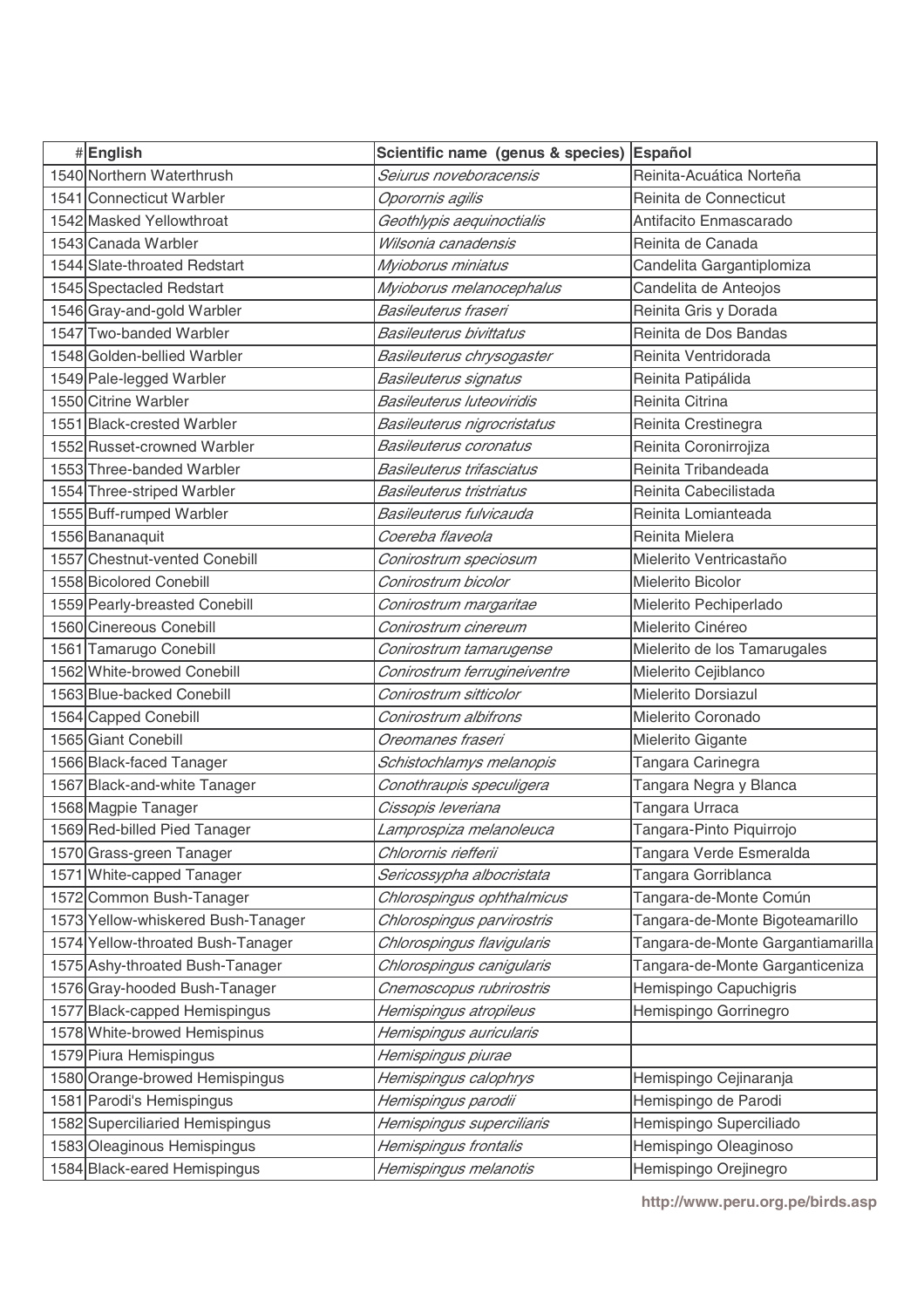| #English                            | Scientific name (genus & species) | Español                        |
|-------------------------------------|-----------------------------------|--------------------------------|
| 1585 Rufous-browed Hemispingus      | Hemispingus rufosuperciliaris     | Hemispingo Cejirrufa           |
| 1586 Black-headed Hemispingus       | Hemispingus verticalis            | Hemispingo Cabecinegro         |
| 1587 Drab Hemispingus               | Hemispingus xanthophthalmus       | Hemispingo Simple              |
| 1588 Three-striped Hemispingus      | Hemispingus trifasciatus          | Hemispingo Trilistado          |
| 1589 Rufous-chested Tanager         | Thlypopsis ornata                 | Tangara Pechicanela            |
| 1590 Brown-flanked Tanager          | Thlypopsis pectoralis             | Tangara Flanquimarrón          |
| 1591 Orange-headed Tanager          | Thlypopsis sordida                | Tangara Cabecinaranja          |
| 1592 Buff-bellied Tanager           | Thlypopsis inornata               | Tangara Ventrianteada          |
| 1593 Rust-and-yellow Tanager        | Thlypopsis ruficeps               | Tangara Rufo y Amarillo        |
| 1594 Guira Tanager                  | Hemithraupis guira                | Tangara Guira                  |
| 1595 Yellow-backed Tanager          | Hemithraupis flavicollis          | Tangara Lomiamarilla           |
| 1596 Hooded Tanager                 | Nemosia pileata                   | Tangara Encapuchada            |
| 1597 Olive (Carmiol's) Tanager      | Chlorothraupis carmioli           | Tangara Olivácea               |
| 1598 Gray-headed Tanager            | Eucometis penicillata             | Tangara Cabecigris             |
| 1599 Fulvous Shrike-Tanager         | Lanio fulvus                      | Tangara Fulva                  |
| 1600 White-winged Shrike-Tanager    | Lanio versicolor                  | Tangara Aliblanca              |
| 1601 Rufous-crested Tanager         | Creurgops verticalis              | Tangara Crestirrufa            |
| 1602 Slaty Tanager                  | Creurgops dentata                 | Tangara Pizarrosa              |
| 1603 Flame-crested Tanager          | Tachyphonus cristatus             | Tangara Crestiflama            |
| 1604 Yellow-crested Tanager         | Tachyphonus rufiventer            | Tangara Crestiamarilla         |
| 1605 Fulvous-crested Tanager        | Tachyphonus surinamus             | Tangara Crestifulva            |
| 1606 White-shouldered Tanager       | Tachyphonus luctuosus             | Tangara Hombriblanco           |
| 1607 White-lined Tanager            | Tachyphonus rufus                 | Tangara Filiblanca             |
| 1608 Red-shouldered Tanager         | Tachyphonus phoenicius            | Tangara Hombrirrojo            |
| 1609 Black-goggled Tanager          | Trichothraupis melanops           | Tangara de Anteojos            |
| 1610 Red-crowned Ant-Tanager        | Habia rubica                      | Tangara-Hormiguera Coronirroja |
| 1611 Hepatic Tanager                | Piranga flava                     | Piranga Bermeja                |
| 1612 Scarlet Tanager                | Piranga olivacea                  | Piranga Escarlata              |
| 1613 Summer Tanager                 | Piranga rubra                     | Piranga Roja                   |
| 1614 White-winged Tanager           | Piranga leucoptera                | Piranga Aliblanca              |
| 1615 Red-hooded Tanager             | Piranga rubriceps                 | Piranga Capuchirroja           |
| 1616 Vermilion Tanager              | Calochaetes coccineus             | Tangara Bermellón              |
| 1617 Masked Crimson Tanager         | Ramphocelus nigrogularis          | Tangara Enmascarada            |
| 1618 Huallaga Tanager               | Ramphocelus melanogaster          | Tangara de Huallaga            |
| 1619 Silver-beaked Tanager          | Ramphocelus carbo                 | Tangara de Picoplateado        |
| 1620 Blue-gray Tanager              | Thraupis episcopus                | Tangara Azuleja                |
| 1621 [Sayaca Tanager]               | Thraupis sayaca                   | Tangara Sayaca                 |
| 1622 Blue-capped Tanager            | Thraupis cyanocephala             | Tangara Gorriazul              |
| 1623 Blue-and-yellow Tanager        | Thraupis bonariensis              | Tangara Azuliamarillo          |
| 1624 Palm Tanager                   | Thraupis palmarum                 | Tangara de Palmeras            |
| 1625 Hooded Mountain-Tanager        | Buthraupis montana                | Tangara de Montaña Encapuchada |
| 1626 Black-chested Mountain-Tanager | Buthraupis eximia                 | Tangara de Montaña Pechinegra  |
| 1627 Golden-backed Mountain-Tanager | Buthraupis aureodorsalis          | Tangara de Montaña Dorsidorada |
| 1628 Masked Mountain-Tanager        | Buthraupis wetmorei               | Tangara de Montaña Enmascarada |
| 1629 Orange-throated Tanager        | Wetmorethraupis sterrhopteron     | Tangara de Gargantinaranja     |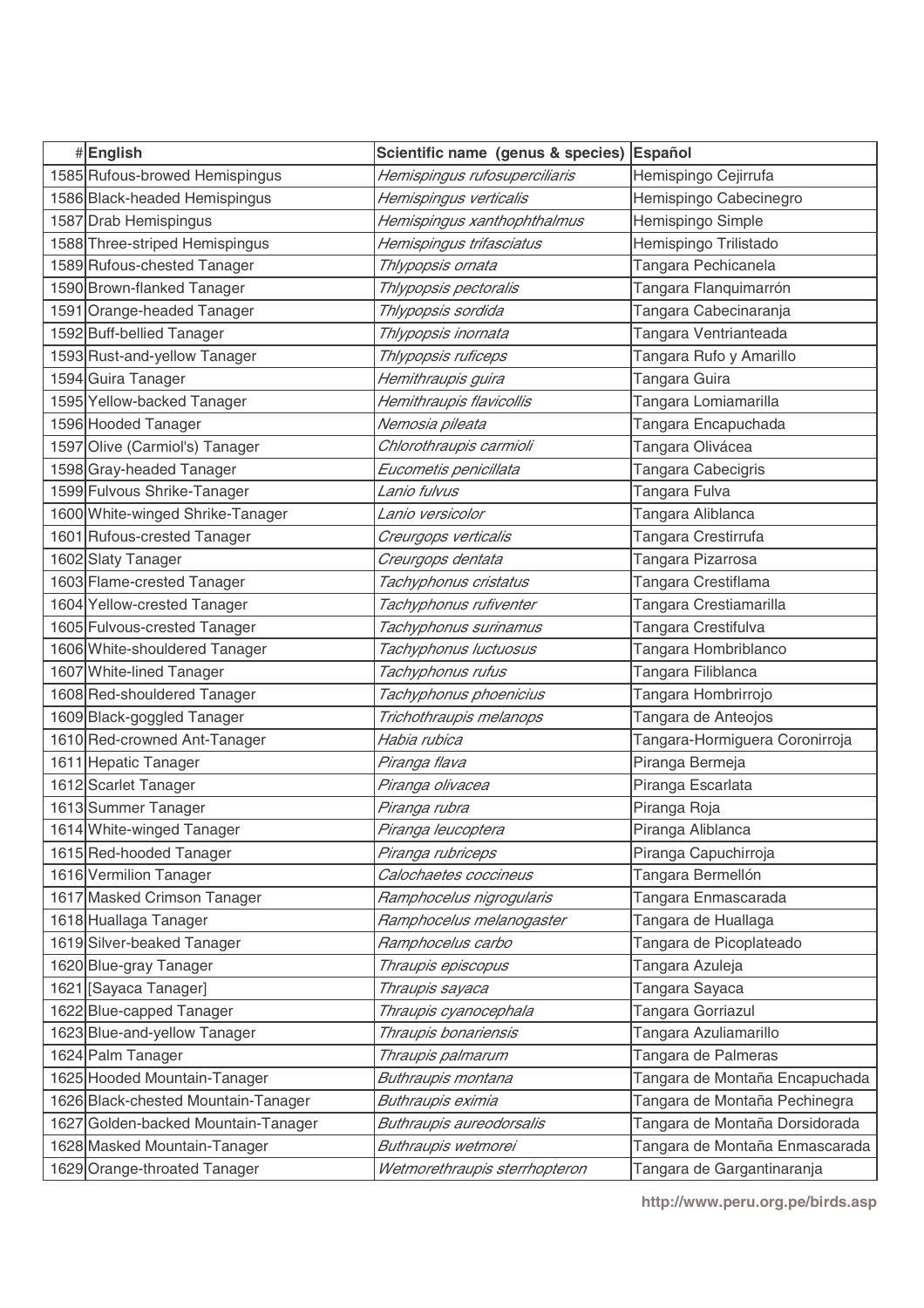| #English                               | Scientific name (genus & species) | Español                               |
|----------------------------------------|-----------------------------------|---------------------------------------|
| 1630 Lacrimose Mountain-Tanager        | Anisognathus lacrymosus           | Tangara de Montaña Lacrimosa          |
| 1631 Scarlet-bellied Mountain-Tanager  | Anisognathus igniventris          | Tangara de Montaña<br>Ventriescarlata |
| 1632 Blue-winged Mountain-Tanager      | Anisognathus somptuosus           | Tangara de Montaña Aliazul            |
| 1633 Yellow-throated Tanager           | Iridosornis analis                | Tangara Gargantiamarilla              |
| 1634 Golden-collared Tanager           | Iridosornis jelskii               | Tangara Collardorado                  |
| 1635 Golden-crowned Tanager            | Iridosornis rufivertex            | Tangara Coronidorada                  |
| 1636 Yellow-scarfed Tanager            | Iridosornis reinhardti            | Tangara Bufanda Amarilla              |
| 1637 Buff-breasted Mountain-Tanager    | Dubusia taeniata                  | Tangara de Montaña Pechiantiada       |
| 1638 Chestnut-bellied Mountain-Tanager | Delothraupis castaneoventris      | Tangara de Montaña Ventricastaña      |
| 1639 Fawn-breasted Tanager             | Pipraeidea melanonota             | Tangara Pechiantiada                  |
| 1640 Plumbeous Euphonia                | Euphonia plumbea.                 | Eufonia Plumbea                       |
| 1641 Purple-throated Euphonia          | Euphonia chlorotica               | Eufonia Gargantipúrpurea              |
| 1642 Orange-crowned Euphonia           | Euphonia saturata                 | Eufonia Coroninaranja                 |
| 1643 Thick-billed Euphonia             | Euphonia laniirostris             | Eufonia Piquigruesa                   |
| 1644 Golden-rumped Euphonia            | Euphonia cyanocephala             | Eufonia Lomidorada                    |
| 1645 Bronze-green Euphonia             | Euphonia mesochrysa               | Eufonia Verdibronceada                |
| 1646 White-lored Euphonia              | Euphonia chrysopasta              | Eufonia Loriblanca                    |
| 1647 White-vented Euphonia             | Euphonia minuta                   | Eufonia Ventriblanca                  |
| 1648 Orange-bellied Euphonia           | Euphonia xanthogaster             | Eufonia Ventrinaranja                 |
| 1649 Rufous-bellied Euphonia           | Euphonia rufiventris              | Eufonia Ventrirrufa                   |
| 1650 Blue-naped Chlorophonia           | Chlorophonia cyanea               | Clorofonia Nuquiazul                  |
| 1651 Chestnut-breasted Chlorophonia    | Chlorophonia pyrrhophrys          | Clorofonia Pechicastaña               |
| 1652 Orange-eared Tanager              | Chlorochrysa calliparaea          | Tangara Orejinaranja                  |
| 1653 Turquoise Tanager                 | Tangara mexicana                  | Tangara Turquesa                      |
| 1654 Paradise Tanager                  | Tangara chilensis                 | Tangara Paraíso                       |
| 1655 Green-and-gold Tanager            | Tangara schrankii                 | Tangara Verdidorada                   |
| 1656 Golden Tanager                    | Tangara arthus                    | Tangara Dorada                        |
| 1657 Silver-throated Tanager           | Tangara icterocephala             |                                       |
| 1658 Golden-eared Tanager              | Tangara chrysotis                 | Tangara Orejidorada                   |
| 1659 Saffron-crowned Tanager           | Tangara xanthocephala             | Tangara Coroniazafrán                 |
| 1660 Flame-faced Tanager               | Tangara parzudakii                | Tangara Cariflama                     |
| 1661 Yellow-bellied Tanager            | Tangara xanthogastra              | Tangara Ventriamarilla                |
| 1662 Spotted Tanager                   | Tangara punctata                  | Tangara Moteada                       |
| 1663 Dotted Tanager                    | Tangara varia                     | Tangara Mancheada                     |
| 1664 Bay-headed Tanager                | Tangara gyrola                    | Tangara Cabecibaya                    |
| 1665 Burnished-buff Tanager            | Tangara cayana                    | Tangara Anteado Bruñido               |
| 1666 Green-capped Tanager              | Tangara meyerdeschauenseei        | Tangara Gorriverde                    |
| 1667 Golden-naped Tanager              | Tangara ruficervix                | Tangara Nuquidorada                   |
| 1668 Metallic-green Tanager            | Tangara labradorides              | Tangara Verdimetálica                 |
| 1669 Blue-browed Tanager               | Tangara cyanotis                  | Tangara Cejiazul                      |
| 1670 Blue-necked Tanager               | Tangara cyanicollis               | Tangara Cuelliazul                    |
| 1671 Masked Tanager                    | Tangara nigrocincta               | Tangara Enmascarada                   |
| 1672 Beryl-spangled Tanager            | Tangara nigroviridis              | Tangara Lentejuelada                  |
| 1673 Blue-and-black Tanager            | Tangara vassorii                  | Tangara Azulinegra                    |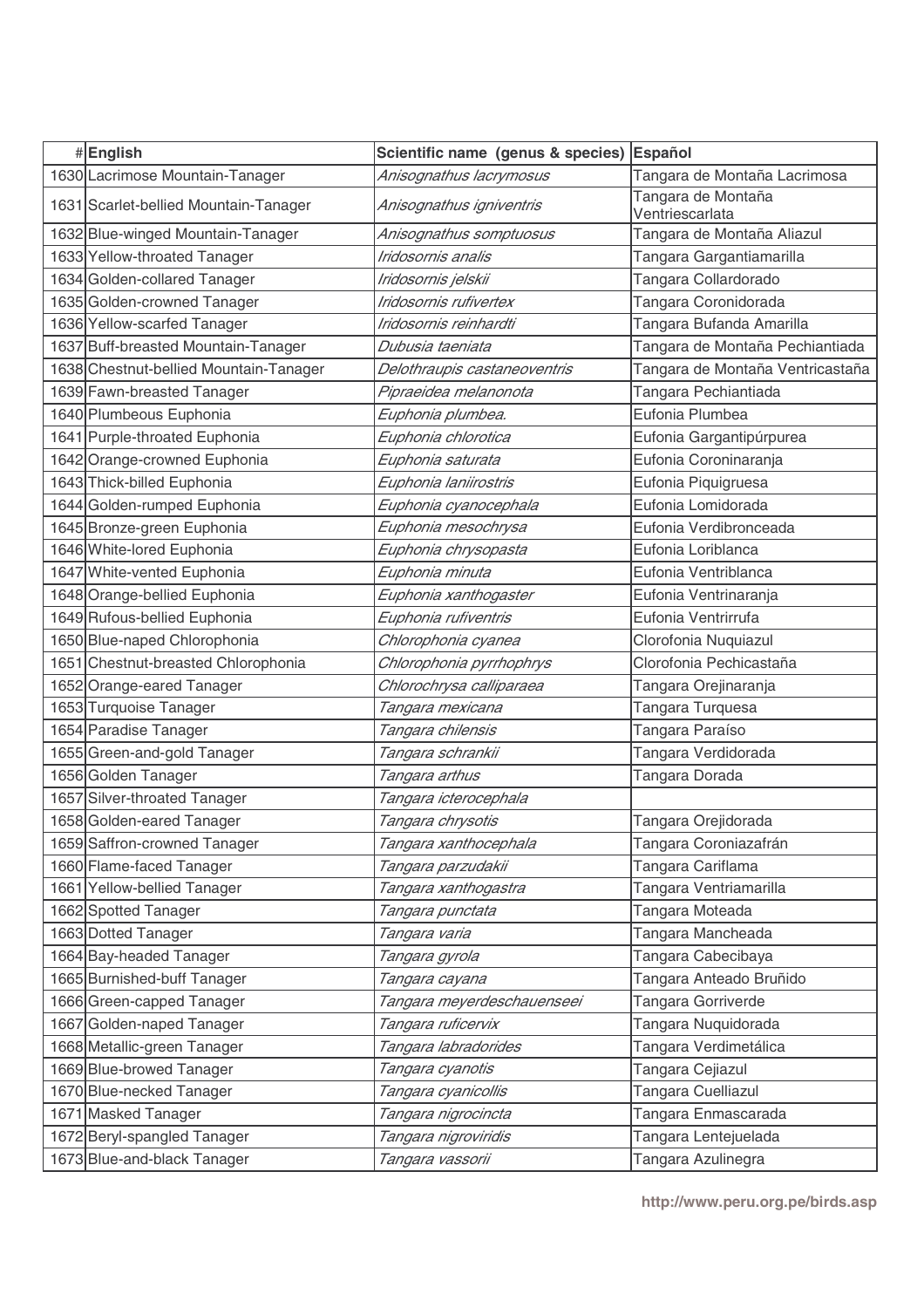| #English                              | Scientific name (genus & species) | Español                         |
|---------------------------------------|-----------------------------------|---------------------------------|
| 1674 Sira Tanager                     | Tangara phillipsi                 | Tangara del Sira                |
| 1675 Silver-backed Tanager            | Tangara viridicollis              | Tangara Dorsiplateada           |
| 1676 Straw-backed Tanager             | Tangara argyrofenges              | Tangara Dorsipaja               |
| 1677 Opal-rumped Tanager              | Tangara velia                     | Tangara Lomiopalina             |
| 1678 Opal-crowned Tanager             | Tangara callophrys                | Tangara Coroniopalina           |
| 1679 Golden-collared Honeycreeper     | Iridophanes pulcherrima           | Tangara Mielero                 |
| 1680 White-bellied Dacnis             | Dacnis albiventris                | Dacnis Ventriblanco             |
| 1681 Black-faced Dacnis               | Dacnis lineata                    | Dacnis Carinegro                |
| 1682 Yellow-bellied Dacnis            | Dacnis flaviventer                | Dacnis Ventriamarillo           |
| 1683 Blue Dacnis                      | Dacnis cayana                     | Dacnis Azul                     |
| 1684 Green Honeycreeper               | Chlorophanes spiza                | Mielero Verde                   |
| 1685 Short-billed Honeycreeper        | Cyanerpes nitidus                 | Mielero Piquicorto              |
| 1686 Purple Honeycreeper              | Cyanerpes caeruleus               | Mielero Púrpura                 |
| 1687 Red-legged Honeycreeper          | Cyanerpes cyaneus                 | Mielero Patirrojo               |
| 1688 Tit-like Dacnis                  | Xenodacnis parina                 | Azulito Altoandino              |
| 1689 Swallow-Tanager                  | Tersina viridis                   | Azulejo Golondrina              |
| 1690 Plush-capped Finch (Plushcap)    | Catamblyrhynchus diadema          | Gorriafelpado                   |
| 1691 Pardusco                         | Nephelornis oneilli               | Pardusco                        |
| 1692 Black-masked Finch               | Coryphaspiza melanotis            | Pinzón Enmascarado              |
| 1693 Red-crested (Red-pileated)       | Finch Coryphospingus cucullatus   | Pinzón Crestirroja              |
| 1694 Crimson-breasted Finch           | Rhodospingus cruentus             | Pinzón Carmesí                  |
| 1695 Black-hooded Sierra-Finch        | Phrygilus atriceps                | Fringilo Capuchinegro           |
| 1696 Peruvian Sierra-Finch            | Phrygilus punensis                | Fringilo Peruano                |
| 1697 Mourning Sierra-Finch            | Phrygilus fruticeti               | Fringilo Pechinegro             |
| 1698 Plumbeous Sierra-Finch           | Phrygilus unicolor                | Fringilo Plomizo                |
| 1699 White-throated Sierra-Finch      | Phrygilus erythronotus            | Fringilo Gargantiblanco         |
| 1700 Band-tailed Sierra-Finch         | Phrygilus alaudinus               | Fringilo Colifajeado            |
| 1701 Ash-breasted Sierra-Finch        | Phrygilus plebejus                | Fringilo Pechicenizo            |
| 1702 White-winged Diuca-Finch         | Diuca speculifera                 | Diuca Aliblanca                 |
| 1703 Short-tailed Finch               | Idiopsar brachyurus               | Fringilo Colicorta              |
| 1704 Cinereous Finch                  | Piezorhina cinerea                | Fringilo Cinéreo                |
| 1705 Slender-billed Finch             | Xenospingus concolor              | Fringilo Apizarrado             |
| 1706 Great Inca-Finch                 | Incaspiza pulchra                 | Fringilo-Inca Grande            |
| 1707 Rufous-backed Inca-Finch         | Incaspiza personata               | Fringilo-Inca Dorsirrufo        |
| 1708 Gray-winged Inca-Finch           | Incaspiza ortizi                  | Fringilo-Inca Aligris           |
| 1709 Buff-bridled Inca-Finch          | Incaspiza laeta                   | Fringilo-Inca Frenillo Antenado |
| 1710 Little Inca-Finch                | Incaspiza watkinsi                | Fringilo-Inca Chico             |
| 1711 Plain-tailed Warbling-Finch      | Poospiza alticola                 | Monterita Colipálida            |
| 1712 Rufous-breasted Warbling-Finch   | Poospiza rubecula                 | Monterita Pechirufo             |
| 1713 Chestnut-breasted Mountain-Finch | Poospiza caesar                   | Monterita Pechicastaño          |
| 1714 Collared Warbling-Finch          | Poospiza hispaniolensis           | Monterita Acollarada            |
| 1715 Blue-black Grassquit             | Volatinia jacarina                | Semillerito Negriazulado        |
| 1716 Slate-colored Seedeater          | Sporophila schistacea             | Espiguero Pizarroso             |
| 1717 Plumbeous Seedeater              | Sporophila plumbea                | Espiguero Plomizo               |
| 1718 Caqueta Seedeater                | Sporophila murallae               | Espiguero de Caqueta            |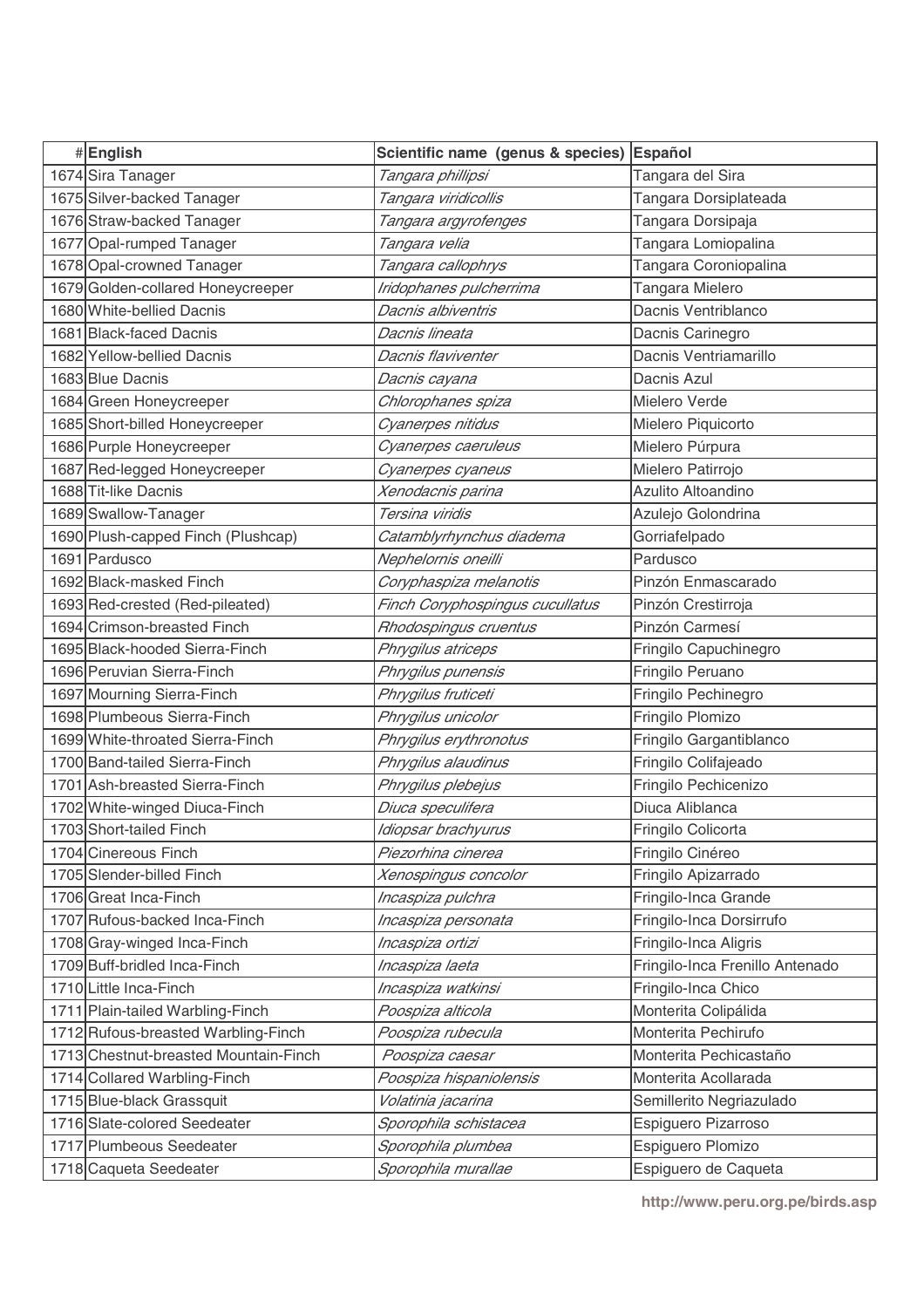| #English                                  | Scientific name (genus & species) Español |                                |
|-------------------------------------------|-------------------------------------------|--------------------------------|
| 1719 Variable Seedeater                   | Sporophila corvina                        | Espiguero Variable             |
| 1720 Lesson's Seedeater                   | Sporophila bouvronides                    | Espiguero de Lesson            |
| 1721 Lined Seedeater                      | Sporophila lineola                        | Espiguero Lineado              |
| 1722 Black-and-white Seedeater            | Sporophila luctuosa                       | Espiguero Negriblanco          |
| 1723 Yellow-bellied Seedeater             | Sporophila nigricollis                    | Espiguero Ventriamarillo       |
| 1724 Double-collared Seedeater            | Sporophila caerulescens                   | Espiguero Dobleacollarado      |
| 1725 Drab Seedeater                       | Sporophila simplex                        | Espiguero Simple               |
| 1726 White-bellied Seedeater              | Sporophila leucoptera                     | Espiguero Ventriblanco         |
| 1727 Parrot-billed Seedeater              | Sporophila peruviana                      | Espiguero Pico de Loro         |
| 1728 Tawny-bellied Seedeater              | Sporophila hypoxantha                     | Espiguero Ventrileonado        |
| 1729 Dark-throated Seedeater              | Sporophila ruficollis                     | Espiguero Castaño              |
| 1730 Chestnut-bellied Seedeater           | Sporophila castaneiventris                | Espiguero Ventricastaño        |
| 1731 Chestnut-throated Seedeater          | Sporophila telasco                        | Espiguero Garganticastaño      |
| 1732 Large-billed Seed-Finch              | Oryzoborus crassirostris                  | Semillero Piquigrande          |
| 1733 Black-billed Seed-Finch              | Oryzoborus atrirostris                    | Semillero Piquinegro           |
| 1734 Chestnut-bellied (Lesser) Seed-Finch | Oryzoborus angolensis                     | Semillero Menor                |
| 1735 Blue Seedeater                       | Amaurospiza concolor                      | Semillero Azul                 |
| 1736 Band-tailed Seedeater                | Catamenia analis                          | Semillero Colifajeado          |
| 1737 Plain-colored Seedeater              | Catamenia inornata                        | Semillero Simple               |
| 1738 Páramo Seedeater                     | Catamenia homochroa                       | Semillero Paramero             |
| 1739 Dull-colored Grassquit               | Tiaris obscura                            | Semillero Pardo                |
| 1740 Slaty Finch                          | Haplospiza rustica                        | Fringilo Pizarroso             |
| 1741 Rusty Flowerpiercer                  | Diglossa sittoides                        | Pinchaflor Pechicanelo         |
| 1742 White-sided Flowerpiercer            | Diglossa albilatera                       | Pinchaflor Flanquiblanco       |
| 1743 Glossy Flowerpiercer                 | Diglossa lafresnayii                      | Pinchaflor Satinado            |
| 1744 Moustached Flowerpiercer             | Diglossa mystacalis                       | <b>Pinchaflor Mostachoso</b>   |
| 1745 Black Flowerpiercer                  | Diglossa humeralis                        | <b>Pinchaflor Negro</b>        |
| 1746 Black-throated Flowerpiercer         | Diglossa brunneiventris                   | Pinchaflor Gargantinegra       |
| 1747 Deep-blue Flowerpiercer              | Diglossopis glauca                        | <b>Pinchaflor Azul Intenso</b> |
| 1748 Bluish Flowerpiercer                 | Diglossopis caerulescens                  | Pinchaflor Azulado             |
| 1749 Masked Flowerpiercer                 | Diglossopis cyanea                        | Pinchaflor Enmascarado         |
| 1750 Puna Yellow-Finch                    | Sicalis lutea                             | Chirigüe de la Puna            |
| 1751 Saffron Finch                        | Sicalis flaveola                          | Chirigüe Azafranado            |
| 1752 Grassland Yellow-Finch               | Sicalis luteola                           | Chirigüe Común                 |
| 1753 Stripe-tailed Yellow-Finch           | Sicalis citrina                           | Chirigüe Coliestriada          |
| 1754 Bright-rumped Yellow-Finch           | Sicalis uropygialis                       | Chirigüe Rabadilla Brillante   |
| 1755 Greenish Yellow-Finch                | Sicalis olivascens                        | Chirigüe Verdoso               |
| 1756 Orange-fronted Yellow-Finch          | Sicalis columbiana                        | Chirigüe Frentinaranja         |
| 1757 Raimondi's Yellow-Finch              | Sicalis raimondii                         | Chirigüe de Raimondi           |
| 1758 Sulphur-throated Finch               | Sicalis taczanowskii                      | Chirigüe Gargantiazufrada      |
| 1759 Wedge-tailed Grass-Finch             | Emberizoides herbicola                    | Sabanero Coliacuñada           |
| 1760 Red-capped Cardinal                  | Paroaria gularis                          | Cardenal Gorrirrojo            |
| 1761 Olive Finch                          | Lysurus castaneiceps                      | Pinzón Oliváceo                |
| 1762 Pale-naped Brush-Finch               | Atlapetes pallidinucha                    | Matorralero Nuquipálido        |
| 1763 Tricolored Brush-Finch               | Atlapetes tricolor                        | Matorralero Tricolor           |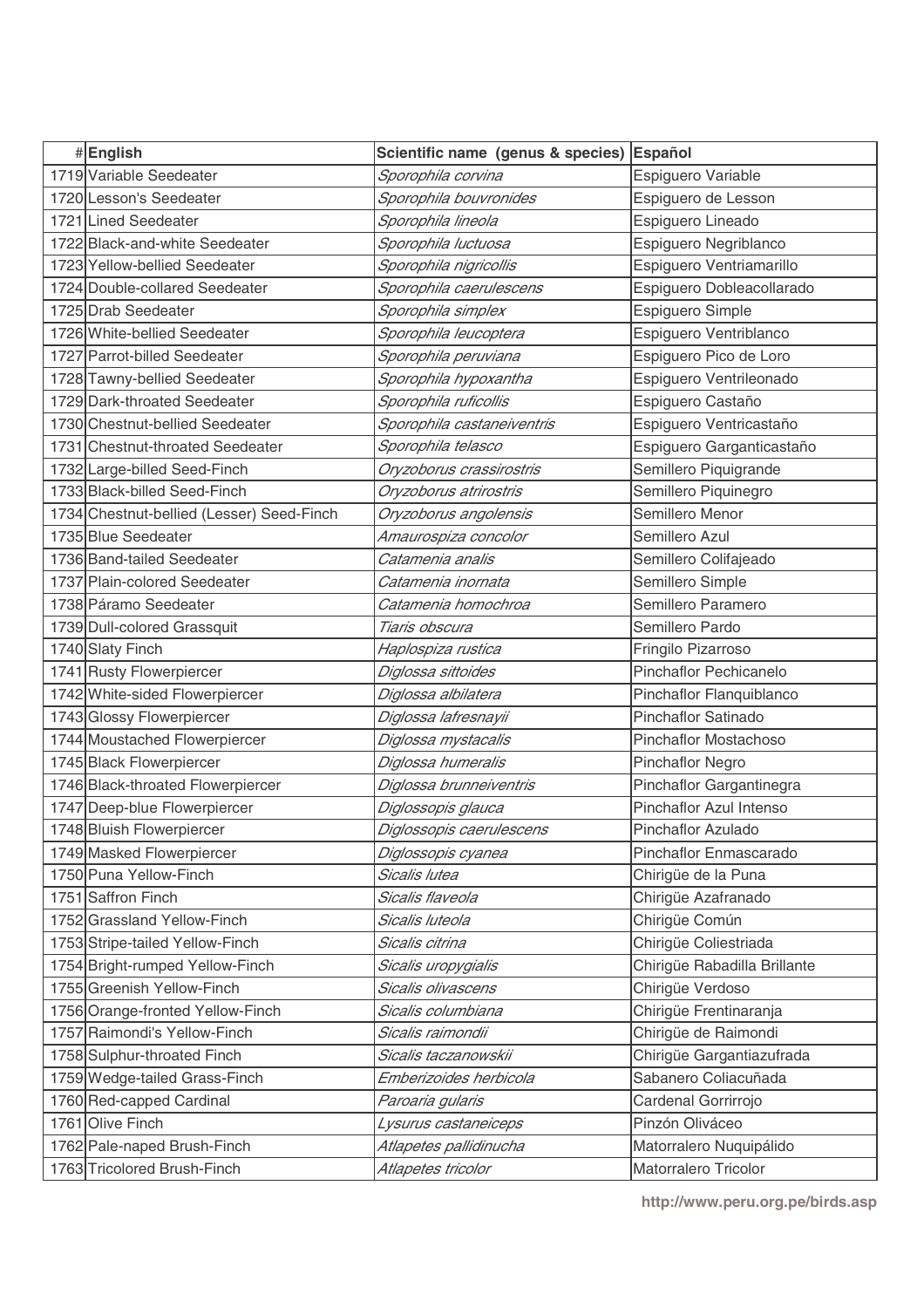| #English                          | Scientific name (genus & species) | Español                       |
|-----------------------------------|-----------------------------------|-------------------------------|
| 1764 Cloud-forest Brush-Finch     | Atlapetes latinuchus              | Matorralero de Bosque Neblina |
| 1765 Rufous-eared Brush-Finch     | Atlapetes rufigenis               | Matorralero Orejirufo         |
| 1766 Apurímac Brush-Finch         | Atlapetes forbesi                 | Matorralero de Apurímac       |
| 1767 Slaty Brush-Finch            | Atlapetes schistaceus             | Matorralero Pizarroso         |
| 1768 Black-spectacled Brush-Finch | Atlapetes melanops                | Matorralero de Anteojos       |
| 1769 Vilcabamba Brush-Finch       | Atlapetes terborghi               | Matorralero de Vilcabamba     |
| 1770 Cusco Brush-Finch            | Atlapetes canigenis               | Matorralero de Cusco          |
| 1771 Dark-faced Brush-Finch       | Atlapetes melanolaemus            | Matorralero Boliviano.        |
| 1772 Bay-crowned Brush-Finch      | Atlapetes seebohmi                | Matorralero Coronibayo        |
| 1773 Rusty-bellied Brush-Finch    | Atlapetes nationi                 | Matorralero Ventrirrojizo     |
| 1774 White-winged Brush-Finch     | Atlapetes leucopterus             | Matorralero Aliblanco         |
| 1775 White-headed Brush-Finch     | Atlapetes albiceps                | Matorralero Cabeciblanco      |
| 1776 Chestnut-capped Brush-Finch  | Buarremon brunneinucha            | Matorralero Gorricastaño      |
| 1777 Stripe-headed Brush-Finch    | <b>Buarremon torquatus</b>        | Matorralero Cabecilistada     |
| 1778 Orange-billed Sparrow        | Arremon aurantiirostris           | Gorrión Piquinaranja          |
| 1779 Pectoral Sparrow             | Arremon taciturnus                | Gorrión Pectoral              |
| 1780 Black-capped Sparrow         | Arremon abeillei                  | Gorrión Gorrinegro            |
| 1781 Black-striped Sparrow        | Arremonops conirostris            | Saltón Negrilistado           |
| 1782 Tumbes Sparrow               | Aimophila stolzmanni              | Gorrión de Tumbes             |
| 1783 Grassland Sparrow            | Ammodramus humeralis              | Gorrión de Pajonal            |
| 1784 Yellow-browed Sparrow        | Ammodramus aurifrons              | Gorrión Cejiamarillo          |
| 1785 Rufous-collared Sparrow      | Zonotrichia capensis              | Gorrión Cuellirrufo           |
| 1786 Streaked Saltator            | Saltator striatipectus            | Saltador Listado              |
| 1787 Grayish Saltator             | Saltator coerulescens             | Saltador Grisáceo             |
| 1788 Buff-throated Saltator       | Saltator maximus                  | Saltador Gargantianteada      |
| 1789 Slate-colored Grosbeak       | Saltator grossus                  | Picogrueso Piquirrojo         |
| 1790 Black-cowled Saltator        | Saltator nigriceps                | Saltador Capuchinegro         |
| 1791 Golden-billed Saltator       | Saltator aurantiirostris          | Saltador Piquidorado          |
| 1792 Masked Saltator              | Saltator cinctus                  | Saltador Enmascarado          |
| 1793 Yellow-shouldered Grosbeak   | Parkerthraustes humeralis         | Picogrueso Hombriamarillo     |
| 1794 Golden-bellied Grosbeak      | Pheucticus chrysogaster           | Picogrueso Ventridorado       |
| 1795 Black-backed Grosbeak        | Pheucticus aureoventris           | Picogrueso Dorsinegro         |
| 1796 Rose-breasted Grosbeak       | Pheucticus Iudovicianus           | Picogrueso Pechirrosa         |
| 1797 Blue-black Grosbeak          | Cyanocompsa cyanoides             | Picogrueso Negriazulado       |
| 1798 Bobolink                     | Dolichonyx oryzivorus             | <b>Tordo Arrocero</b>         |
| 1799 Yellow-winged Blackbird      | Agelaius thilius                  | <b>Tordo Aliamarillo</b>      |
| 1800 Pale-eyed Blackbird          | Agelaius xanthophthalmus          | Tordo Ojipálido               |
| 1801 Yellow-hooded Blackbird      | Agelaius icterocephalus           | Tordo Capuchiamarillo         |
| 1802 Red-breasted Blackbird       | Sturnella militaris               | Pastorero Pechirrojo          |
| 1803 White-browed Blackbird       | Sturnella superciliaris           | Pastorero Cejiblanca          |
| 1804 Peruvian Meadowlark          | Sturnella bellicosa               | Pastorero Peruano             |
| 1805 Scrub Blackbird              | Dives warszewiczi                 | Tordo de Matorral             |
| 1806 Great-tailed Grackle         | Quiscalus mexicanus               | Clarinero Coligrande          |
| 1807 Shiny Cowbird                | Molothrus bonariensis             | Tordo Brilloso                |
| 1808 Giant Cowbird                | Scaphidura oryzivora              | <b>Tordo Gigante</b>          |